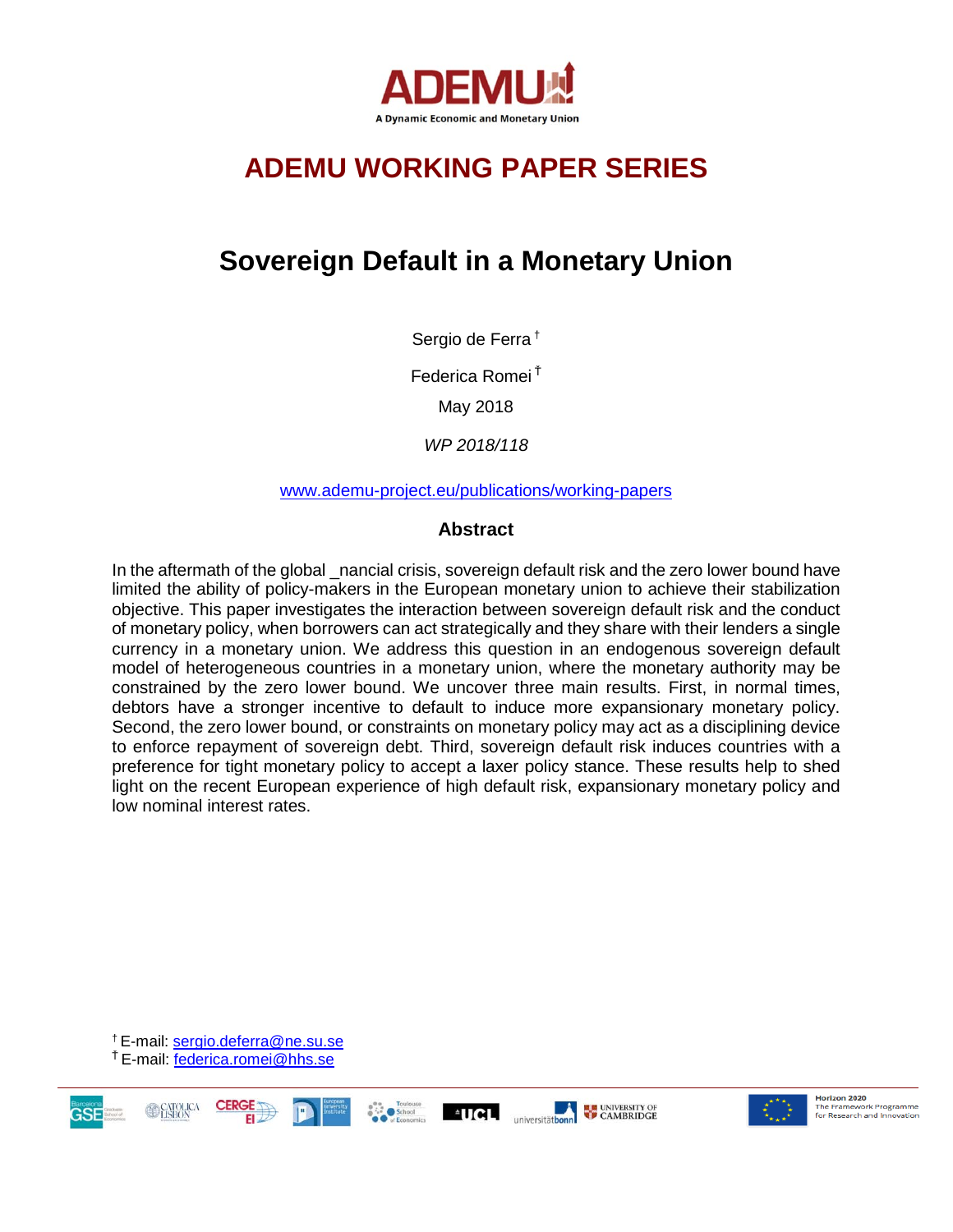

# **Acknowledgments**

We thank seminar participants at Cemfi, CERGE-EI, Carlos III, De Nederlandsche Bank, Greater Stockholm Macro Group, Stockholm University, Toulouse School of Economics for precious feedback. This project is related to the research agenda of the ADEMU project, "A Dynamic Economic and Monetary Union". ADEMU is funded by the European Union's Horizon 2020 Program under grant agreement N° 649396 (ADEMU).

This is an Open Access article distributed under the terms of the Creative Commons Attribution License Creative Commons Attribution 4.0 International, which permits unrestricted use, distribution and reproduction in any medium provided that the original work is properly attributed.



\_\_\_\_\_\_\_\_\_\_\_\_\_\_\_\_\_\_\_\_\_\_\_\_\_





The ADEMU Working Paper Series is being supported by the European Commission Horizon 2020 European Union funding for Research & Innovation, grant agreement No 649396.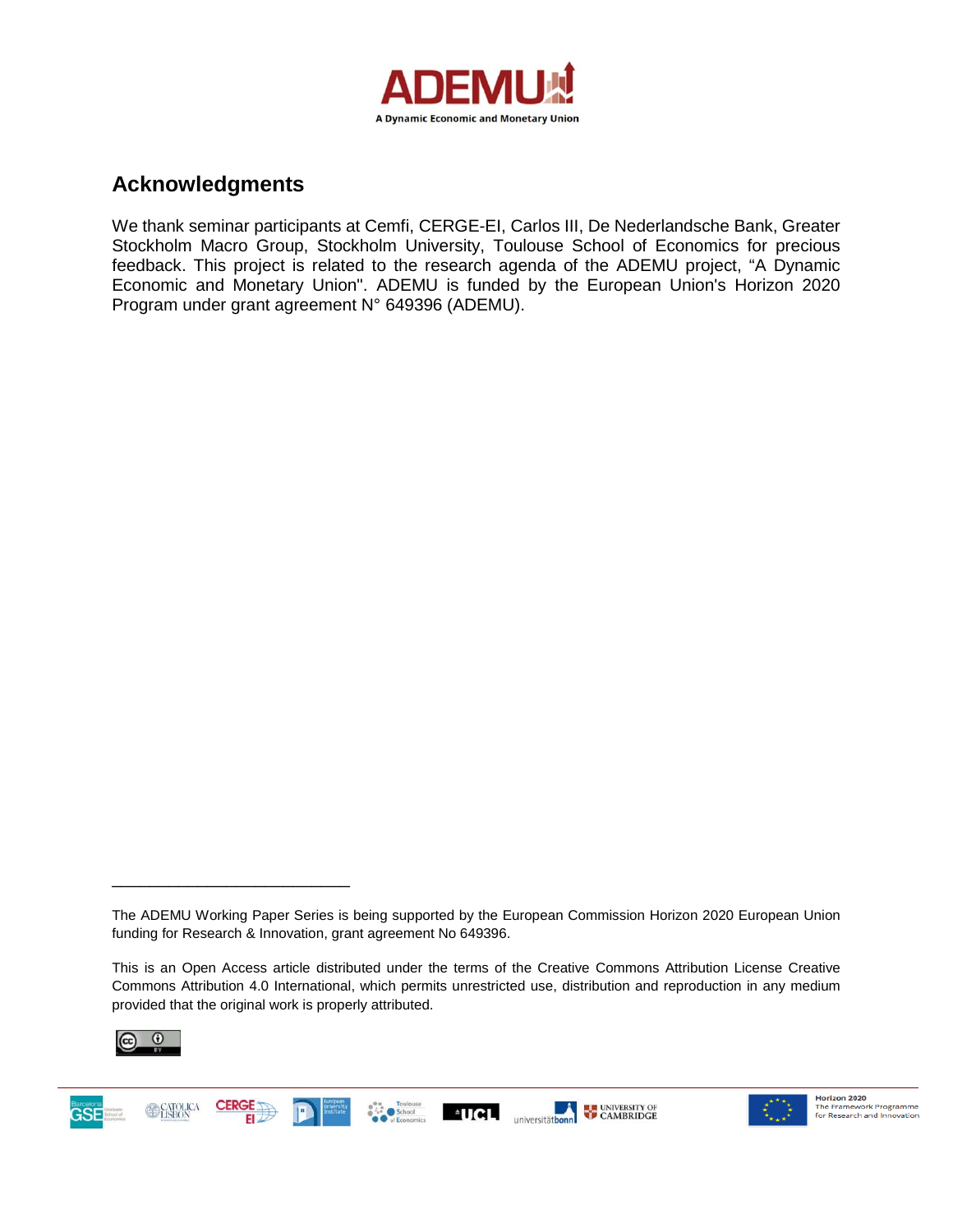# 1 Introduction

In the aftermath of the global financial crisis, two major developments have constrained policy-makers in the European monetary union in reaching their stabilization objective. First, high interest rates on government debt have limited the conduct of fiscal policy in several member countries of the monetary union. In turn, high interest rates reflected the perception of heightened risk of sovereign default. Second, the zero lower bound on nominal interest rates constrained the ability of monetary policy to achieve its objectives via its conventional policy tool. Figure [1](#page-3-0) presents data on the fall in nominal, risk-free interest rates and on the rise of interest rates on government debt in the Euro Area.

This paper investigates the interaction between sovereign default risk and the conduct of monetary policy, when borrowers can act strategically and they share a single currency with their lenders in a monetary union. We address this issue in a model of a monetary union with endogenous sovereign default, where the monetary authority may be constrained by the zero lower bound. We ask three related questions. First, how does the stance of monetary policy affect strategic debtors' incentive to default on external liabilities? Second, how do default incentives change in the presence of the zero lower bound? Third, how does default risk affect countries' preferences over the stance of monetary policy? We uncover three main results. First, in normal times, debtors have a stronger incentive to default to induce more expansionary monetary policy. Second, constraints on monetary policy may act a disciplining device to enforce repayment of sovereign debt. Third, sovereign default risk induces countries with a preference for tight monetary policy to accept a laxer policy stance.

Our first result shows that debtors are more likely to default when they understand that they can induce more expansionary monetary policy. This occurs if the monetary authority is not constrained in pursuing his mandate. When countries act strategically, they consider the implications of their default and repayment decisions on the conduct of monetary policy. The monetary authority of the union is bound by its mandate to achieve a price-stability objective. Debtors are aware that default has deflationary effects, to which the monetary authority must react with expansionary measures. In turn, this expansionary monetary policy is beneficial for borrowers, whose default incentive thus strengthens.

Second, we show that constraints on monetary policy can induce repayment of sovereign debt. When the monetary authority is constrained by the zero lower bound, debtor countries cannot exploit their default decision to induce expansionary monetary policy. The presence of the zero lower bound constrains the ability to expand monetary policy, since interest rates cannot fall below zero. Due to this constraint, the monetary authority cannot achieve its price-stability objective. Deflationary pressure ensues, is detrimental to welfare. The deflationary pressure induced by the zero lower bound may be stronger when countries default than when countries repay debt. Hence, constraints on monetary policy may reduce welfare associated with default more than they reduce welfare associated with debt repayment. In particular, the zero lower bound reduces welfare upon default more than upon repayment when the natural nominal interest rate associated with default is lower than the one associated with repayment. Intuitively, the natural nominal interest rate may be lower if default creates a shortage of assets and thus impedes saving by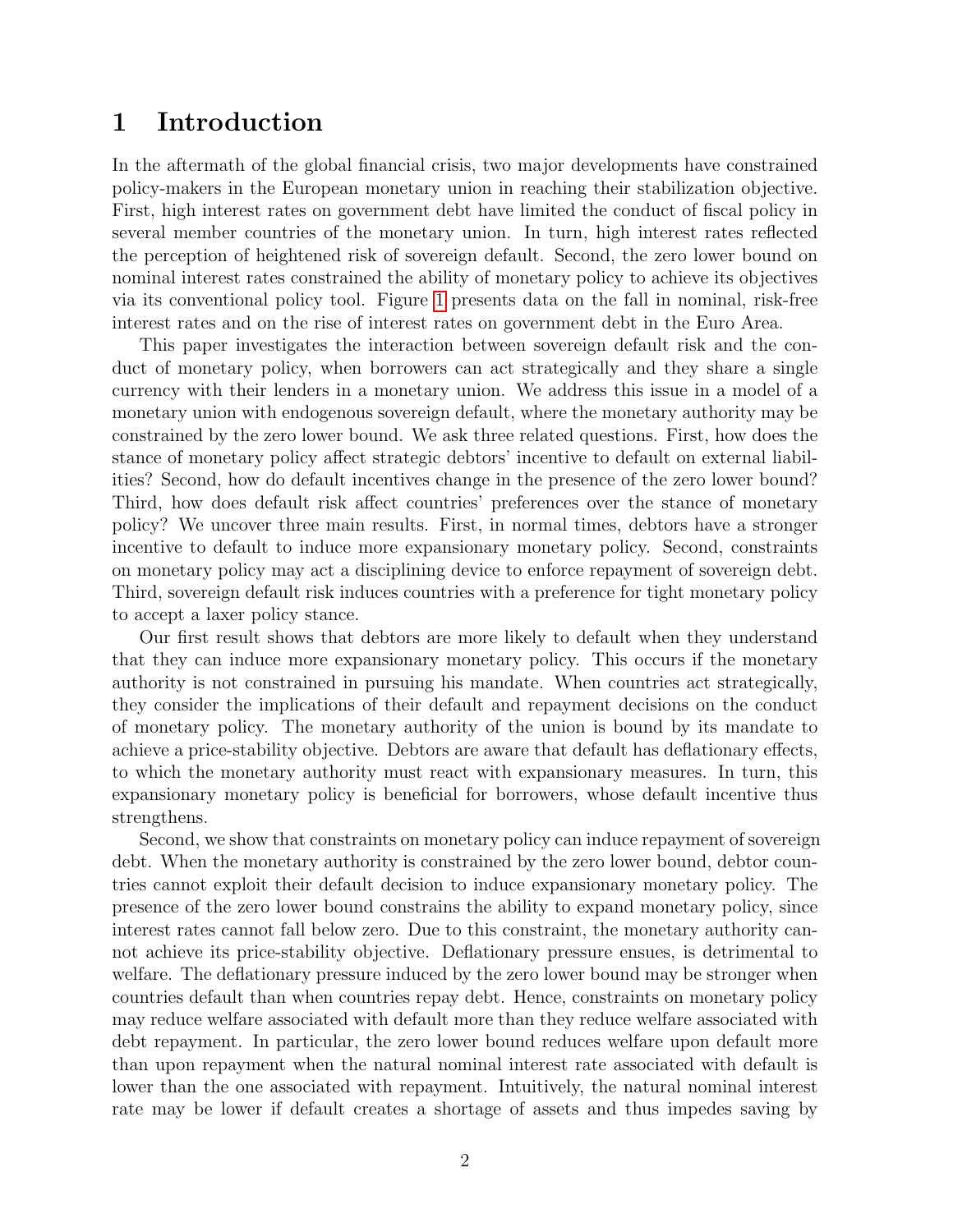<span id="page-3-0"></span>

Figure 1: Nominal interest rate in the Euro Area, and interest rates on government debt issued by Greece, Ireland, Italy, Portugal and Spain. The nominal interest rate set by the European Central Bank fell after the global financial crisis, reaching values close to the zero lower bound at the end of 2013. At the same time, interest rates on government debt rose since the beginning of 2010, reflecting a high perceived risk of sovereign default by these countries.

countries with a desire to do so. When this is the case, the presence of constraints on monetary policy strengthens countries' incentive to repay debt. Due to this fact, countries with positive external assets have no incentive to overcome the constraint posed by the zero lower bound, as this constraint acts as an enforcement device of sovereign debt repayment.

Finally, the presence of sovereign default risk may change saver countries' preferences over the conduct of monetary policy. A looser stance of monetary policy increases debtors' incentive to repay debt. Countries who hold external assets benefit from a loosening of monetary policy if this incentivizes repayment by debtors. Hence, countries who might otherwise prefer a tight stance of monetary policy favour a lax monetary policy, if this reduces the losses on their external assets due to default.

To study this issue we develop a model where heterogeneous countries with limited commitment to repay debt form part of a monetary union. The economy lasts two periods, and we plan to extend this framework to an infinite-horizon setting in upcoming work.

The countries in the monetary union differ in terms of their intertemporal income path and, consequently, in terms of preferences over the conduct of monetary policy. In the initial period, one set of countries has low income relative to the future, and therefore it has a desire to borrow against future resources. In addition, these countries inherit a stock of debt from the past. We describe this group of debtor countries as the "Periphery". The complementary group of countries represents the "Core" of the monetary union. These countries have high income relative to the future, and therefore a desire to save. In addition, these countries enter the initial period with a positive level of external assets. These assets represent claims against countries in the "Periphery" of the monetary union.

Monetary policy has real effects due to the presence of a form of nominal rigidity.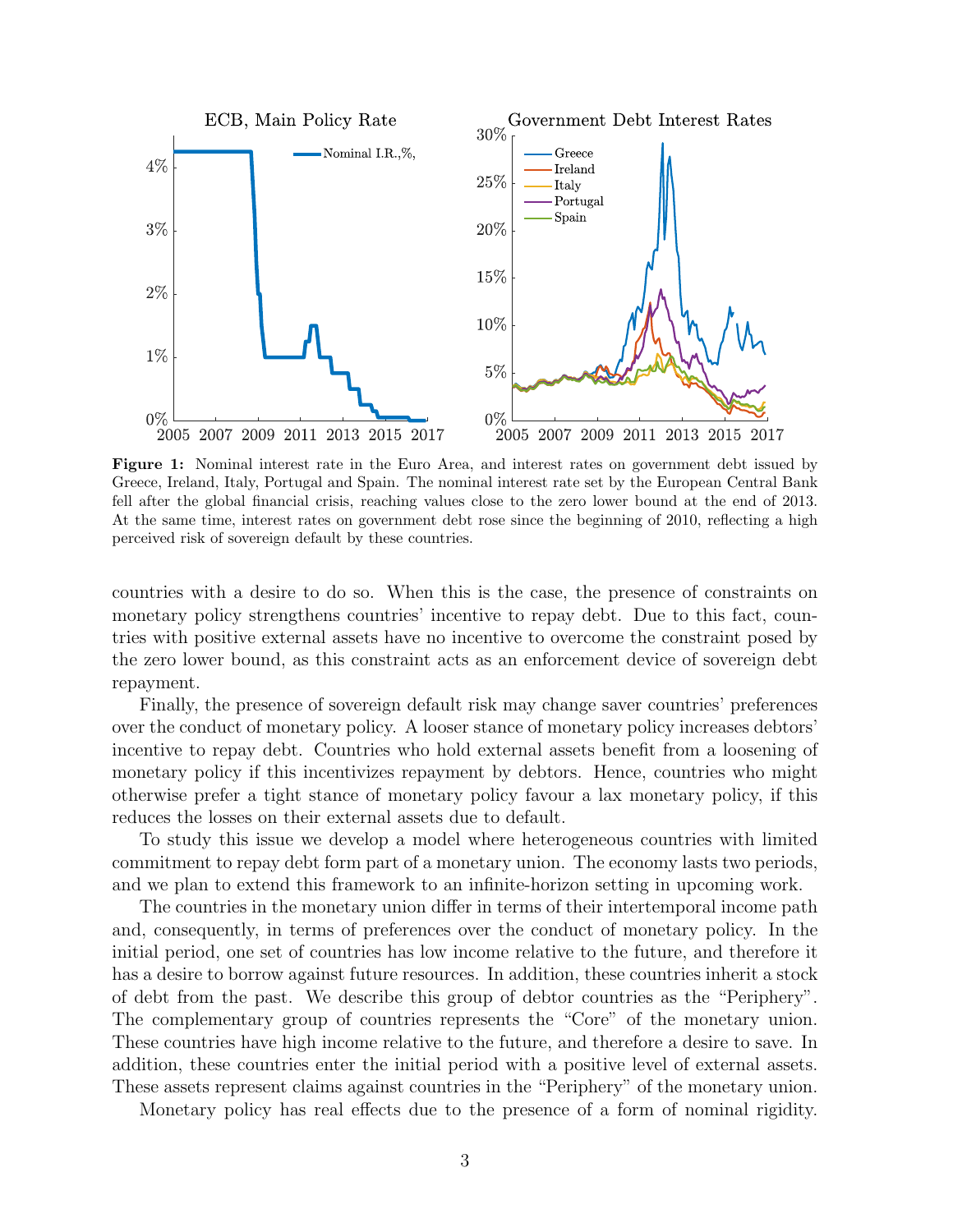Nominal wages are downwardly rigid. If wages are against their lower bound, domestic output is demand-determined and countries experience unemployment. Thus, expansionary monetary policy stimulates domestic demand and output by increasing aggregate prices. However, the monetary policy authority is constrained in its conduct of expansionary policy by the presence of the zero lower bound on nominal interest rates.

We study in this framework how the stance of monetary policy affects default incentives. We consider three different kinds of default decisions, depending on how decision makers internalize the effects of default on nominal variables, domestically and in the union. First, if countries ignore the effect of their default on the severity of nominal rigidities, the default decision is entirely analogous to that of a real model in the tradition of [Arellano](#page-37-0) [\(2008\)](#page-37-0). Second, countries may understand that default stimulates domestic demand. When this is the case, default reduces unemployment in debtor countries. Hence, the incentive to default strengthens, and default occurs for lower debt levels.

Third, we consider how countries may act strategically in their default decision. The potential of strategic behavior arises when countries understand how their actions condition the monetary authority's behavior in pursue of its price stability objective. In this setting, the presence or absence of constraints on monetary policy has crucial implications for default decisions. Default has deflationary effects, as it reduces demand in lending countries. In normal times, the monetary authority reacts to the deflationary pressure by loosening monetary policy. Debtor countries benefit from the expansionary response of the monetary authority, as this relaxes nominal rigidities. Hence, their incentive to default strengthens further. When constraints on monetary policy bind, this channel is muted, as the monetary authority cannot loosen policy. Hence, the incentive to default weakens, if constraints on monetary policy are more severe under default than they are under repayment.

# 2 Literature Review

This paper contributes to two strands of the literature on international macroeconomics that studied the sovereign debt crisis in the euro area.

First, we contribute to the literature on endogenous sovereign default, by analyzing the interaction between borrowing and lending countries when they both share the same currency in a monetary union. To this purpose, we develop a model of an economy subject to sovereign default risk in the spirit of [Eaton and Gersovitz](#page-37-1) [\(1981\)](#page-37-1) and [Arellano](#page-37-0) [\(2008\)](#page-37-0). We depart from the baseline model by analyzing the impact of debtors' default and borrowing decisions on lenders and on the conduct of monetary policy, in a setting where nominal variables have real effects. [Na et al.](#page-38-0) [\(2018\)](#page-38-0) also study how nominal rigidities affect a country's optimal default decision. We turn attention instead to how default interacts with the conduct of monetary policy when debtors and creditors form part of a monetary union. In addition, we study the optimal default decision when nominal rigidities co-exist with constraints on the action of monetary policy, such as the zero lower bound. [Cole](#page-37-2) [and Kehoe](#page-37-2) [\(2000\)](#page-37-2) is a seminal paper dealing with the interaction between debtors and lenders in a default crisis. Their emphasis is on how such interaction can give rise to debt crises due to a lack of confidence in the government's ability to repay. We study instead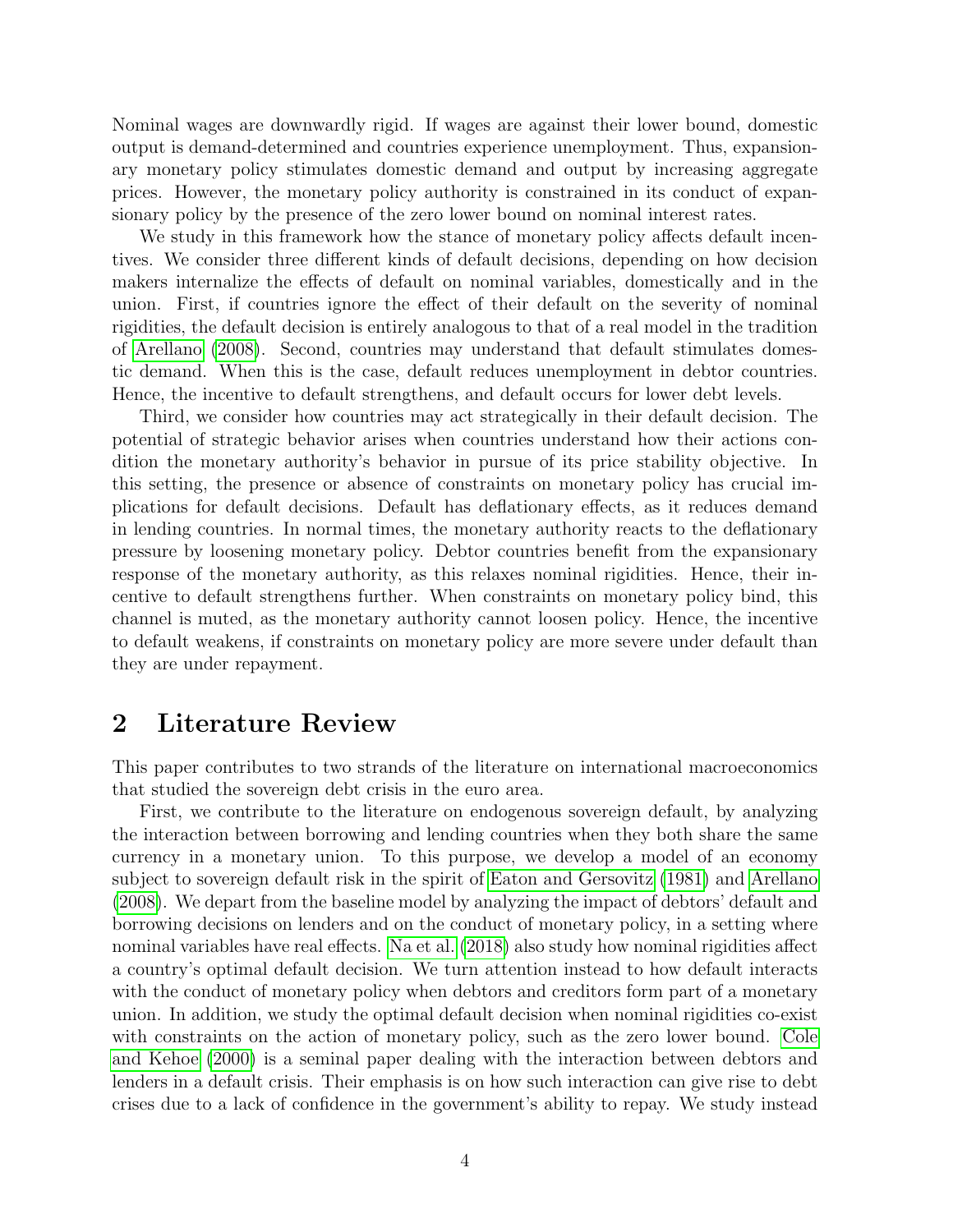its implications for the conduct of policy in a monetary union and, in turn, for optimal default incentives.

Second, this paper falls in the strand of research that analyzes monetary unions. We contribute by analyzing how the objectives and constraints that the monetary authority of a union faces determine the optimal default incentives of member countries. In addition, we analyze how default incentives shape the preferences that union residents have over how monetary policy should be conducted. Many papers, among which [Eggertsson and](#page-37-3) [Woodford](#page-37-3) [\(2003\)](#page-37-3) and [Eggertsson and Krugman](#page-37-4) [\(2012\)](#page-37-4), have studied how the presence of the zero lower bound imposes a constraint on monetary policy that affects real quantities and welfare. More recently, [Benigno and Fornaro](#page-37-5) [\(2018\)](#page-37-5), [Eggertsson et al.](#page-37-6) [\(2016\)](#page-37-6) and [Eggertsson and Mehrotra](#page-37-7) [\(2014\)](#page-37-7) studied how the presence of the zero lower bound can have a permanent effect on aggregate output. We focus on how the default decision of members of a monetary union differs in the presence of this constraint. [Farhi and](#page-37-8) [Werning](#page-37-8) [\(2017\)](#page-37-8) analyze optimal risk-sharing across countries in a monetary union, is an incomplete-markets setting without endogenous default risk. [Fornaro](#page-38-1) [\(2018\)](#page-38-1) analyzes how debt-deleveraging episodes may lead to recessions and to the emergence of a liquidity trap in a monetary union, while [Benigno and Romei](#page-37-9) [\(2014\)](#page-37-9) address the implications of debt deleveraging and the zero lower bound with flexible exchange rates. Here, we show that the presence of the zero lower bound affects default incentives, and it may act as a force that enforces debt repayment. [Corsetti and Dedola](#page-37-10) [\(2016\)](#page-37-10) study whether unconventional monetary policy may rule out self-fulfilling debt crisis. Our emphasis is on default episodes that are driven by fundamentals, and on their implications for a monetary authority that aims to achieve a nominal stabilization objective. In the framework in [Aguiar et al.](#page-37-11) [\(2015\)](#page-37-11) the distribution of debt across member countries of a monetary union determines the probability of rollover debt crises, which are not the driver of default in our setting. Previous work in [de Ferra](#page-37-12) [\(2018\)](#page-37-12) studies how subsidies on asset holdings in a monetary union affect countries' decisions on external saving and borrowing in the absence of nominal rigidities. This paper builds, in part, on the framework developed there. Our results on how countries' incentives to coordinate policies are crucially affected by the presence of the zero lower bound are close related to the findings of [Fornaro and Romei](#page-38-2) [\(2018\)](#page-38-2).

# 3 Model

### 3.1 Environment

The world economy is composed of a unitary-mass continuum of countries. Each country is belongs to one of two groups, Home and Foreign. The two groups are denoted by  $H$  and F, respectively. The two groups of countries have equal measure. Within each group, all individual countries are identical and have zero measure. Time is discrete, and the world economy lasts for two periods. Each country is inhabited by a continuum of household of unitary mass, by a continuum of identical firms, and by a government. The government is composed of a national fiscal authority and by a unitary-mass continuum of identical subnational fiscal authorities, or regions. All regions are identical within each country. In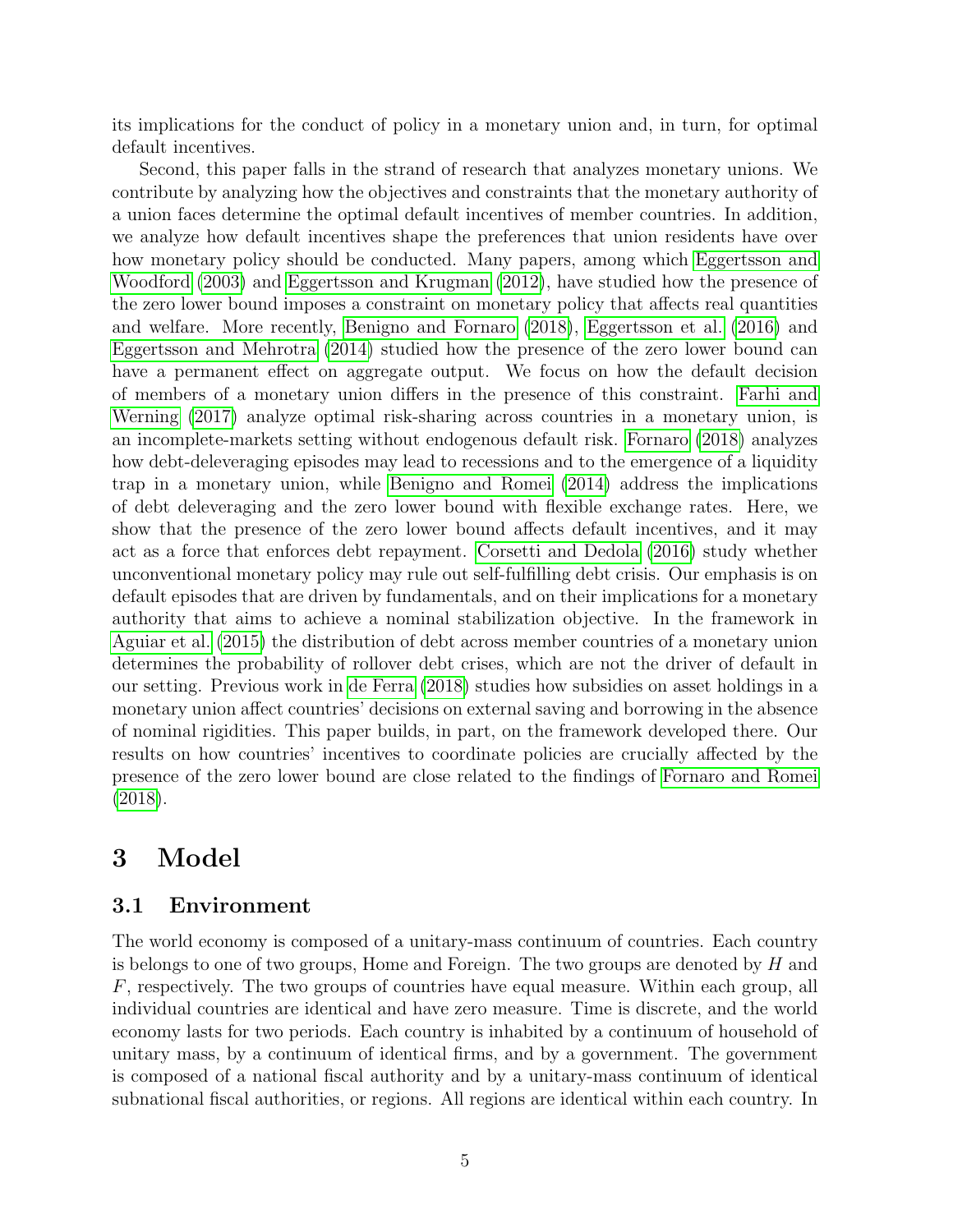addition, the world economy is inhabited by a supranational monetary authority.

All households have identical preferences defined over two goods, tradable and nontradable. We refer to the two goods as  $T$  and  $N$ , respectively. Preferences of the representative household in each country are as follows:

$$
U_{i,j} = \log \left( c_{T,i,j,1}^{a} c_{N,i,j,1}^{1-a} \right) + \beta \mathbb{E} \left[ \log \left( c_{T,i,j,2}^{a} c_{N,i,j,2}^{1-a} \right) \right] \tag{1}
$$

where  $c_{T,i,j,t}$  and  $c_{N,i,j,t}$  denote consumption by the representative household in region j of country i in period  $t = 1, 2$  $t = 1, 2$  $t = 1, 2$  of goods T and N, respectively.<sup>1</sup> E denotes the mathematical expectation operator conditional on information available in the initial period.[2](#page-6-1) Households in all countries supply inelastically their endowment of labor  $l$  to firms in the same country.

The two goods differ in terms of their tradability across countries. Good T can be traded internationally at no cost. Conversely, good N cannot be shipped across countries but it can be traded at no cost across regions within a given country. The countries receive endowments of good  $T$  in both periods. Countries in  $H$  and  $F$  differ in terms of the inter-temporal profile of their good-T endowment.<sup>[3](#page-6-2)</sup> H enjoys positive growth, and its endowment is relatively scarce in the initial period, while the reverse is true in  $F$ :

$$
y_{T,H,1} < y_{T,H,2},
$$
  
 $y_{T,F,1} > y_{T,F,2}.$ 

The total endowment of good T in the world economy is constant:  $y_{T,H,t} + y_{T,F,t} = y_T$ . We denote by  $y_{\mathcal{L}}$  and  $y_{\mathcal{H}}$  the low and high value of the endowment, respectively, and we assume that the endowment profiles of the two countries are the mirror image of each other:

$$
y_{T,H,1} = y_{T,F,2} = y_{\mathcal{L}}
$$

$$
y_{T,F,1} = y_{T,H,2} = y_{\mathcal{H}}
$$

Money is the numéraire of the world economy. The two groups of countries are in a monetary union, hence they share the same currency, or numéraire. The law of one price holds and the price of good  $T$  in units of currency is the same in all countries:

$$
p_{T,H,t} = p_{T,F,t} = p_{T,t}.
$$

Firms in each country have access to a linear technology to produce good N by using

<span id="page-6-1"></span><span id="page-6-0"></span><sup>&</sup>lt;sup>1</sup>Both *i* and *j* lie in the unit interval  $I = [0, 1]$ .

<sup>2</sup> Aggregate consumption in either country is definded by the Cobb-Douglas aggregator of consumption of the two goods:  $c_{i,j,t} = \frac{1}{a^a(1-a)^{1-a}} c_{T,i,j,t}^a c_{N,i,j,t}^{1-a}$ . The assumption that the inter-temporal elasticity of substitution is equal to the inverse of the intra-temporal elasticity of substitution is convenient to derive several of the analytical results presented below.

<span id="page-6-2"></span><sup>3</sup>This endowment is identical across regions in a given country. Thus, we omit the region subscript for brevity.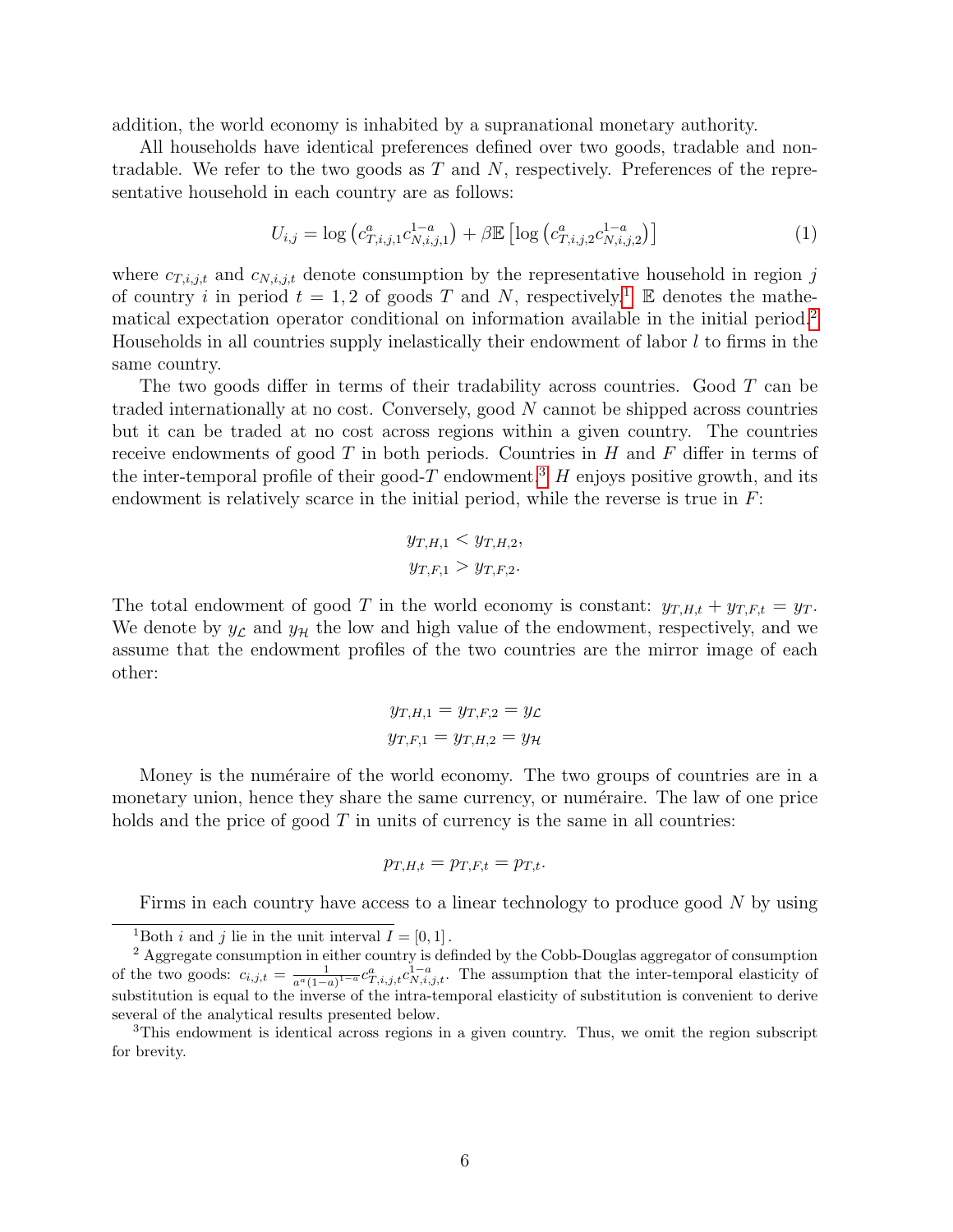labor as an input: $4$ 

<span id="page-7-4"></span>
$$
y_{N,i} = l_i. \tag{2}
$$

### 3.2 Households

Households in all countries purchase consumption of both types of goods in each period. Their resources are given by the wages they receive in return for the labor  $l_{i,t}$  that firms employ. In addition to labor income, they receive an endowment of good  $T$ . Households have limited access to international financial markets and, in the initial period, they can only purchase positive amounts of risk-free assets  $b_{M,i}$ , denominated in units of money. These bonds mature in the terminal period and they pay a nominal interest rate, i which is the policy rate of the monetary authority in the union. Finally, households receive in each period a lump-sum transfer in units of good  $T$  from the subnational fiscal authority,  $s_{i,j,t}$ , whose terminal-period realization is stochastic. The budget constraint of the representative household in region  $j$  of a generic country i in the initial period is as follows:

<span id="page-7-1"></span>
$$
p_{T,1}c_{T,i,j,1} + p_{N,i,1}c_{N,i,j,1} + \frac{b_{M,i,j}}{1+i} = p_{T,1}\left(y_{T,i,1} + s_{i,j,1}\right) + w_{i,1}l_{i,1},\tag{3}
$$

where  $p_{N,i,1}$  is the price of good N that prevails in country in i in the initial period. In the terminal period, the budget constraint is given by:

<span id="page-7-2"></span>
$$
p_{T,2}c_{T,i,j,2} + p_{N,i,2}c_{N,i,j,2} = p_{T,2}\left(y_{T,i,2} + s_{i,j,2}\right) + b_{M,i,j} + w_{i,2}l_{i,2},\tag{4}
$$

where the key difference is given by the presence of nominal wealth among the resources available to households. In addition, the terminal-period equilibrium values of some variables are stochastic, and not known to the households in the initial period.

The maximization problem of households in all countries is to maximize their expected lifetime utility subject to the two budget constraints:

$$
V_{HH,i,j}(x, \{y_{T,i,t}\}_{t=1}^2, \{s_{i,j,t}\}_{t=1}^2) = \max_{b_{M,i,j}, \{c_{T,i,j,t}, c_{N,i,j,t}\}_{t=1,2}} U_{i,j}
$$
  
s.t.  $b_{M,i,j} \ge 0$ ,  
(3), (4). (5)

where we define  $x_i$  as the vector of aggregate state variables that are relevant for the problem of the household. This is given by the vector  $x = \left[\{y_{T,i,t}\}_{i \in I, t=1,2}, \{s_{i,j,t}\}_{i,j\in I^2, t=1,2}\right]$ of endowment realizations and transfers in all countries and regions which, given monetary policy, determines in equilibrium the vector of all prices  $[\{p_{T,t}\}_{t=1,2}, \{p_{N,i,t}\}_{i\in I,t=1,2}, \{w_{i,t}\}_{i\in I,t=1,2}, i\}].$ 

The intra-temporal optimality condition associated with the choice between consumption of goods  $T$  and  $N$  is given in each country by:

<span id="page-7-5"></span><span id="page-7-3"></span>
$$
c_{N,i,j,t} = \frac{1 - a}{a} \frac{p_{T,t}}{p_{N,i,t}} c_{T,i,j,t},
$$
\n(6)

<span id="page-7-0"></span><sup>&</sup>lt;sup>4</sup>The location of firms across regions within a country is irrelevant. Hence, we omit again the region subscript. We assume that firms hire an identical amount of labor from each household in the country.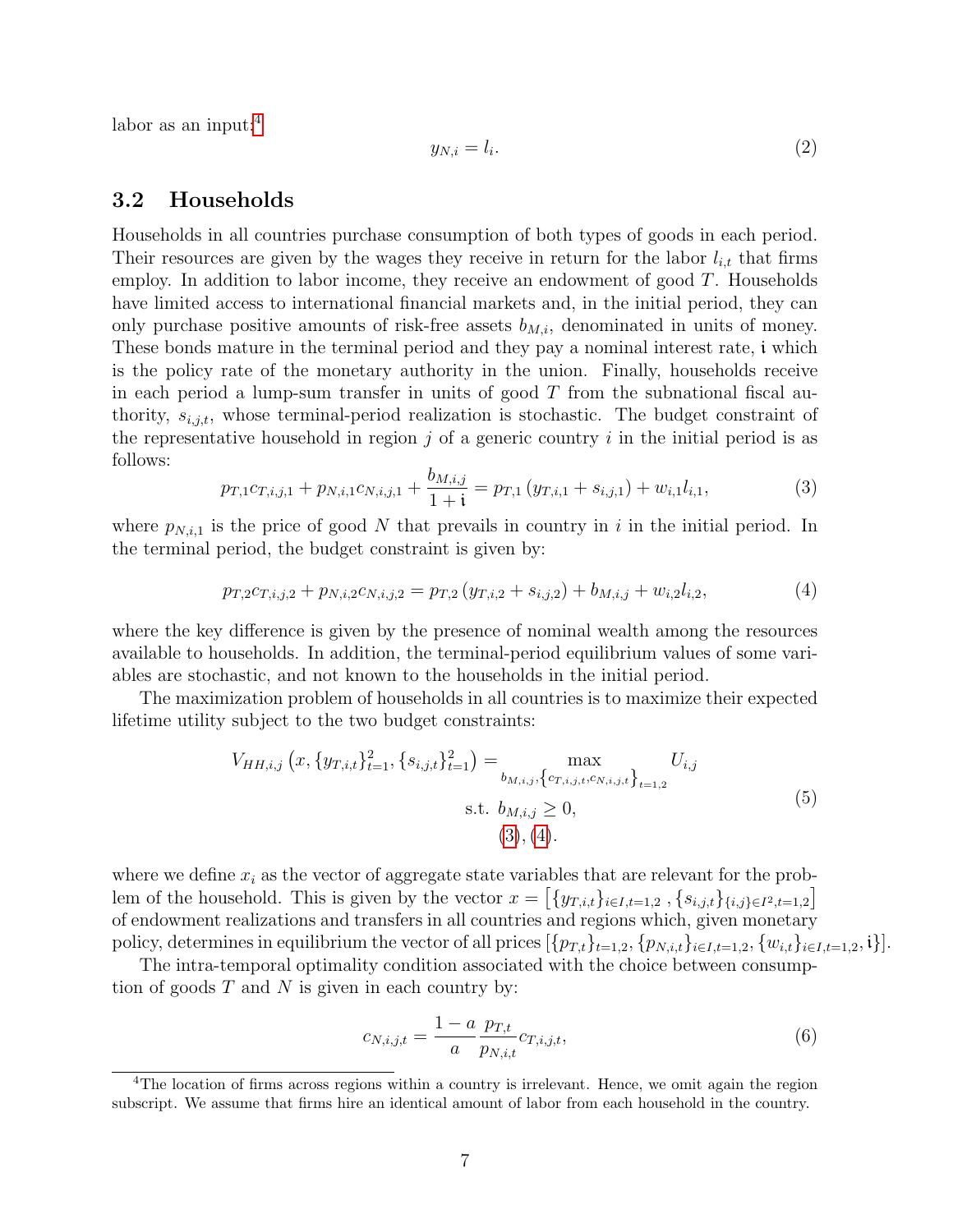which implies that the relative amount of good  $N$  demanded by households is increasing in the amount of good  $T$  they consume, and it is decreasing in the relative price of the good itself.

The inter-temporal optimality condition associated with the purchase of nominal assets is as follows:

<span id="page-8-1"></span>
$$
\frac{1}{c_{T,i,j,1}} = \beta (1 + \mathbf{i}) \mathbb{E} \left[ \frac{p_{T,1}}{p_{T,2}} \frac{1}{c_{T,i,j,2}} \right] + \mu_{i,j},\tag{7}
$$

where  $\mu_{i,j}$  denotes the Lagrange multiplier on the non-negativity constraint for nominal assets.

From the maximization problem of the households we derive the vector-valued policy function  $f_{HH,i}$  associated with their problem for the consumption of T and N good and for the purchase of nominal assets:

<span id="page-8-0"></span>
$$
\begin{bmatrix} c_{T,i,j,t} \\ c_{N,i,j,t} \\ b_{M,i,j,t} \end{bmatrix} = f_{HH,i} \left( x, \{ s_{i,j,t} \}_{t=1}^2, \{ y_{T,i,t} \}_{t=1}^2 \right). \tag{8}
$$

### 3.3 Firms and Nominal Rigidities

Each country is populated by a continuum of atomistic firms that behave competitively and take prices and wages as given. The problem of the representative firm in each country is to maximize profits given by the revenue from the sale of output of good  $N$ , net of labor costs:

$$
\max_{y_{N,i,t},l_{i,t}} p_{N,i,t} y_{N,i,t} - w_{i,t} l_{i,t}
$$
  
subject to:  $y_{N,i,t} = l_{i,t}$  (9)

The optimality conditions associated with the problem of the firm imply that the price of good N equals the wage in each country:

<span id="page-8-2"></span>
$$
p_{N,i,t} = w_{i,t}.\tag{10}
$$

The presence of a nominal rigidity affects the determination of wages in all countries. In the initial period, the nominal rigidity implies that the wage cannot fall below a given threshold  $\kappa_{i,1}$ , which may be country-specific:

$$
w_{i,1} \ge \kappa_{i,1}.\tag{11}
$$

In the terminal period, the wage cannot fall below a given fraction of its initial-period value. Again, we assume that the fraction  $\kappa_{i,2}$  may be country-specific:

$$
w_{i,2} \ge \kappa_{i,2} w_{i,1}.\tag{12}
$$

We assume that, in each country, the nominal rigidity is only a concern when the endowment of good T is relatively scarce. In particular we assume that  $\kappa_{i,t} = 0$  if  $y_{T,i,t} =$  $y_{\mathfrak{H}}$  and  $\kappa_{i,t} = \kappa > 0$  otherwise. Hence, nominal rigidities may only bind in H in the initial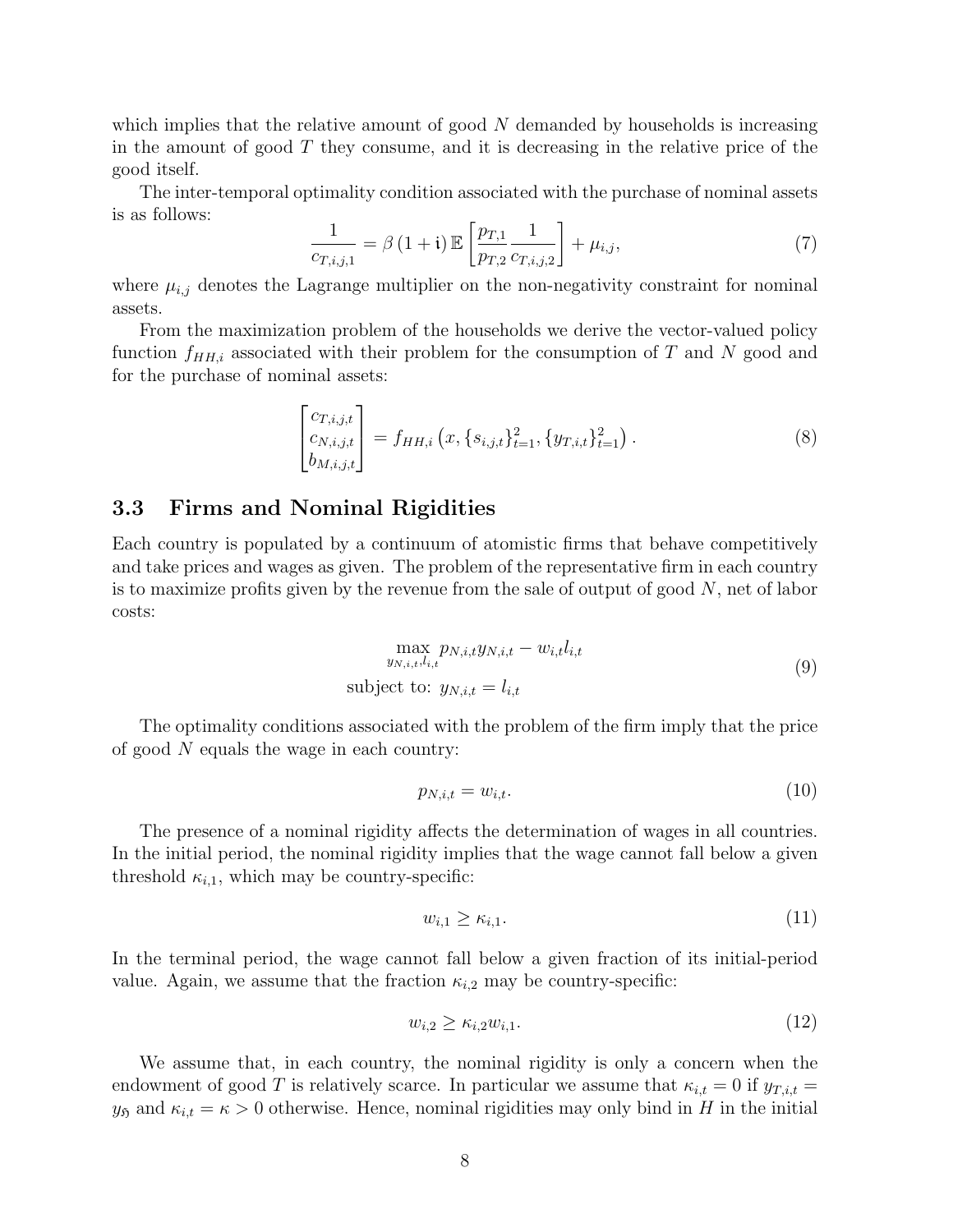period and in  $F$  in the terminal one.<sup>[5](#page-9-0)</sup>

#### 3.4 Government

#### <span id="page-9-2"></span>3.4.1 Supranational Monetary Authority

A supranational monetary authority sets policy in order to achieve its objective for nominal variables. In the initial period, the objective of the monetary authority is to achieve a given target for the (geometric) average price of consumption good in all countries:

<span id="page-9-3"></span>
$$
p_1^* = \exp\left(\int_0^1 \psi_i \times \log(p_{i,1})di\right),\tag{13}
$$

where the parameter  $\psi_i$  denotes the weight assigned to countries i in the monetary authority objective. The price index  $p_{i,t}$  of the consumption basket in each country is defined as:

<span id="page-9-5"></span>
$$
p_{i,t} = p_{T,i,t}^a \times p_{N,i,t}^{1-a}.\tag{14}
$$

In the terminal period, the objective of monetary policy is stated in terms of inflation in the average price of the consumption good:

<span id="page-9-4"></span>
$$
\pi^* = \exp\left(\int_0^1 \psi_i \times \log(\pi_{i,2})di\right),\tag{15}
$$

where inflation is intuitively defined as:

$$
\pi_{i,2} = \frac{p_{i,2}}{p_{i,1}}.\tag{16}
$$

We consider a monetary authority that places identical weights to all countries within each group, H, or F. These weight are denoted by  $\psi_F = \psi$  and  $\psi_H = 1 - \psi$ .

To achieve its target, the monetary authority sets the interest rate i on one-period nominal assets that it issues in the initial period. The net supply of nominal assets issued by the monetary authority is equal to zero. Hence, the nominal interest rate has to be consistent with households' optimization, given the target and the zero net supply of nominal assets. The monetary authority faces the zero lower bound as a constraint on its conduct of policy:

$$
\mathfrak{i} \ge 0. \tag{17}
$$

If the nominal interest rate that the monetary authority needs to set to achieve its target is lower than zero, the monetary authority sets the lowest possible interest rate and it fails to achieve its objective. In the terminal period, the policy of the monetary authority is simply conducted by directly setting the price of good T in the monetary union,  $p_{T,2}$ .<sup>[6](#page-9-1)</sup>

<span id="page-9-1"></span><span id="page-9-0"></span><sup>&</sup>lt;sup>5</sup>This assumption helps in deriving analytical results and it may be relaxed.

<sup>&</sup>lt;sup>6</sup>Alternatively, but equivalently, the monetary authority determines the amount of monetary aggregates in circulation in the terminal period which, given real quantities, determines nominal prices.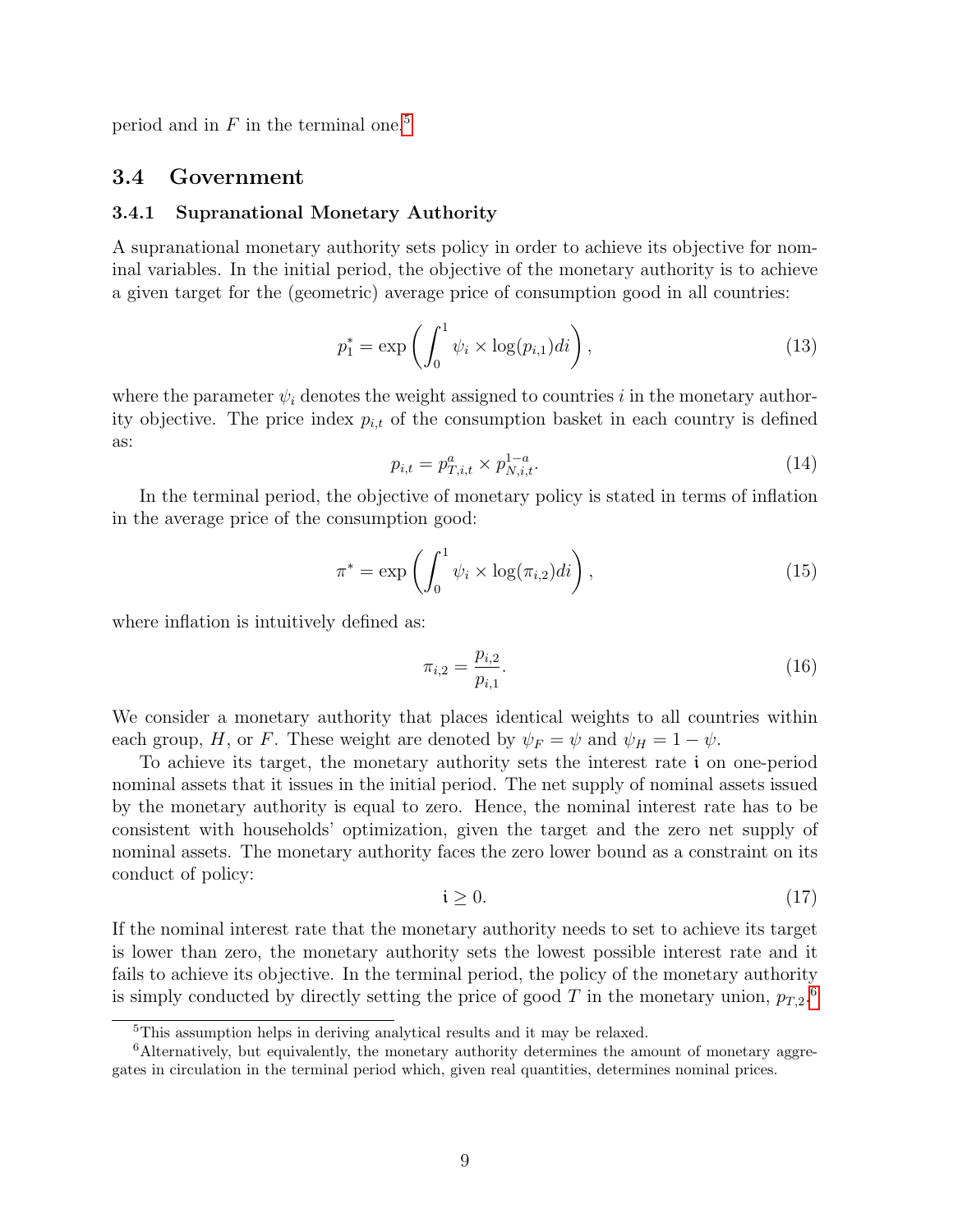#### 3.4.2 Subnational Fiscal Authorities

Each country is inhabited by a unit-mass continuum of identical subnational fiscal authorities, each with jurisdiction over one region. Their main role is to choose how many assets to issue or to buy on international financial markets, and to default or repay external debt. Subnational authorities understand that their choice for debt issuance affects their future default risk, and therefore their borrowing costs. However, subnational authorities do not internalize the effects of their actions on relative goods' prices and wages, as these are determined at the national level.

We analyze the problem of subnational fiscal authorities backwards. First, we analyze their terminal-period default decision. Second, we describe their choice for debt issuance or asset purchases in the initial period. Finally, we study the default decision that the subnational fiscal authorities take in the initial period.

**Terminal-period default.** The subnational fiscal authorities in a country  $i$  enter the terminal period with a pre-determined amount of assets  $b_{i,j,2}$ . Negative values of assets indicate that the fiscal authority is in debt. Fiscal authorities cannot commit to always repay debt, and they decide whether to repay or to default by comparing the costs and benefits of the two decisions. Default entails an output cost, which takes the form of a reduction in the amount of  $T$ -good endowment available for consumption.<sup>[7](#page-10-0)</sup> The cost of default is stochastic and it is denoted by  $\zeta_2$ . The stochastic process driving the default cost is defined as follows:

<span id="page-10-3"></span>
$$
\zeta_2 = \begin{cases} \hat{\zeta} > 0 & \text{with probability } \omega, \\ 0 & \text{with probability } 1 - \omega. \end{cases}
$$
 (18)

With probability  $\omega$ , the fiscal authorities in all countries face a high default cost, given by the value  $\zeta$ . With complementary probability  $1 - \omega$  the value of the default cost is instead zero. The realization of the default cost is the same in all countries.

In the terminal period, the fiscal authorities decide whether to default or to repay in order to maximize consumption of households and, therefore, their welfare.<sup>[8](#page-10-1)</sup> This form of default costs implies a simple default policy in the terminal period. Default is optimal if the cost associated with it is smaller than the amount of debt to be repaid. Formally, default is optimal if  $-b_{i,j,2} > \zeta_2$ . In particular, if the realization of  $\zeta_2$  is zero, countries will find it optimal to default for any positive amount of debt. If the default-cost realization is given by  $\hat{\zeta}$ , countries will never default as long as debt is below  $\hat{\zeta}$ . The subnational fiscal authority sets the lump-sum transfer  $s_{i,j,2}$  according to the default decision it takes. Upon default, the transfer is a tax whose amount equals the default cost, otherwise the transfer is given by the amount of assets held against foreigners:

$$
s_{i,j,2} = \max\left\{-\zeta_2, b_{i,j,2}\right\}.\tag{19}
$$

<span id="page-10-0"></span><sup>&</sup>lt;sup>7</sup>In the terminal period, we can ignore the possibility of exclusion from international financial markets, as no borrowing, nor lending would take place in any case.

<span id="page-10-1"></span><sup>8</sup>This problem is presented formally in Appendix [B.1.](#page-43-0)

<span id="page-10-2"></span><sup>&</sup>lt;sup>9</sup>In equilibrium, it is easy to verify that debt is always below  $\hat{\zeta}$ .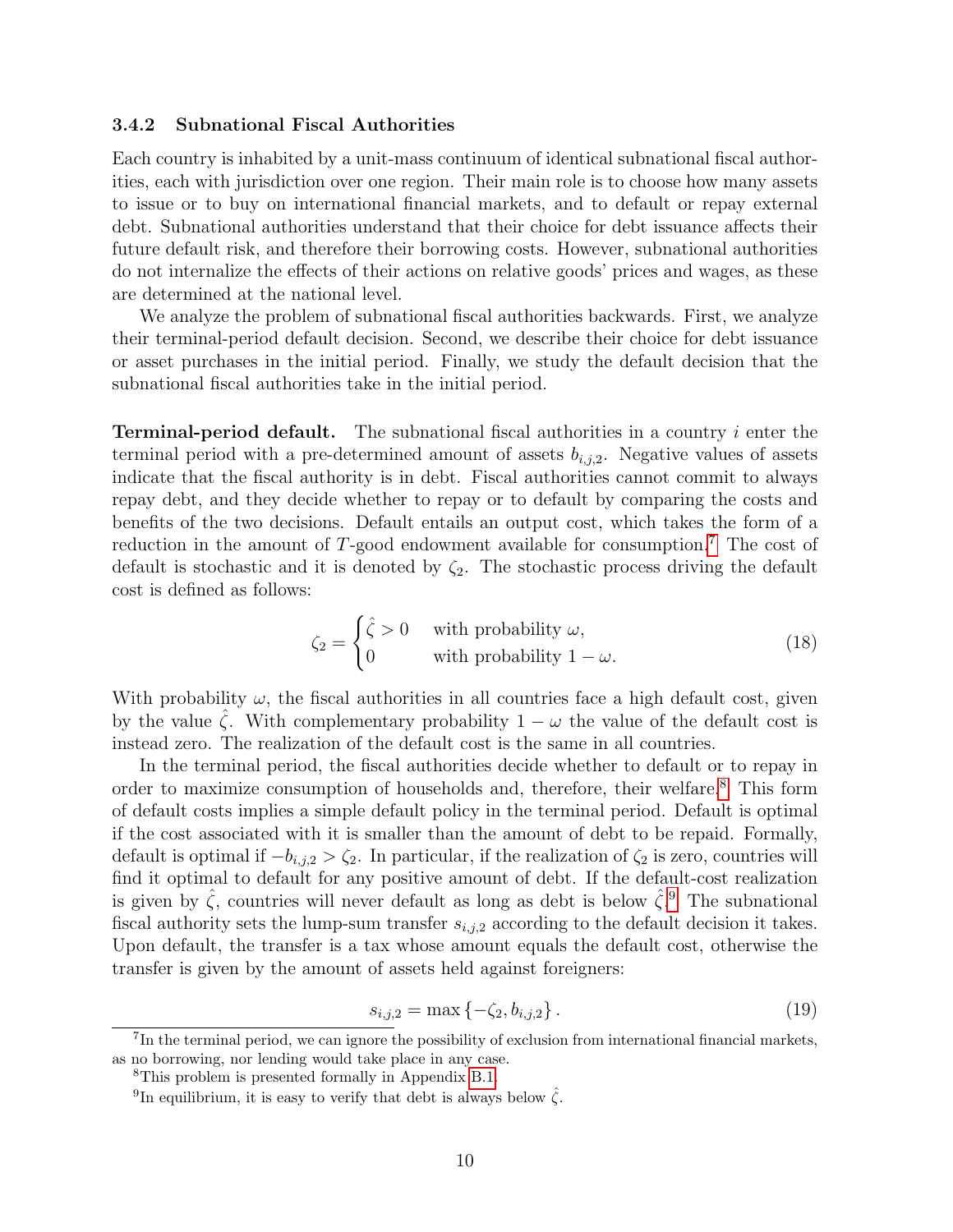Initial-Period Asset Trading. Fiscal authorities in all regions of all countries in H enter the initial period with a predetermined and negative amount of assets,  $b_{H,1} < 0$ , which is denominated in units of good  $T$ . Symmetrically, fiscal authorities in  $F$  enter the initial period with positive external wealth,  $b_{F,1} = -b_{H,1}$ . We will also refer to negative assets as debt.

Fiscal authorities in countries in  $H$  may or may not have access to international financial markets. Access to markets depends on whether decision-makers in the country repay or default on external debt, as discussed below. If they have access to international financial markets, fiscal authorities can trade bonds,  $b_{i,j,2}$  that mature in the terminal period. Countries in  $F$  can always trade in international financial markets and, in particular, they can trade bonds with countries in  $H^{10}$  $H^{10}$  $H^{10}$ . These bonds are denominated in units of good T.  $r_{i,j}$  denotes the interest rate in units of T-good associated with bonds issued by the fiscal authority  $j$  in country  $i$ . Each fiscal authority issues debt taking into account how the amount of debt that it issues affects the real interest rate associated with it, according to the function  $\mathfrak{r}(b_{i,j,2})$ .<sup>[11](#page-11-1)</sup> The fiscal authorities choose the amount of assets to trade and the transfer they rebate to households the resources they obtain from financial markets. The initial-period budget constraint of a fiscal authority is as follows:

<span id="page-11-4"></span>
$$
s_{i,j,1} = b_{i,j,1} - \frac{1}{1 + r_{i,j}} b_{i,j,2}.
$$
\n(20)

The fiscal authorities choose the amounts of assets to trade and transfers to rebate to households, in order to maximize their welfare, taking into account their own terminalperiod default policy, as well as households' decisions according to [\(8\)](#page-8-0). Formally, they solve the following problem:

$$
V_{SN,i,j}^{R}\left(x, \{y_{T,i,t}\}_{t=1}^{2}\right) = \max_{\{s_{i,j,t}\}_{t=1}^{2}, b_{i,j,2}, r_{i,j}} V_{HH,i,j}\left(x, \{y_{T,i,t}\}_{t=1}^{2}, \{s_{i,j,t}\}_{t=1}^{2}\right)
$$
  
s.t.  $s_{i,j,1} = b_{i,j,1} - \frac{1}{1 + r_{i,j}} b_{i,j,2},$   

$$
s_{i,j,2} = \max\left\{-\zeta_2, b_{i,j,2}\right\},
$$

$$
r_{i,j} = \mathfrak{r}(b_{i,j,2}).
$$
\n(21)

The intertemporal optimality condition associated with the choice of  $b_{i,j,2}$  can be expressed as:

<span id="page-11-5"></span><span id="page-11-3"></span>
$$
\frac{1}{1 + r_{i,j}} \frac{1}{c_{T,i,j,1}} = \beta \omega \frac{1}{c_{T,i,j,2}} \tag{22}
$$

where the fiscal authority understands that debt will only be repaid in the terminal period if default costs are high, with probability  $\omega^{12}$  $\omega^{12}$  $\omega^{12}$ 

<span id="page-11-0"></span> $10$ Since countries in F enter the initial period with positive external assets, they do not have an incentive to default.

<span id="page-11-1"></span> $11$ This function is determined in equilibrium from the optimality conditions of risk-averse lenders, as shown in Appendix [B.1.](#page-43-0)

<span id="page-11-2"></span> $12$ In addition, we impose that the derivative of the real interest rate with respect to assets is equal to zero, as it is the case in equilibrium given the binary distribution of default costs.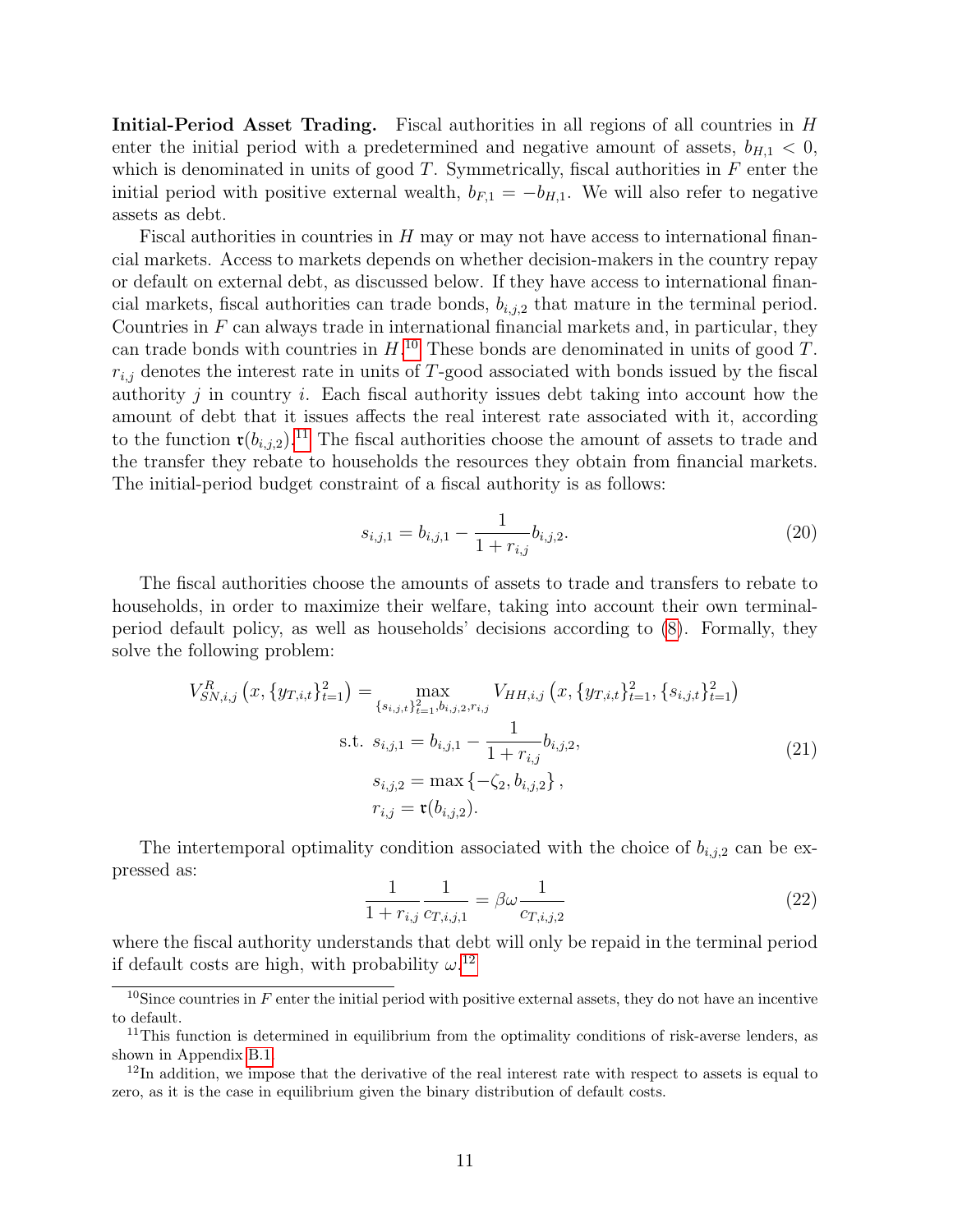Initial-Period Default In the initial period, the subnational fiscal authorities may default on the debt that they inherit from the past. If they decide to do so, they suffer from a default cost,  $\zeta_1$  and they are excluded from international financial markets. The default cost  $\zeta_1$  is public knowledge at the beginning of the initial period. If they default, fiscal authorities do not repay debt in the initial period but they lose the possibility to trade assets internationally. In addition, in the terminal period, the fiscal authority will suffer from the default cost  $\zeta_2$  in all states of the world. We assume that initial-period default costs are low, relative to those in the terminal period:

<span id="page-12-2"></span><span id="page-12-1"></span><span id="page-12-0"></span>
$$
\hat{\zeta} > \zeta_1 + y_{\mathfrak{H}} - y_{\mathfrak{L}}.\tag{23}
$$

The subnational fiscal authorities know that, given default in the initial period, welfare of the households is given by the following value function:

$$
V_{SN,i,j}^{D}\left(x, \{y_{T,i,t}\}_{t=1}^{2}\right) = V_{HH,i,j}\left(x, \{y_{T,i,t}\}_{t=1}^{2}, \{s_{i,j,t}\}_{t=1}^{2}\right)
$$
  
s.t.  $s_{i,j,1} = -\zeta_1$ ,  

$$
s_{i,j,2} = \{\underbrace{-\hat{\zeta}}_{\text{w.p. }\omega}, \underbrace{0}_{\text{w.p. }1-\omega}\}.
$$
 (24)

The subnational fiscal authorities take the default decision in the initial period by comparing the value of repaying with the value of defaulting, defined by [\(21\)](#page-11-3) and [\(24\)](#page-12-0). Formally, the default choice of subnational fiscal authority is given by:

$$
V_{SN,i,j}\left(x,\{y_{T,i,t}\}_{t=1}^2\right) = \max_{D_{SN}\{0,1\}} = (1 - D_{SN})V_{SN,i,j}^R\left(\cdot\right) + D_{SN}V_{SN,i,j}^D\left(\cdot\right),\tag{25}
$$

where  $D_{SN}$  is an indicator policy that takes the value of unity in the event of default, and  $V_{SN,i,j}$  denotes the value to households when the subnational fiscal authority has the option to default or repay external debt.

#### 3.4.3 National Fiscal Authority

Each country is inhabited by a national fiscal authority, in addition to the subnational fiscal authorities. The role of the national fiscal authority is twofold. First, it can alter the default decision of the subnational fiscal authorities. Second, it may coordinate with fiscal authorities in other countries in doing so.

Initial-Period Default by the National Authority The national fiscal authority can alter the default decision of the subnational fiscal authorities. The key reason why it may decide to do so is to internalize the effects of default on domestic demand and, therefore, on the amount of N good produced by firms subject to nominal rigidities. The national fiscal authority can simultaneously choose default or repayment for all regions in the country. When the national fiscal authority imposes default to all regions, the value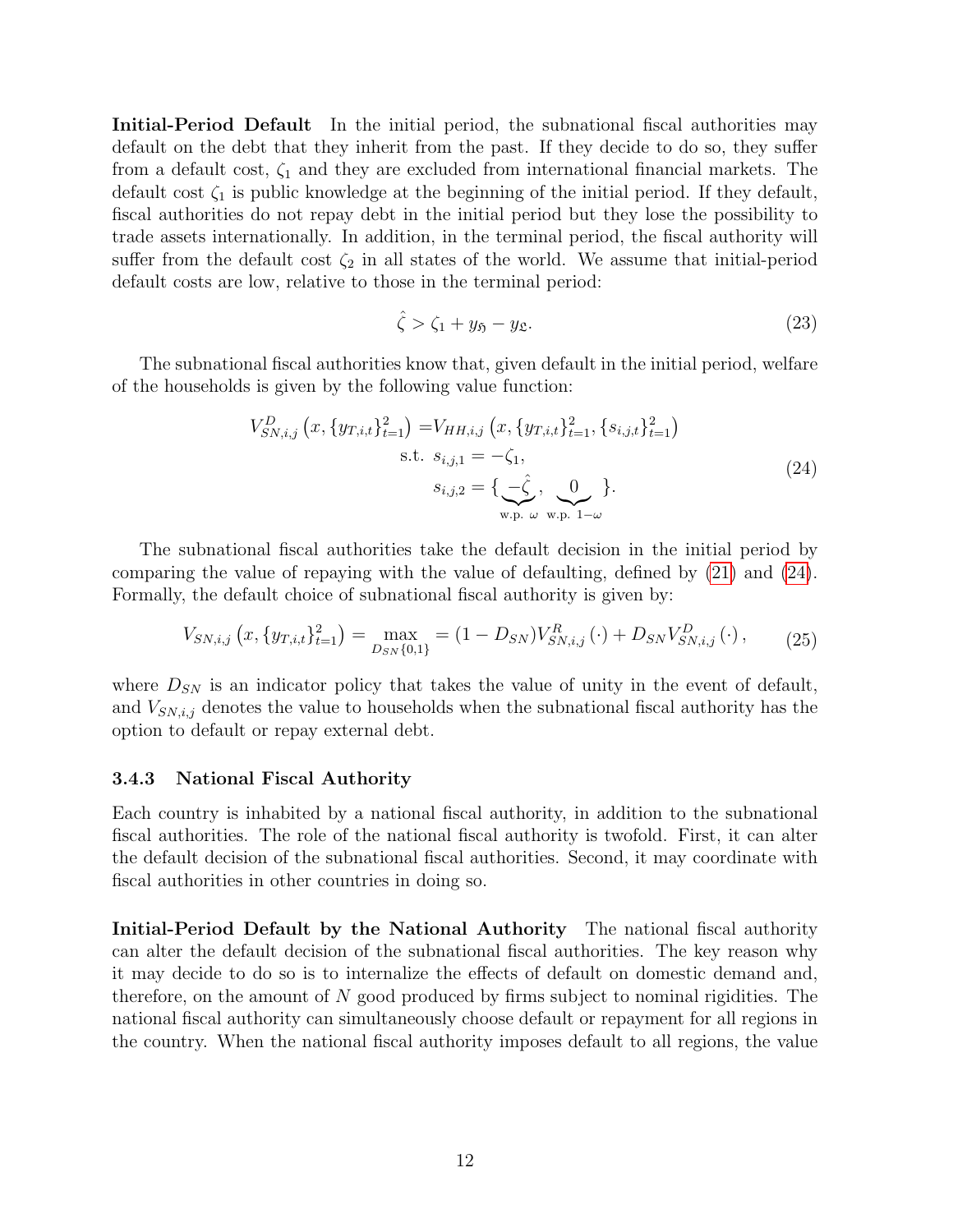to the representative household in country  $i$  is given by:

$$
V_{NF,i}^{D} (x, \{y_{T,i,t}\}_{t=1}^{2}) = V_{HH,i,j} (x, \{y_{T,i,t}\}_{t=1}^{2}, \{s_{i,j,t}\}_{j,t=1,2})
$$
  
s.t.  $s_{i,j,1} = -\zeta_1 \ \forall j$ ,  

$$
s_{i,j,2} = \{\underbrace{-\hat{\zeta}}_{w.p.} , \underbrace{0}_{w.p.} \} \ \forall j.
$$
 (26)

If the national fiscal authority does not impose default, the debt issuance decision conditional upon repayment is left to the subnational fiscal authorities. Hence, the value for the representative household in country  $i$  under repayment is given by:

<span id="page-13-4"></span><span id="page-13-3"></span><span id="page-13-2"></span>
$$
V_{NF,i}^{R}\left(x, \{y_{T,i,t}\}_{t=1}^{2}\right) = V_{SN,i,j}^{R}\left(x, \{y_{T,i,t}\}_{t=1}^{2}\right) \ \forall j,\tag{27}
$$

given that all subnational authorities in  $i$  are identical and thus make identical assettrading decisions.

The national fiscal authority takes its default decision by comparing the value to the representative household in the country of letting every subnational fiscal authority default agains letting them all repay debt: $^{13}$  $^{13}$  $^{13}$ 

$$
V_{NF,i}\left(x,\{y_{T,i,t}\}_{t=1}^2\right) = \max_{D_{NF}\{0,1\}} (1 - D_{NF}) V_{NF,i}^R\left(\cdot\right) + D_{NF} V_{NF,i}^D\left(\cdot\right). \tag{28}
$$

where, again,  $D_{NF}$  denotes the indicator default policy function, and  $V_{NF,i}$  denotes the value to households when the national fiscal authority has the option to default or repay external debt.

Initial-Period Default with Coordination across Borrowers The national fiscal authorities of all countries in  $H$  can form a coalition and coordinate their default decision.[14](#page-13-1) When doing so, they internalize their impact on the instruments that the supranational monetary authority must set in order to achieve its nominal objectives, as described in Section [3.4.1.](#page-9-2)

<span id="page-13-0"></span>When the national fiscal authorities of all countries in  $H$  coordinate their repayment

<sup>&</sup>lt;sup>13</sup>The national fiscal authority cannot impose different default or repayment decisions across the subnational fiscal authorities. This would be discriminatory as different regions would have different welfare. A Rawlsian or max-min social welfare function would prevent such discriminatory behavior.

<span id="page-13-1"></span><sup>&</sup>lt;sup>14</sup>The analysis of this setting can also be interpreted as the one that would be relevant for a large debtor country which can affect aggregate variables in the union.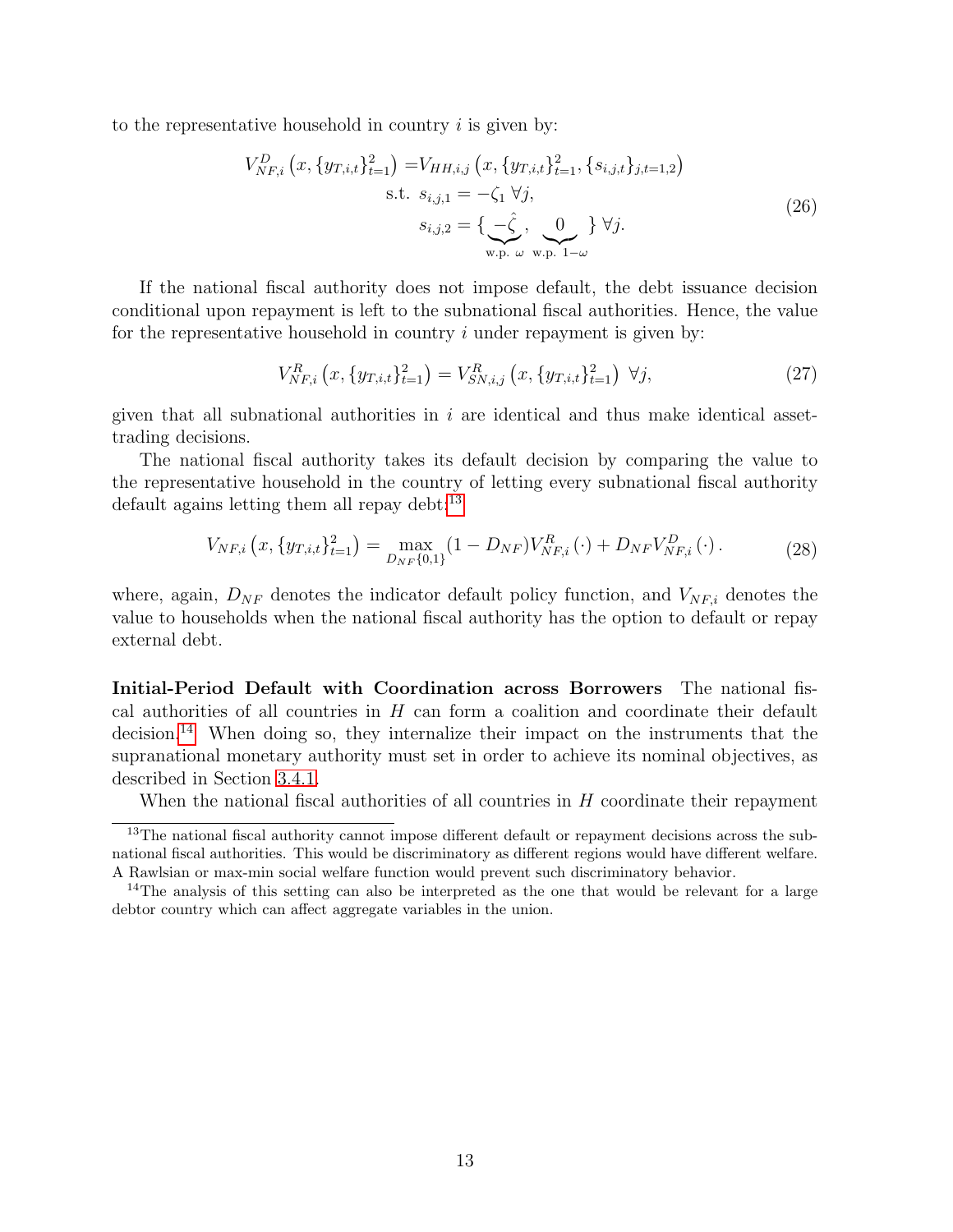decision, their value function is given by:<sup>[15](#page-14-0)</sup>

<span id="page-14-3"></span>
$$
V_{\overline{NF},H}^{R}(\hat{x}) = V_{NF,i}^{R} (x, \{y_{T,i,t}\}_{t=1}^{2}) \quad \forall i \in H
$$
  
s.t.  $s_{i,1} = b_{i,1} - \frac{1}{1+r_{i}} b_{i,2} \quad \forall i$   

$$
s_{i,2} = \max \{b_{i,2}, -\zeta_{2}\} \quad \forall i \in H
$$
  

$$
s_{i,2} = \{ \underbrace{b_{i,2}}_{\text{w.p. } \omega} \underbrace{0}_{\text{w.p. } 1-\omega} \} \forall i \in F
$$
 (29)

where all countries understand how their decision to repay impacts the optimal transfers  $s_{i,t}$  that are set in the monetary union, and, therefore, aggregate consumption and prices. The coordinated fiscal authorities take as given the aggregate state variable  $\hat{x}$ which includes the distribution of external assets in the initial period  ${b_{i,1}}_i$  as well as the distribution of endowment profiles across countries. Formally, the state variable is given by:  $\hat{x} = [\{y_{T,i,t}\}_{i \in I, t=1,2}, \{b_{i,1}\}_{i \in I}]$ . Differently than the individual national fiscal authorities, they understand the impact of their actions on the distribution of transfers in the monetary union.

On the other hand, if all countries in  $H$  coordinate and decide to default, their value function is as follows:

<span id="page-14-2"></span><span id="page-14-1"></span>
$$
V_{\widehat{N}F,H}^{D}(\hat{x}) = V_{NF,i}^{D} (x, \{y_{T,i,t}\}_{t=1}^{2}) \ \forall i \in H
$$
  
s.t.  $s_{i,1} = -\zeta_{1} \ \forall i \in H$   

$$
s_{i,2} = \{ \underbrace{-\hat{\zeta}}_{\text{w.p. } \omega} 0 \} \ \forall i \in H
$$
  

$$
s_{i,1} = s_{i,2} = 0 \ \forall i \in F,
$$
 (30)

where, again, all countries understand the implications of their default decision on aggregate quantities and prices in the monetary union.

The coordinated national fiscal authorities default decision is consequently defined as follows:

$$
V_{\widehat{NF},H}(\hat{x}) = \max_{D_{\widehat{NF}}\{0,1\}} (1 - D_{\widehat{NF}}) V_{\widehat{NF},H}^R(\hat{x}) + D_{\widehat{NF}} V_{\widehat{NF},H}^D(\hat{x}) \,. \tag{31}
$$

 $D_{\widehat{NF}}$  denotes the indicator default policy function for the coalition, and  $V_{\widehat{NF},i}$  denotes the value to households when the coalition of national fiscal authorities has the option to default or repay external debt.

<span id="page-14-0"></span><sup>15</sup>When coordinating their repayment or default decision, the identical national fiscal authorities either all repay or all default. We abstract from cases where a fraction of countries defaults and the other repays. As when considering choices of regions, a rawlsian social welfare function over countries' welfare would make these choices sub-optimal, given that they would imply heterogeneous welfare across countries in H.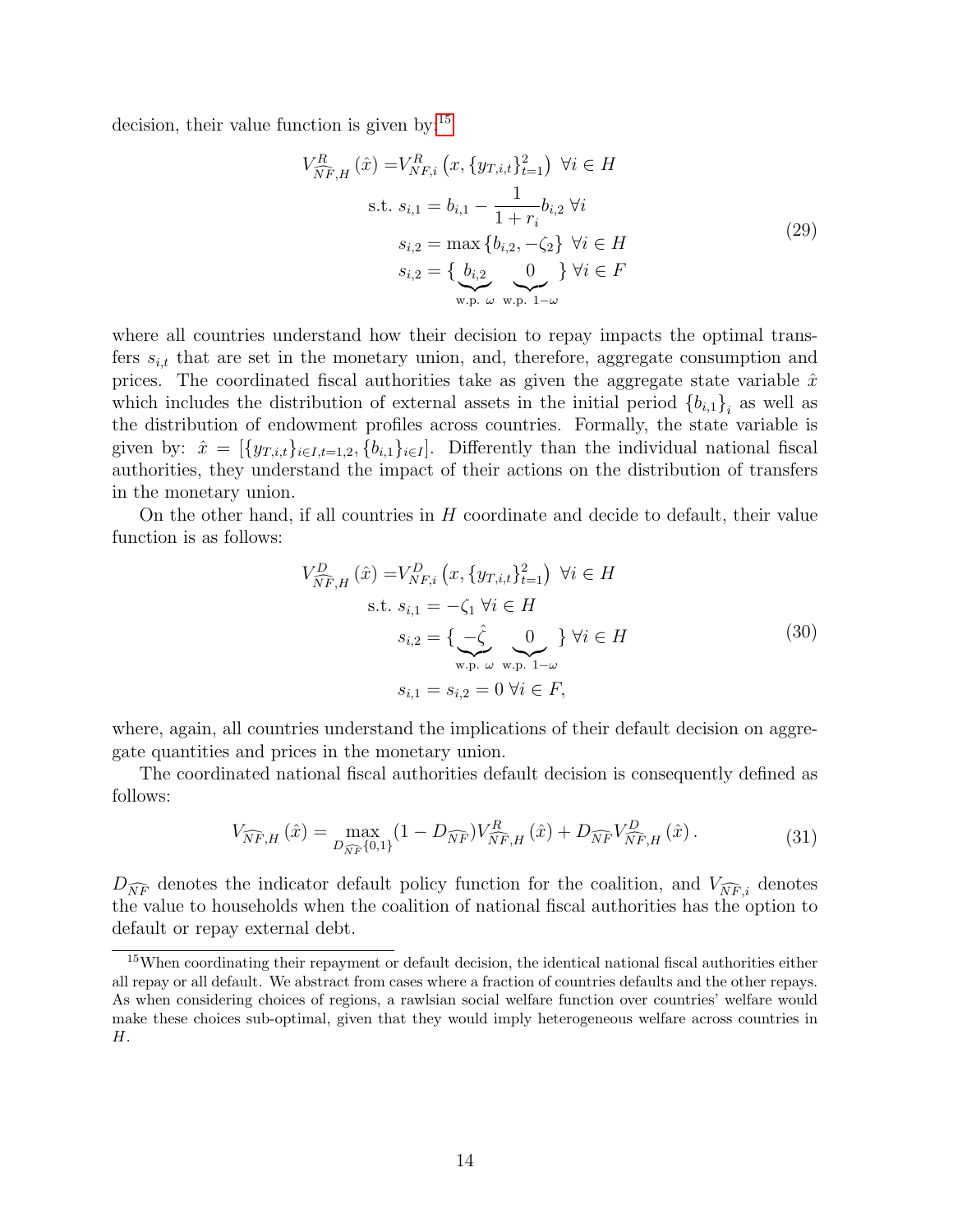#### 3.5 Market-clearing Conditions

In equilibrium, all markets must clear. In particular, the market for good  $T$  must clear within the monetary union in each period, and aggregate endowment of this good net of default costs, where relevant, must equal its aggregate consumption:<sup>[16](#page-15-0)</sup>

<span id="page-15-4"></span>
$$
\int_{i} c_{T,i,t} di = \int_{i} y_{T,i,t} - \zeta_t D_{i,t} di.
$$
\n(32)

The market for good N must clear and consumption of this good equals output within each country:[17](#page-15-1)

<span id="page-15-3"></span>
$$
\int_{j} c_{N,i,j,t} d j = y_{N,i,t}.\tag{33}
$$

The market for nominal assets clears, and the amount of assets demanded by all countries equals the zero quantity supplied by the supranational monetary authority:

<span id="page-15-5"></span>
$$
\int_{i} b_{M,i} di = 0. \tag{34}
$$

Note that since private agents cannot issue nominal assets, the condition above implies that in equilibrium, no agent can hold a positive amount of nominal assets:  $b_{M,i} = 0 \forall i$ .

The market for labor clears in each country, subject to the downward wage rigidity. In the initial period:

<span id="page-15-6"></span>
$$
(l_{i,1} - l) (w_{i,1} - \kappa_{i,1}) = 0,
$$
\n(35)

and, in the terminal period:

<span id="page-15-7"></span>
$$
(l_{i,2} - l) (w_{i,2} - \kappa_{i,2} w_{i,1}) = 0.
$$
\n(36)

Finally, the market for risky assets must clear and bonds issued by borrowing countries equal bonds purchased by savers:<sup>[18](#page-15-2)</sup>

<span id="page-15-8"></span>
$$
\int_{i} b_{i,2} d_i = 0. \tag{37}
$$

### <span id="page-15-9"></span>3.6 Equilibrium

Given the distribution of initial assets,  ${b_{i,1}}_{i\in I}$  and the distribution of endowment of good  $T \{y_{i,t}\}_{t=1,2,i\in I}$ , an equilibrium is a sequence of quantities,  $\{c_{T,i,t}, c_{N,i,t}, b_{M,i}, l_{i,t}, y_{N,i,t}, b_{i,2}, s_{i,t}\}_{t=1,2,\in I}$ , prices  $\{p_{T,t}, p_{N,i,t}, \mathbf{i}, w_{i,t}, r_i, p_{i,t}\}_{t=1,2,\in I}$  and default decision,  $D_{i,t}$  such that:

• Household optimality conditions  $(3)$ ,  $(4)$ ,  $(6)$  and  $(7)$  as well as their inelastic labor supply,  $l_{i,t} \leq l$  are satisfied.

<span id="page-15-1"></span><span id="page-15-0"></span><sup>&</sup>lt;sup>16</sup>The variable  $\zeta_{i,t}$  takes the value  $\zeta_1$  in the initial period and  $\hat{\zeta}$  or zero in the terminal period.

<sup>&</sup>lt;sup>17</sup>Note that, in equilibrium, all  $c_{N,i,j,t} = c_{N,i,t}$  since all subnational decision makers are identical. However,  $(33)$  clarifies that the market for good  $N$  must clear at the country-level.

<span id="page-15-2"></span><sup>&</sup>lt;sup>18</sup>Note that we can integrate across the bonds traded by the heterogeneous countries since, given the terminal-period default cost process assumed, these are all homogeneous bonds that repay in the terminal period, high-default cost state which realizes with probability  $\omega$ .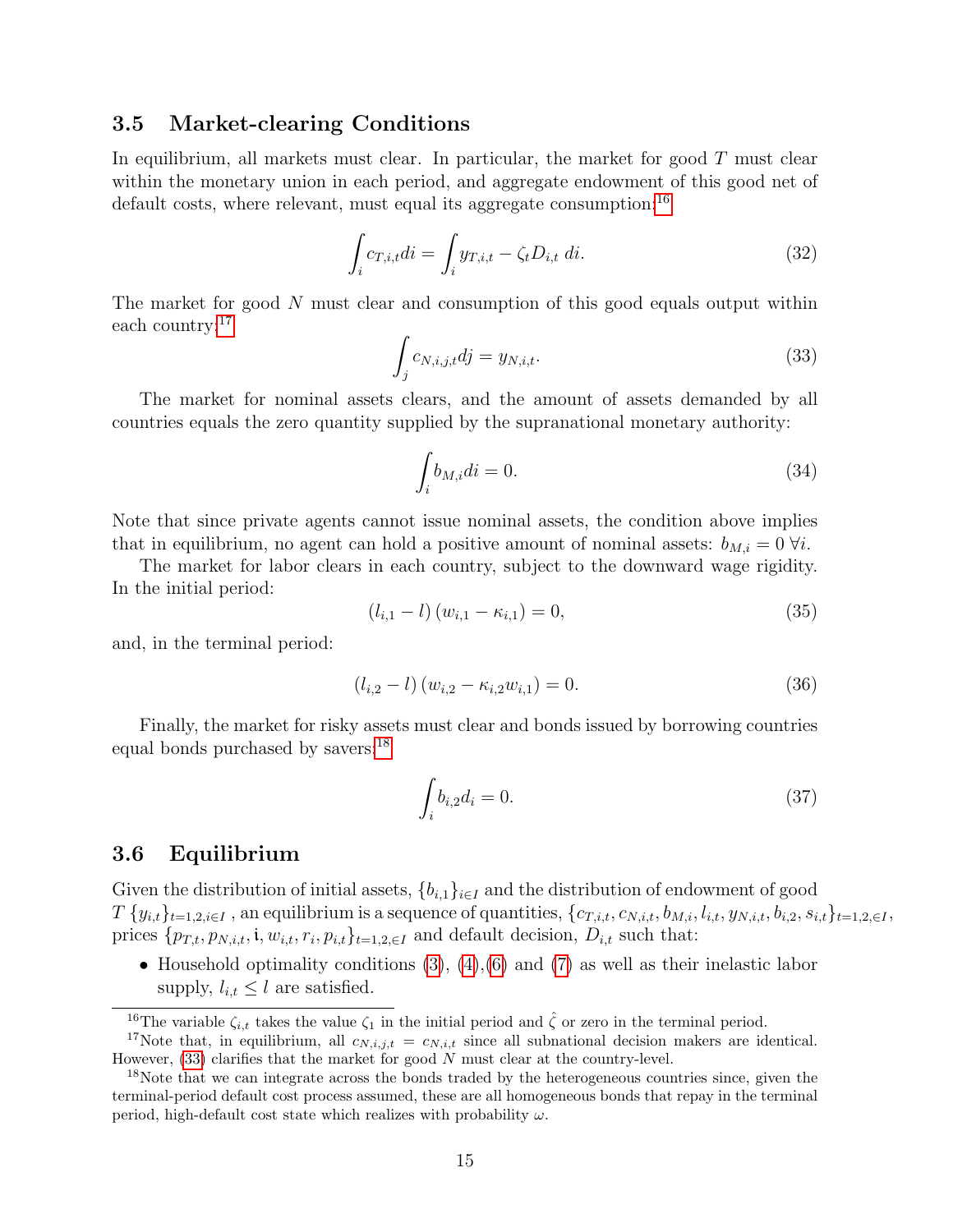- Firms' labor demand [\(10\)](#page-8-2) is satisfied.
- The budget constraint [\(20\)](#page-11-4) and the intertemportal optimality condition [\(22\)](#page-11-5) of the subnational fiscal authority are satisfied.
- The default decision in the initial period  $D_{i,1}$  is given by either  $D_{SN,i}$ ,  $D_{NF,i}$ ,  $D_{\widehat{NF}i}$ and it is consistent with either, [\(25\)](#page-12-1), [\(28\)](#page-13-2) or [\(31\)](#page-14-1).
- The default decision in the terminal period is consistent with [\(99\)](#page-43-1).
- The markets for good  $T$ , [\(32\)](#page-15-4), good  $N$ , [\(33\)](#page-15-3), nominal assets, [\(34\)](#page-15-5), labor in the two periods, [\(35\)](#page-15-6) and [\(36\)](#page-15-7) clear.
- The objectives of the monetary policy, [\(13\)](#page-9-3) and [\(15\)](#page-9-4), are satisfied, or the zero lower bound binds,  $i = 0$ .
- The price index is defined by  $(14)$ .
- The market for risky assets clears,  $(37)$ , as implied by Walras' law.

Despite its complexity, the model has a simple and intuitive solution. The presence of subnational fiscal authorities and the assumption of unit elasiticity of intratemporal and intertemporal substitution allow us to derive analytical solutions for the equilibrium real interest rate and for the amount of bonds that are traded across countries. The subnational fiscal authorities consider the effect of their actions on the interest rate on debt that they issue, but they have no impact on the relative price of goods  $N$  and  $T$ . Thus, despite the presence of nominal rigidities, the borrowing and saving decisions in our model are the same as those that would arise in a flexible-prices, one-good model. When initial-period debt is repaid, the subnational fiscal authorities smooth household consumption of good T across the two periods. Specifically, they equalize consumption of good  $T$  between the initial period and the terminal-period state of the world where debt is again repaid, meaning  $c_{T,i,j,1} = c_{T,i,j,2}$  with probability  $\omega^{19}$  $\omega^{19}$  $\omega^{19}$ . If all countries in H repay initial-period debt, the equilibrium real interest rate on risky bonds is the same for all countries and it is equal to:

<span id="page-16-1"></span>
$$
r_{i,j} = r = \frac{1}{\beta \omega} - 1.
$$
\n(38)

The higher is the terminal-period repayment probability  $\omega$ , the lower is the interest rate on risky bonds. In the limit where  $\omega$  tends to one, bonds issued by countries in H are equivalent to real, risk-free bonds denominated in units of good  $T$ . The interest rate on these bonds would thus be the risk-free one,  $\frac{1-\beta}{\beta}$ .

# 4 Results

We present here the key results of our analysis. First, we characterize debtor countries' optimal default policy, and how this is influenced by the stance of monetary policy. Then,

<span id="page-16-0"></span><sup>&</sup>lt;sup>19</sup>Note that neither savers nor borrowers can transfer resources to and from the terminal-period state of the world default costs are zero.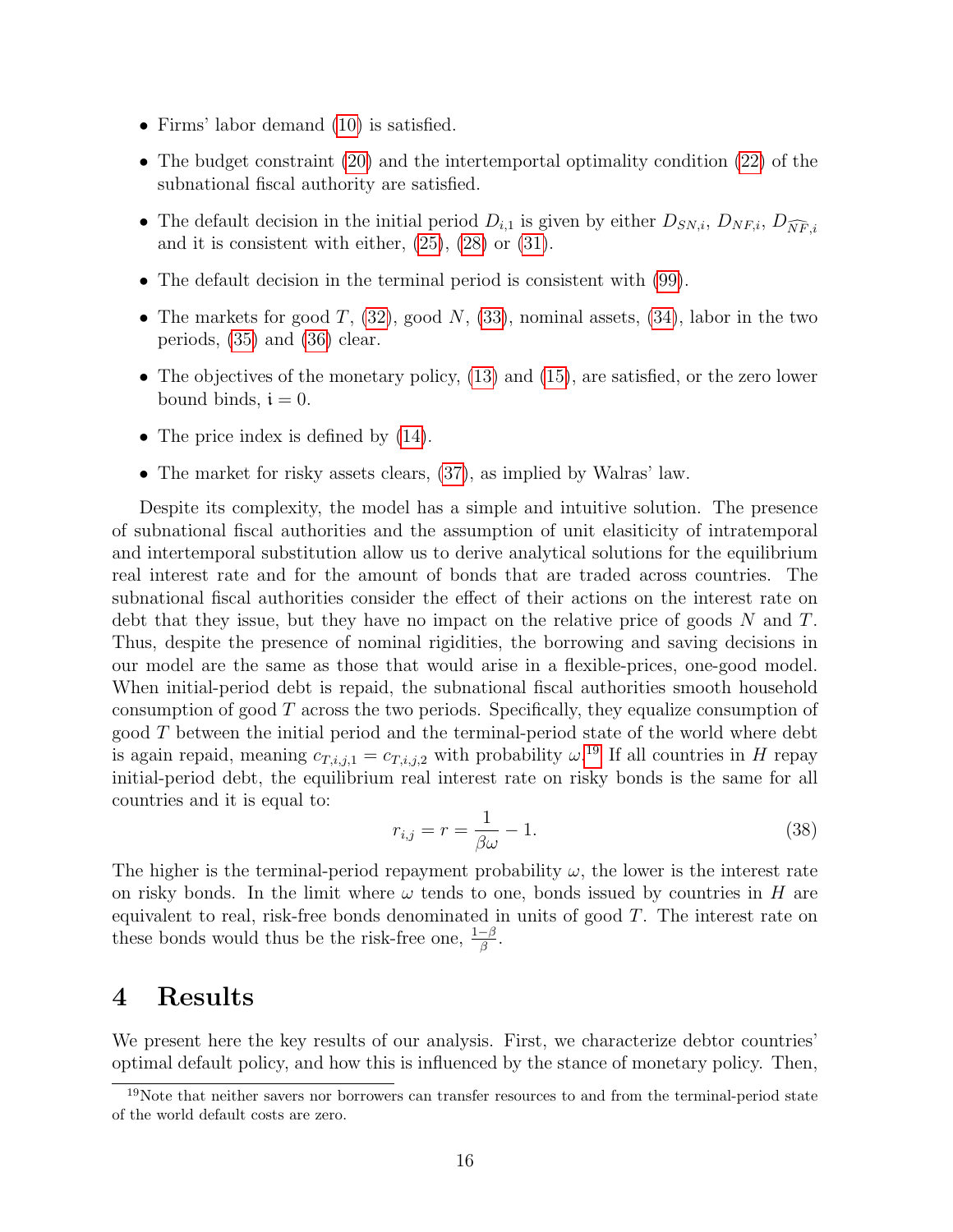we discuss countries' preferences over the stance of monetary policy, and how sovereign default risk affects them.

### 4.1 Sovereign Default

The stance of monetary policy affects countries' default decisions. Monetary policy crucially determines the severity of nominal rigidities and thus it plays a key role in shaping default incentives. We document in this section the optimal default policy of debtor countries in  $H$ . The next subsections describe how optimal default policies differ according to the identity of the key decision-maker who chooses between repayment or default on external debt. First, we study optimal default when subnational authorities take the decision to default or repay. These decision-makers do not internalize how their decisions affect demand at the national level and the severity of nominal rigidities. Second, we discuss how the incentive to stimulate domestic demand makes default more attractive, when the national fiscal authority takes the default decision. Third, we study the possibility for countries to coordinate their default decision, to influence in their favor the conduct of monetary policy. We discuss this last result with special consideration to the effects of the zero lower bound. While coalesced countries are more likely to default than countries acting individually in the absence of constraints on monetary policy, the zero lower bound may lead such coalitions to repay debt instead. This occurs as default would tighten constraints on monetary policy, largely to the expense of debtor countries themselves.

#### 4.1.1 Default by Subnational Fiscal Authorities

The key driver of subnational fiscal authorities' decision to repay or default on external debt is the impact of such decision on the amount of good  $T$  available for consumption in the jurisdiction of the authority itself, over the two periods. The stance of monetary policy has no impact on their default decision instead. This is because subnational fiscal authorities take the severity of nominal rigidities as given, and they understand that their choices have no effect on the amount of good  $N$  that is produced and available for consumption at the national level.

We define  $b_{SN}$  as the level of initial-period assets for which the subnational authority is indifferent between default and repayment:  $V_{SN,H}^R$   $(\bar{b}_{SN}) = V_{SN,H}^D$ . The following Proposition establishes one key result on this decision-maker's optimal default threshold.<sup>[20](#page-17-0)</sup>

<span id="page-17-1"></span>Proposition 4.1 (Default threshold of the subnational fiscal authority.) At the highest level of debt for which a subnational fiscal authority prefers repayment to default, T-good consumption under repayment equals the geometric average of initial- and terminal-period consumption of good T under default. The default threshold for the subnational fiscal authority  $b_{SN}$  is given by:

<span id="page-17-2"></span>
$$
\overline{b}_{SN} = (1 + \beta \omega) \left[ (y_{\mathfrak{L}} - \zeta_1)^{\frac{1}{1 + \beta \omega}} \left( y_{\mathfrak{H}} - \hat{\zeta} \right)^{\frac{\beta \omega}{1 + \beta \omega}} \right] - (y_{\mathfrak{L}} + \beta \omega y_{\mathfrak{H}}). \tag{39}
$$

<span id="page-17-0"></span><sup>20</sup>Appendix [B.2](#page-44-0) provides further details on this result.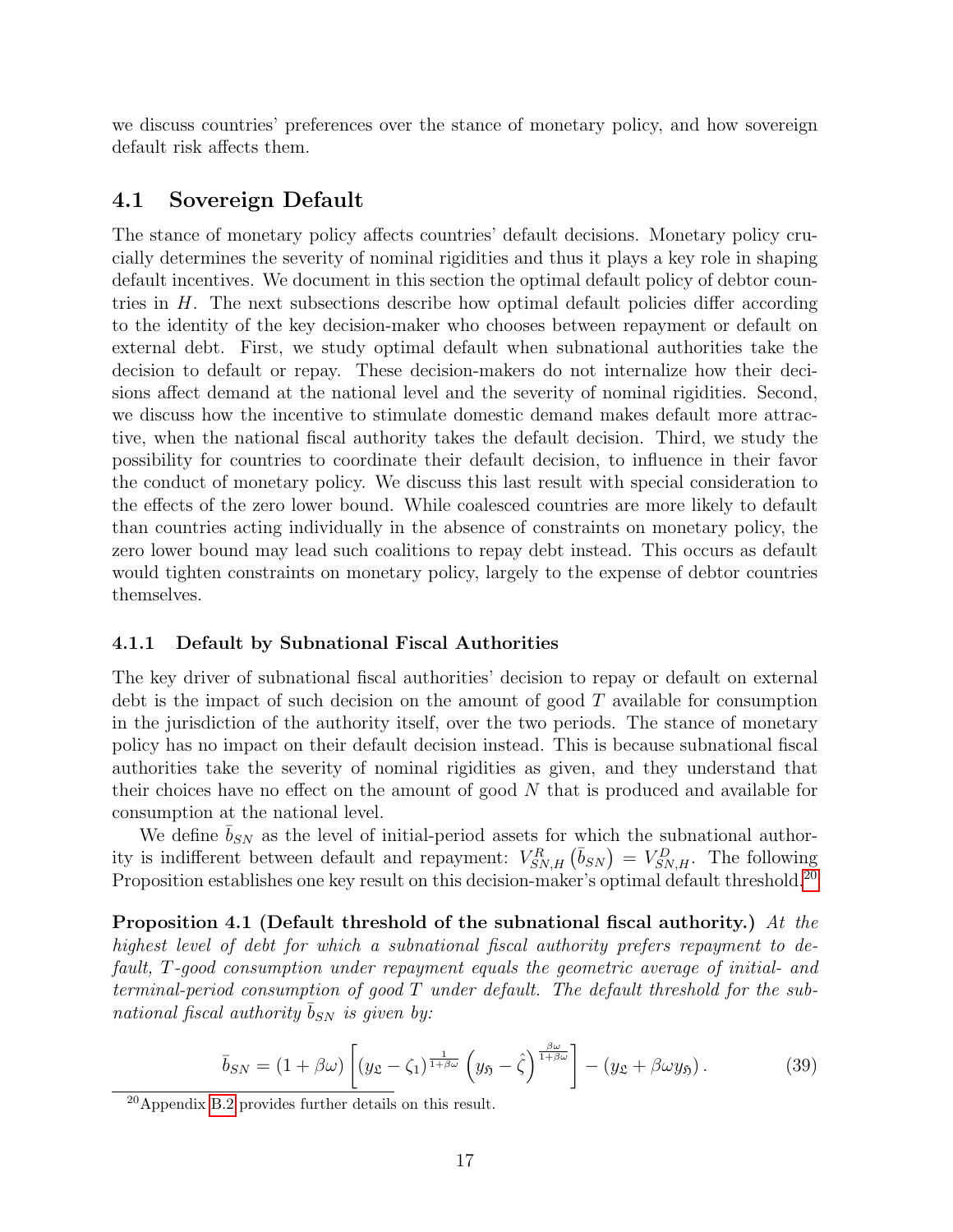Proposition [4.1](#page-17-1) implies that the debt default threshold for the subnational fiscal authority is increasing in the default costs in the two periods, in absolute value. We clarify both analytically and graphically how this threshold is determined.

For a generic subnational authority in a generic country in  $H$ , the value associated with default defined in  $(24)$  can be expressed as a function of quantities and prices, after imposing the intra-temporal choice of the household across goods  $T$  and  $N$ , as follows:<sup>[21](#page-18-0)</sup>

<span id="page-18-2"></span>
$$
V_{SN,H}^{D} = a \left[ \log \left( y_{\mathfrak{L}} - \zeta_{1} \right) + \beta \omega \log \left( y_{\mathfrak{H}} - \hat{\zeta} \right) + \beta \left( 1 - \omega \right) \log \left( y_{\mathfrak{H}} \right) \right] +
$$
  
\n
$$
(1 - a) \left[ \log \left( l_{H,1} \right) + \beta \mathbb{E} \log \left( l_{H,2} \right) \right].
$$
\n(40)

The value associated with repayment defined in [\(21\)](#page-11-3), after imposing the optimal choice for assets traded and the equilibrium interest rate on risky debt [\(38\)](#page-16-1), is given by a function of endowments, initial assets and prices and quantities in the N-good sector:

$$
V_{SN,H}^{R} = a \left[ (1 + \beta \omega) \log \left( \frac{y_{\mathfrak{L}} + \beta \omega y_{\mathfrak{H}} + b_{H,1}}{1 + \beta \omega} \right) + \beta (1 - \omega) \log (y_{\mathfrak{H}}) \right] +
$$
  
(1 - a)  $\left[ \log (l_{H,1}) + \beta \mathbb{E} \log (l_{H,2}) \right].$  (41)

The subnational authority takes its default decision by comparing the two values of repayment and default above described. The threshold in [\(39\)](#page-17-2) is the level of assets for which these values are equal to each other. The subnational authority understands that its default decision has no impact on the equilibrium amount of labor employed in the N-good sector. Hence, the subnational authority ignores the contribution of good N to welfare when deciding whether to default or to repay, as it perceives this contribution to be identical across the two decisions.

We now turn to analyze the implications of the subnational authority's default decision for households' consumption profile.

Corollary 4.1.1 (Consumption dynamics under default and repayment.) When a subnational fiscal authority of a country in H is indifferent between defaulting and repaying debt in the initial period, household consumption of good T in the initial period would be higher upon default:

<span id="page-18-3"></span><span id="page-18-1"></span>
$$
y_{\mathfrak{L}} - \zeta_1 > \frac{y_{\mathfrak{L}} + \beta \omega y_{\mathfrak{H}} + \bar{b}_{SN}}{1 + \beta \omega}.
$$
 (42)

Conversely, in the terminal period, high-default cost state, T-good household consumption is higher conditional on initial-period repayment.

$$
y_{\mathfrak{H}} - \hat{\zeta} < \frac{y_{\mathfrak{L}} + \beta \omega y_{\mathfrak{H}} + \bar{b}_{SN}}{1 + \beta \omega}.\tag{43}
$$

In the terminal-period, low-default cost state, T-good household consumption is given by the endowment independently of initial-period choices.

<span id="page-18-0"></span> $^{21}$ For ease of exposition, we also impose symmetry across countries in H and across subnational authorities, so that  $c_{N,H,t} = \frac{w_{H,t}l_{H,t}}{p_{N,H,t}}$  $\frac{p_{H,t}u_{H,t}}{p_{N,H,t}}$ .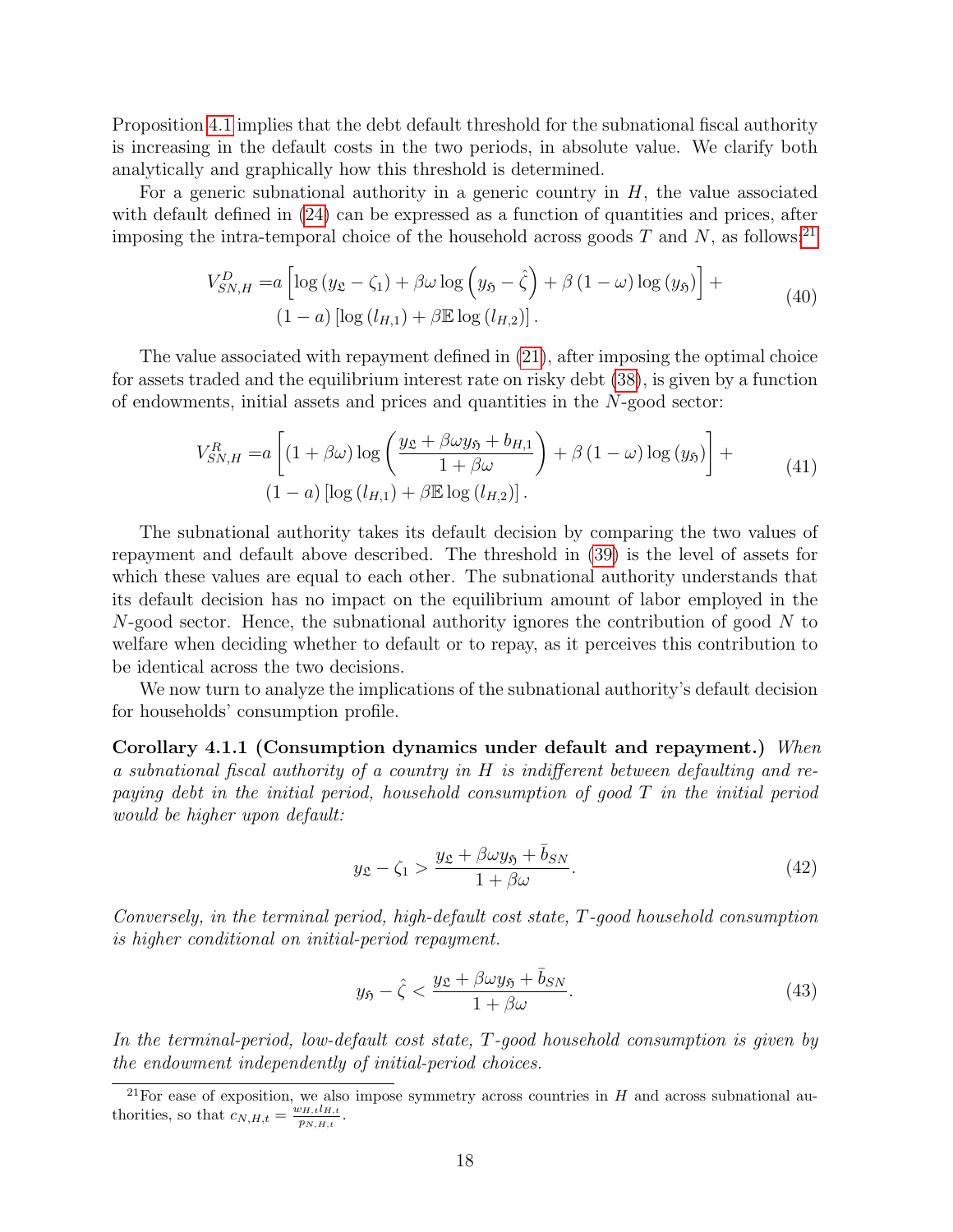<span id="page-19-0"></span>

Figure 2: Default threshold for the subnational fiscal authority. The two axes represent consumption of T-good in the initial period and in the terminal period, in the high-default cost state. The blue, downward-sloping line is an indifference curve, representing the set of allocations that yield the same welfare as the default allocation to the representative household in  $H$ . From the point of view of the subnational fiscal authority, the contribution of good  $N$  to welfare is identical across all these allocations. The red, dashed, 45-degree, upward sloping line represents the set of allocations that are consistent with debt repayment and intertemporal optimality— i.e. with constant consumption of good T, across periods. Each point of the line corresponds to a level of initial assets,  $b_{H,1}$ , the higher the further out from the origin. The intersection of the two curves determines the repayment allocation that yields the same welfare as default. The default threshold  $\bar{b}_{SN}$  is the level of debt to which this allocation corresponds. For higher levels of debt— i.e. closer to the origin than the intersection, default is preferred to repayment, and vice-versa for higher levels of debt.

Corollary [4.1.1](#page-18-1) states that when the subnational fiscal authority defaults in the initial period, it causes its households' current consumption to be higher than it would be upon repayment. Given the default threshold [\(39\)](#page-17-2), this result follows from the assumption in [\(23\)](#page-12-2). The household consumption profile crucially determines the impact of nominal rigidities on default, when decision-makers take them into consideration. We study this important force in the following subsections.

Figure [2](#page-19-0) introduces a graphical framework through which to analyze the optimal default decision, which will aid our analysis throughout the rest of this section. The figure displays the set of allocations that yield the same welfare as default, as well as those that are consistent with repayment, depending on initial-period assets. The default threshold is graphically determined as the intersection between these two sets of allocations— i.e. as the allocation where the subnational fiscal authority is indifferent between repayment and default. The location of the intersection can be use to gauge the relative attractiveness of default. The further is the intersection from the origin, the lower is the level of debt for which default is optimal.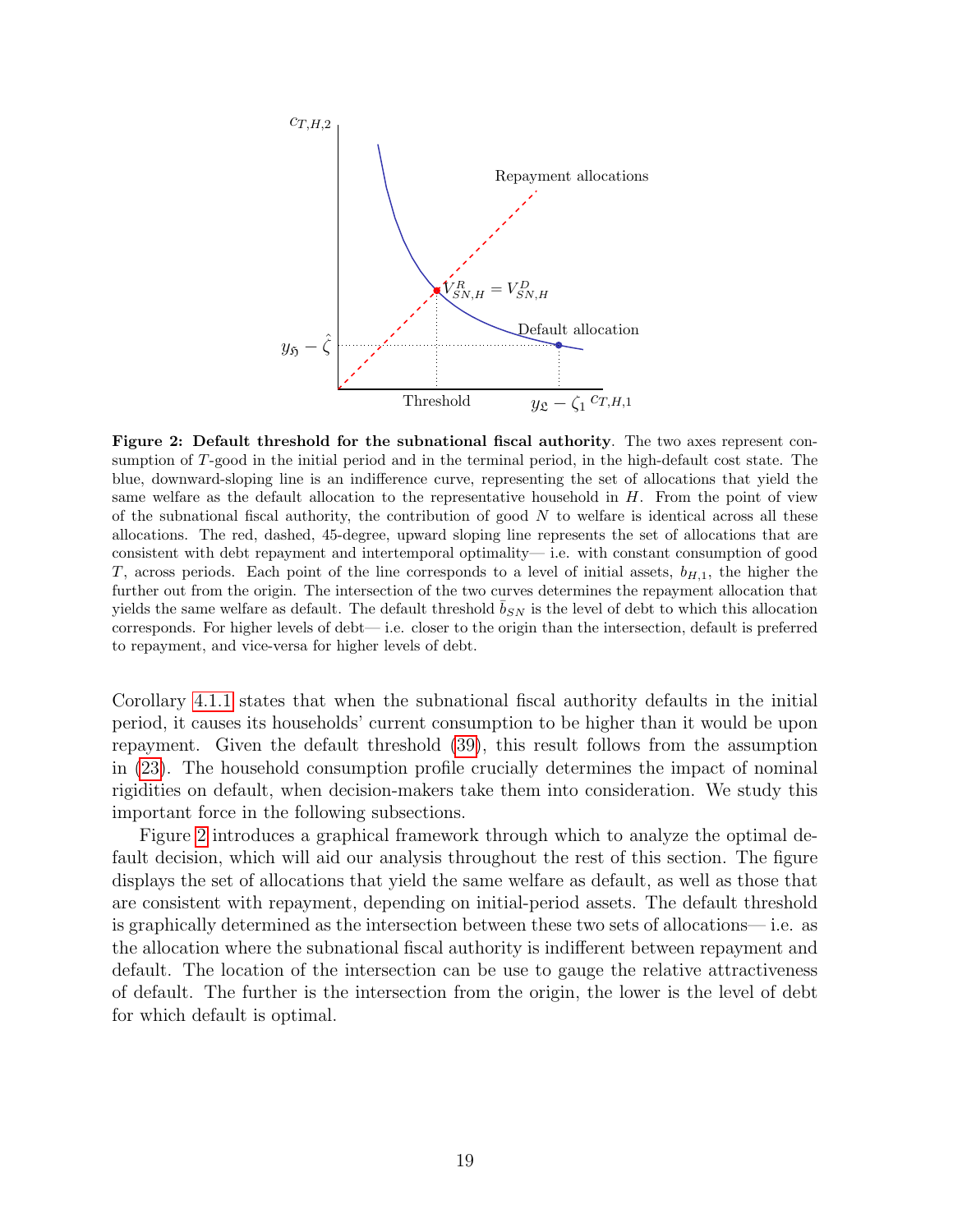#### 4.1.2 Default by National Fiscal Authorities

When national fiscal authorities decide to repay or to default on external debt, they understand how their decision impacts on the severity of nominal rigidities in their country. National fiscal authorities internalize how the level of aggregate demand in the country depends on the default decision, and this consideration affects their relative incentive to default or repay. This is not the case for subnational authorities, who cannot affect demand at the national level. First, we discuss here the aggregate implications of the nominal rigidity that firms face, and how these affect the incentives of the fiscal authority. Second, we discuss the default decision of the national fiscal authority as a function of the severity of nominal rigidities.

**Nominal Rigidities.** Firms producing good  $N$  face downward wage rigidities. The implication of these nominal rigidities is that the production of good  $N$  in each country may be bounded from above by domestic demand for the good itself. When nominal rigidities bind, firms only hire the amount of labor that is necessary to satisfy domestic demand for good  $N$ , given prices and wages that the rigidities imply. In equilibrium, if the nominal rigidity binds in  $H$  in the initial period, the price of good  $N$  and the wage are given by:

$$
p_{N,H,1} = w_{H,1} = \kappa,\t\t(44)
$$

and the amount of labor demanded by firms is given by

$$
l_{H,1} = \min\left\{\frac{1 - a}{a} \frac{p_{T,1} c_{T,H,1}}{\kappa}, l\right\}.
$$
 (45)

Nominal rigidities cause slackness in the economy, as firms only employ a fraction of the amount of labor that households supply inelastically. As a consequence, the amount of good N that is produced and consumed in equilibrium is lower than the one that would be technologically feasible:

$$
c_{N,H,1} = l_{H,1} \le l. \tag{46}
$$

We graphically represent the equilibrium in the market for good  $N$  in Figure [3.](#page-21-0) The equilibrium allocation in this market lies at the intersection of the demand and supply for good N. Demand is the outcome of domestic households' intra-temporal optimization, [\(6\)](#page-7-3). Supply is given by an inverse L-shaped line. The horizontal segment of supply is given by the price that nominal rigidites imply when they bind. The vertical segment is in correspondence of the level of output that firms could produce if they employed the entire endowment of labor supplied by households.

The national fiscal authority understands that the default decision has effects on households consumption of good  $T$  and, in turn, on demand for good  $N$ . Hence, the national fiscal authority has an incentive to alleviate the slackness present in the economy by increasing initial-period consumption of good T, thereby expanding demand and output of good N.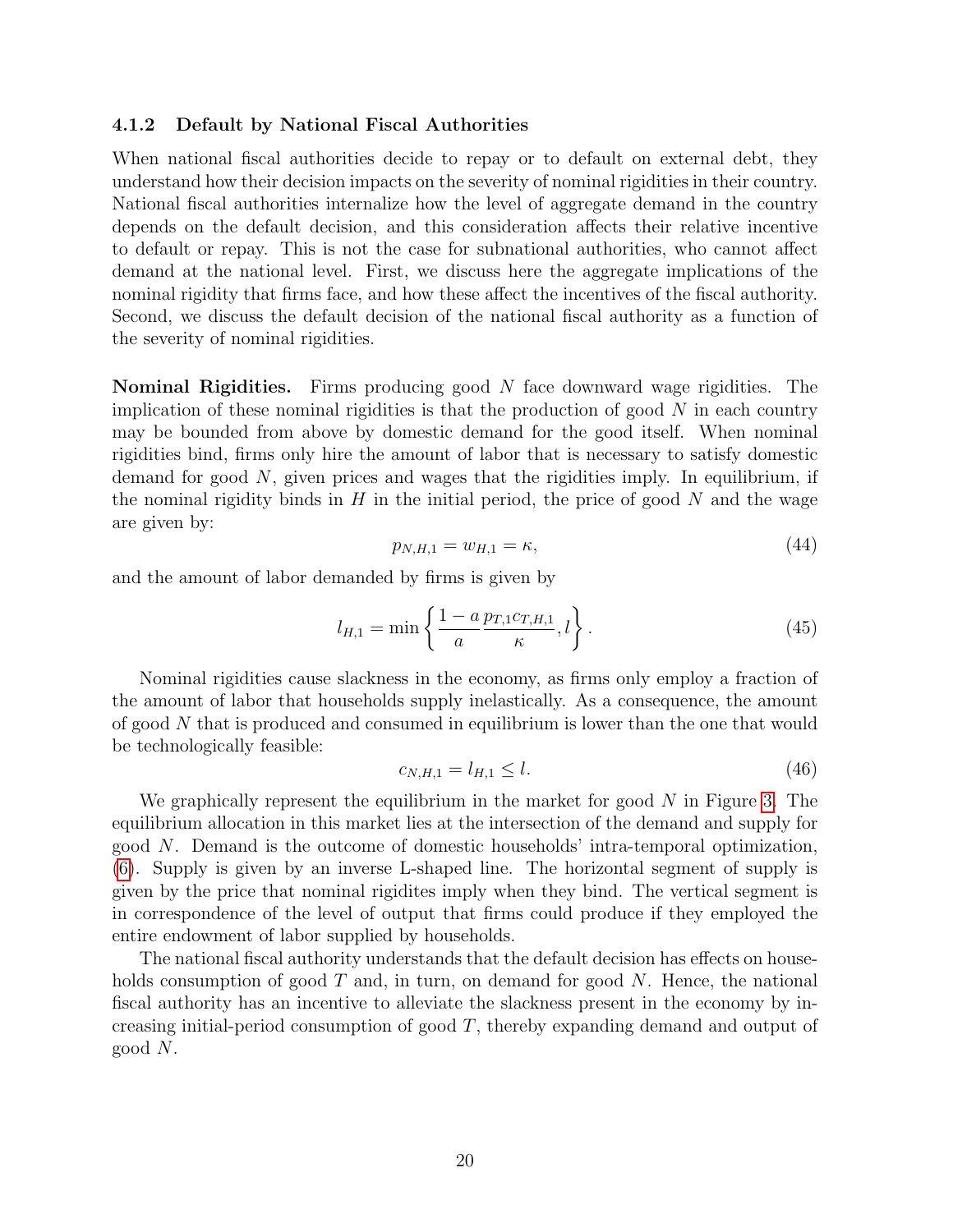<span id="page-21-0"></span>

Figure 3: Equilibrium in the market for good  $N$ . The two axes represent consumption of  $N$ -good and the its price relative to good  $T$ , in the initial period, in a country in  $H$ . The green downward sloping curve represents demand for good  $N$ , [\(6\)](#page-7-3). The red, inverse L-shaped line represents the supply of good  $N$ , the combination of  $(2)$  and  $(35)$ . The supply is vertical in correspondence of output produced when the entire endowment of labor is employed, and horizontal in correspondence of the price implied by downward wage rigidities. The intersection of demand and supply determines the equilibrium amount of good N that is produced, and its relative price. The difference between the amount of labor supplied by households,  $l$ , and labor employed given output produced,  $y_N$  stands for involuntary unemployment.

Values of Default and Repayment. The values associated with default and repayment by the national fiscal authorities are analogous to the ones for subnational authorities [\(40\)](#page-18-2) and [\(41\)](#page-18-3), with the key difference that the former explicitly take into consideration domestic demand for good N. These values can be expressed as the sum of two terms. The first term equals the value to the subnational authority when nominal rigidities do not bind. The second term accounts for the severity of nominal rigidities.<sup>[22](#page-21-1)</sup>

Formally, the value of default for the national fiscal authority can be written as:

<span id="page-21-2"></span>
$$
V_{NF,H}^D = \begin{cases} V_{SN,H,FE}^D & \text{if } p_{T,1} \ge \tilde{p}_{T,D} \\ V_{SN,H,FE}^D + (1-a) \log \left( \frac{p_{T,1}}{\tilde{p}_{T,D}} \right) & \text{otherwise,} \end{cases}
$$
(47)

where  $\tilde{p}_{T,D} \equiv \kappa \frac{a}{1-\epsilon}$  $1-a$ l  $\frac{l}{y_2-\zeta_1}$  is the minimum initial-period price of good T that ensures that nominal rigidities do not bind in a defaulting country in  $H$ .  $V_{SN,H,FE}^D$  denotes the value to the subnational fiscal authority under default and full employment—i.e. when  $c_{N,H,1} = l$ . When nominal rigidities do not bind— i.e. when the price of good  $T$  is sufficiently high, the value for the national fiscal authority is identical to the full-employment one defined for the subnational authority. When the price of good  $T$  is sufficiently low, however, consumption of good  $N$  is low as well, and the national fiscal authority takes this fact into account when evaluating the effects of default on household welfare.

<span id="page-21-1"></span><sup>22</sup>Appendix [B.3.1](#page-45-0) provides further details on the derivation of these value functions.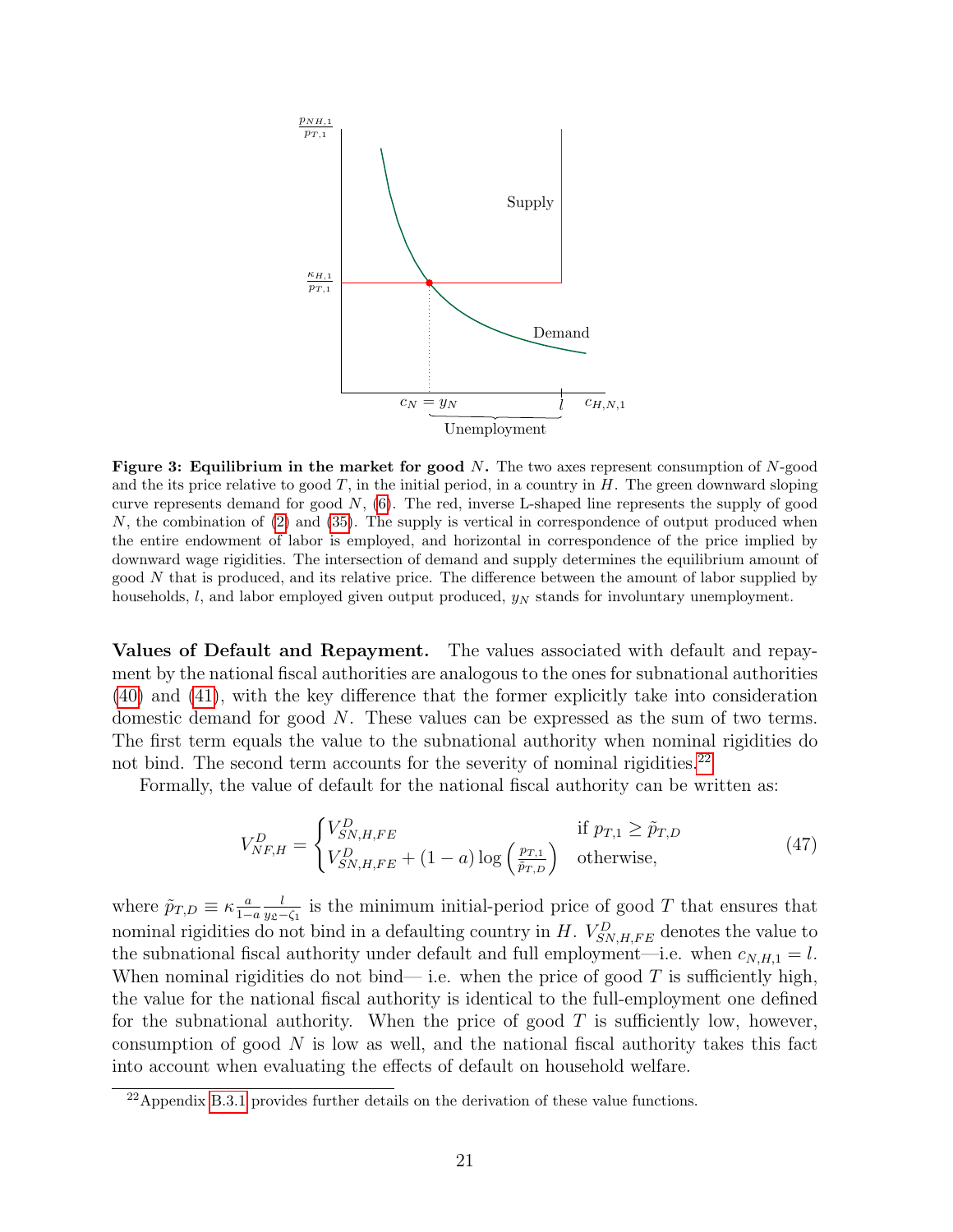The value under repayment for the national fiscal authority can be expressed in an analogous way:

<span id="page-22-1"></span>
$$
V_{NF,H}^{R} = \begin{cases} V_{SN,H,FE}^{R} & \text{if } p_{T,1} \ge \tilde{p}_{T,R}^{*}(b_{H,1}) \\ V_{SN,H,FE}^{R} + (1-a) \log \left( \frac{p_{T,1}}{\tilde{p}_{T,R}(b_{H,1})} \right) & \text{otherwise,} \end{cases}
$$
(48)

where now  $\tilde{p}_{T,R} (b_{H,1}) \equiv \frac{\kappa a}{1-\epsilon}$  $1-a$  $l(1+\beta\omega)$  $\frac{l(1+\beta\omega)}{y_2+\beta\omega y_5+b_{H,1}}$  is defined similarly to  $\tilde{p}_{T,D}$  and it represents the the minimum initial-period price of good  $T$  that ensures that nominal rigidities do not bind in a country in H that repays debt  $|b_{H,1}|$ .  $V_{SN,H,FE}^R$  denotes the value to the subnational fiscal authority under repayment and full employment. Again, the national fiscal authority understands that its choice to repay would imply a certain level of good-T consumption and therefore a certain level of good-N output and consumption, given the effects of domestic demand on production in the presence of nominal rigidities.

**Default Threshold.** The severity of nominal rigidities crucially determines the level of debt for which it is optimal for the national fiscal authority to default. We will consider the three relevant cases, depending on whether nominal rigidities never bind, they bind only upon repayment, or upon both default and repayment.

First, suppose that nominal rigidities do not bind, neither if the national fiscal authority repays debt, nor if it defaults. This is the case when

<span id="page-22-0"></span>
$$
p_{T,1} \ge \max\{\tilde{p}_{T,D}, \tilde{p}_{T,R}(\bar{b}_{NF,FE})\} \tag{49}
$$

where  $b_{NF,FE}$  denotes the optimal default threshold, yet to be defined, for the national fiscal authority when nominal rigidities never bind, neither under default nor under repayment. In this circumstance, from comparing  $V_{NF,H}^D$  and  $V_{NF,H}^R$ , the optimal default threshold for the national fiscal authority is the same as the one for the subnational fiscal authority, as domestic demand for good N plays no role in determining the optimal default decision:

$$
\bar{b}_{NF,FE} = \bar{b}_{SN}.\tag{50}
$$

The national and subnational fiscal authority both correctly understand that, in this instance, the level of consumption of good  $N$  does not depend on whether they default or repay. At this default threshold, following Corollary [4.1.1,](#page-18-1) consumption of good  $T$  is higher upon default than upon repayment. Hence, the inequality in [\(49\)](#page-22-0) can be expressed as  $p_{T,1} \geq \tilde{p}_{T,R}(\bar{b}_{NF,FE}).$ 

Second, consider the case where nominal rigidities always bind, both upon default and upon repayment— i.e. when

$$
p_{T,1} < \min\{\tilde{p}_{T,D}, \tilde{p}_{T,R} \left( \bar{b}_{NF,NR} \right) \}. \tag{51}
$$

The optimal default threshold in this setting is given by  $\bar{b}_{NFR}$ . Again, it follows from comparing the values under default and repayment [\(47\)](#page-21-2) and [\(48\)](#page-22-1). The default threshold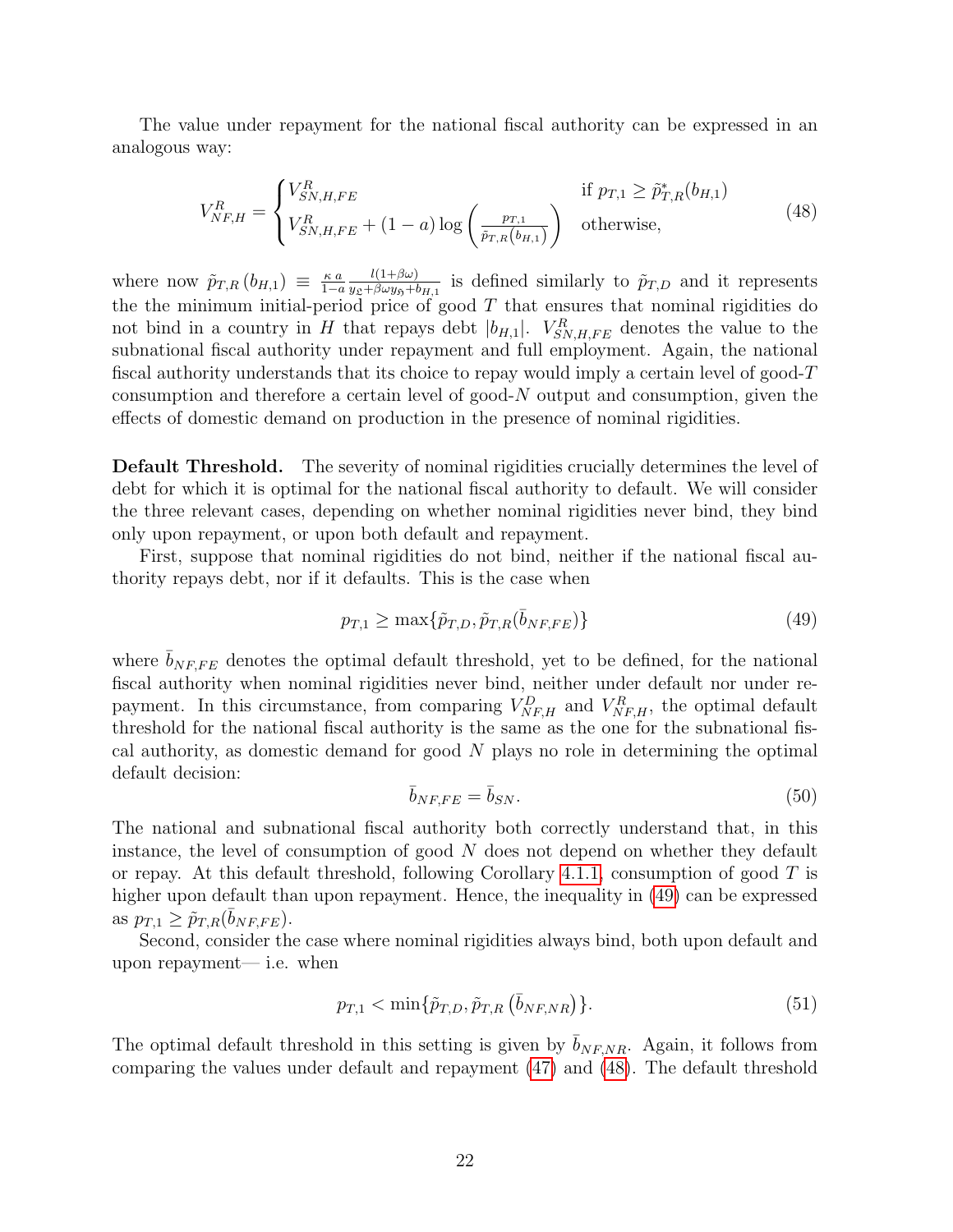can be expressed in a very similar form to [\(39\)](#page-17-2):

<span id="page-23-0"></span>
$$
\bar{b}_{NF,NR} = (1 + \beta \omega) \left[ (y_{\mathfrak{L}} - \zeta_1) \left( y_{\mathfrak{H}} - \hat{\zeta} \right)^{\beta \omega} \left( \frac{\tilde{p}_{T,R} \left( \bar{b}_{NF,NR} \right)}{\tilde{p}_{T,D}} \right)^{\frac{1-a}{a}} \right]_{\beta}^{\frac{1-a}{a}} - (y_{\mathfrak{L}} + \beta \omega y_{\mathfrak{H}}). \tag{52}
$$

The key difference between the two default thresholds [\(39\)](#page-17-2) and [\(52\)](#page-23-0) lies in the term that depends on the ratio of T-good prices that ensure full employment. This term captures the relative severity of nominal rigidities upon repayment and default, respectively. At the threshold, this ratio is greater than unity, since nominal rigidities are more detrimental to output upon repayment than upon default.<sup>[23](#page-23-1)</sup> Hence, this threshold is higher than the one for the subnational fiscal authority,  $\bar{b}_{SN}$  and default occurs for a lower level of debt (a higher level of assets) than when nominal rigidities are not taken into account. Finally, condition [\(53\)](#page-23-2) can be expressed as  $p_{T,1} < \tilde{p}_{T,D}$ .

The left-hand side panel of Figure [4](#page-24-0) graphically illustrates the impact of nominal rigidities on the default threshold for the national fiscal authority. The presence of nominal rigidities in the initial period increases the benefits of frontloading consumption in  $H$ . Graphically, this mechanism implies a north-eastward shift in the indifference curve that summarizes the allocations that yield the same welfare as default. Hence, the intersection with the set of allocations compatible with repayment lies to the right of the intersection in the absence of nominal rigidities. Thus, the level of debt for which default is optimal is lower when the national fiscal authority internalizes the effects of default and repayment on the level of domestic demand.

Finally, consider the case where nominal rigidities bind upon repayment but not under default. This is the case when

<span id="page-23-2"></span>
$$
p_{T,1} \in \left[ \tilde{p}_{T,D}, \tilde{p}_{T,R} \left( \bar{b}_{NF,FE} \right) \right). \tag{53}
$$

In this setting, monetary policy crucially affects the default decision, as the economy would be at full employment conditional on default, but not upon repayment. By comparing the two value functions,  $(47)$  and  $(48)$ , the default threshold is given by:<sup>[24](#page-23-3)</sup>

$$
\bar{b}_{NF,FE-D} = (1 + \beta \omega) \left[ (y_{\mathfrak{L}} - \zeta_1) \left( y_{\mathfrak{H}} - \hat{\zeta} \right)^{\beta \omega} \left( \frac{\tilde{p}_{T,R} \left( \bar{b}_{NF,FE-D} \right)}{p_{T,1}} \right)^{\frac{1-a}{a}} \right]_{+ \beta \omega}^{-\frac{1}{1+\beta \omega}} - (y_{\mathfrak{L}} + \beta \omega y_{\mathfrak{H}}). \tag{54}
$$

Here, the term in the ratio of the prices  $\tilde{p}_{T,R}$  and  $p_{T,1}$  implies that the default threshold is increasing in the distance from full employment of the allocation under repayment. The more severe is unemployment upon repayment, the higher is that term and, therefore, the lower is the level of debt for which the national fiscal authority prefers to default.

We can now define the default threshold of the national fiscal authority as a function

<span id="page-23-1"></span> $23$ This follows from the result in Corollary [4.1.1.](#page-18-1) Appendix [B.3.1](#page-45-0) provides additional details, as well as an explicit solution for the threshold.

<span id="page-23-3"></span><sup>&</sup>lt;sup>24</sup>Again, Appendix [B.3.1](#page-45-0) provides additional details and an explicit expression for the threshold  $b_{NF, FE-D}$ .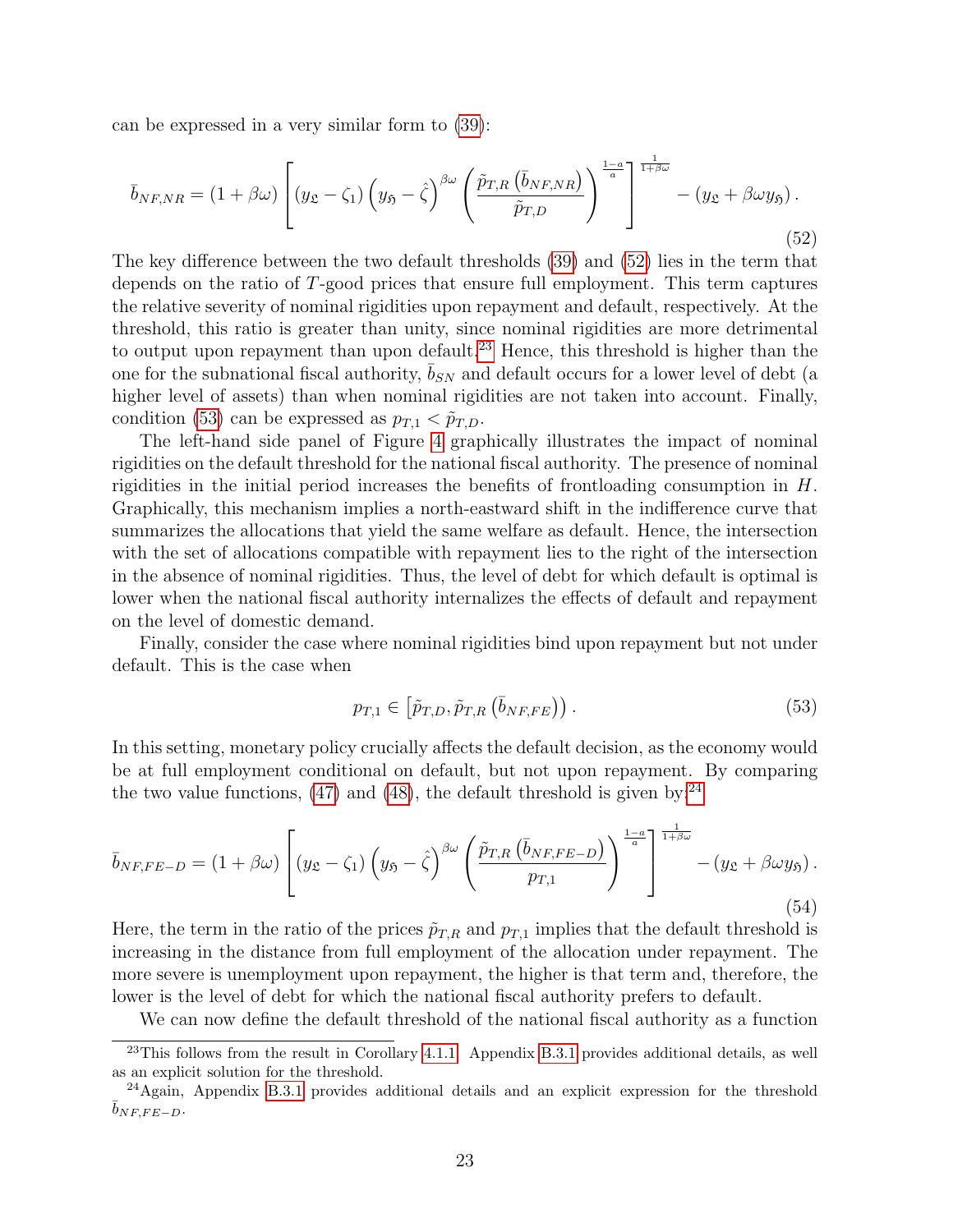<span id="page-24-0"></span>

Figure 4: Optimal default threshold under nominal rigidities. The left-hand side panel describes how nominal rigidities affect the default threshold of the national fiscal authority. In the presence of nominal rigidities, the benefit of frontloading consumption is higher. Hence, in comparison to Figure [2,](#page-19-0) the indifference curve shifts north-east. For the national fiscal authrority it is thus optimal to default at a lower level of debt, as the intersection with the set of repayment allocation implies a higher level of initial-period consumption. The right-hand side panel displays graphically the default threshold [\(55\)](#page-24-1) of the national fiscal authority. The threshold is increasing in absolute value in the initial-period price of good T: a higher price implies that nominal rigidities are less severe, and therefore default emerges for a higher level of debt (a lower level of assets).

of the price of good  $T$  in the initial period.

**Proposition 4.2** The default threshold of the national fiscal authority as a function of the price of good  $T$  is determined as the combination of the three thresholds that depend on the relative severity of nominal rigidities upon default and repayment:

$$
\bar{b}_{NF}(p_{T,1}) = \begin{cases}\n\bar{b}_{NF,NR} & \text{if } p_{T,1} < \tilde{p}_{T,D} \\
\bar{b}_{NF,FE-D}(p_{T,1}) & \text{if } p_{T,1} \in [\tilde{p}_{T,D}, \tilde{p}_{T,R}(\bar{b}_{NF,FE})) \\
\bar{b}_{NF,FE} & \text{if } p_{T,1} \ge \tilde{p}_{T,R}(\bar{b}_{NF,FE})\n\end{cases}
$$
\n(55)

The right-hand side panel of Figure [4](#page-24-0) presents graphically the default thresholds described above.

Having characterized its default threshold, we can show that the additional benefit of default given by the relaxation of nominal rigidities makes it optimal for the national fiscal authority to default at lower levels of debt than for the subnational authority.

Corollary 4.2.1 (Default threshold of national fiscal authority.) The national fiscal authority finds it optimal to default for a lower level of debt than the subnational fiscal authority:

<span id="page-24-1"></span>
$$
\left| \bar{b}_{NF} \left( p_{T,1} \right) \right| \le \left| \bar{b}_{SN} \right|.
$$
\n(56)

The result follows from comparing  $\bar{b}_{SN}$  with  $\bar{b}_{NF} (p_{T,1})$ . Appendix [B.3.1](#page-45-0) provides explicit expressions for the thresholds.

Finally, if national fiscal authorities in all countries take the default-repayment decision in the initial period, an issue of absence or multiplicity of equilibria arises. This issue is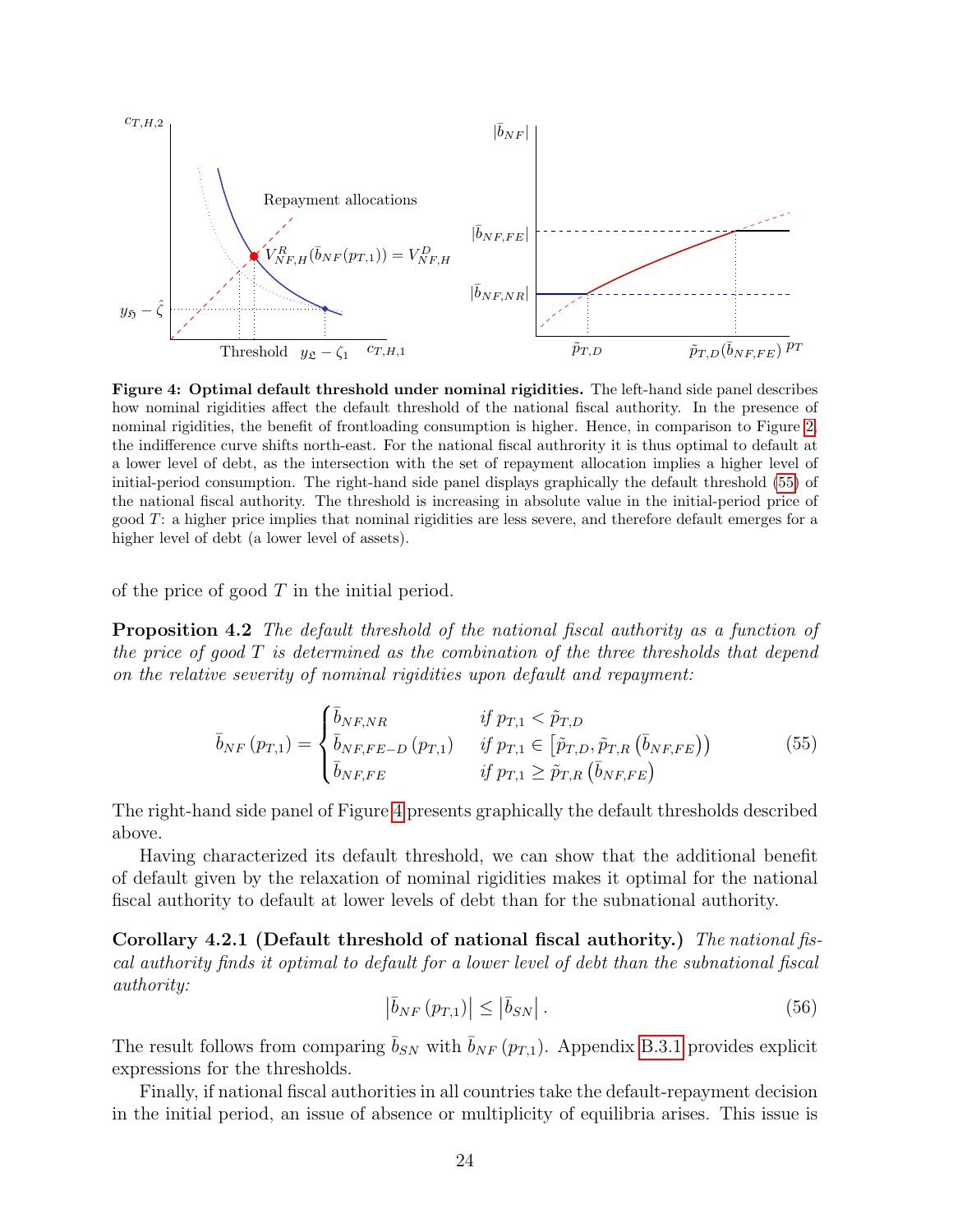due to the binary and non-convex nature of the default decision, and to the two-way interaction between default and monetary policy. We discuss this issue in greater detail in Appendix [B.3.2.](#page-47-0)

#### <span id="page-25-1"></span>4.1.3 Default by a Coalition of National Fiscal Authorities

The national fiscal authorities of all countries in H can form a coalition and take jointly their default or debt repayment decision. The coalesced countries are aware that their decisions affect aggregate variables in equilibrium. In particular, the coalition understands that its decisions determine the conduct of policy by the supranational monetary authority, in pursue of its price-stability objectives. This result occurs due to the effects of default by all countries in  $H$  on the level and the distribution of consumption within the monetary union.

Countries in  $H$  may benefit from the ability to influence monetary policy, given the presence of nominal rigidities. The ability to engineer higher prices through default and, thus, to relax the severity of unemployment, reduces the relative benefit of debt repayment. First, we discuss in detail the equilibrium implications on nominal variables of default and repayment by the coalition of countries in  $H$ . Second, we present the values of repayment and default for a representative household in  $H$  when the coalition of national fiscal authorities takes jointly the default or repayment decision. Third, we compare the optimal debt repayment threshold that emerges from this problem with the ones previously obtained for the individual national and subnational fiscal authorities. The absence of a limit on expansionary monetary policy plays a crucial role in this analysis. We analyze the presence of the zero lower bound in the next subsection, and we focus here instead on the setting where the action of the monetary authority is not constrained by this limit.

Aggregate Effects of Default and Repayment. A key force makes the default decision by a coalition of countries in  $H$  different from that of an individual national fiscal authority. Crucially, the coalition considers how its decisions influence the equilibrium determination of nominal variables in the monetary union.

The main nominal variable of interest is the equilibrium price of good  $T$  in the initial period,  $p_{T,1}$ . A higher price of good T implies that households reallocate demand towards good  $N$ , in turn reducing the severity of unemployment in countries in  $H$ , where nominal rigidities bind. In equilibrium, this price is determined by the intersection of the aggregate supply and demand for this good. Figure [5](#page-26-0) provides a graphical representation of the equilibrium in this market.<sup>[25](#page-25-0)</sup>

<span id="page-25-0"></span><sup>&</sup>lt;sup>25</sup>For the purpose of Figure [5](#page-26-0) and [6](#page-32-0) below, we set  $a = 0.25$ , in line with the literature. The discount factor  $\beta$  is 0.99. We assume that  $y_{\tilde{p}} = 0.6$  and  $y_{\tilde{p}} = 0.4$ , so that we normalize aggregate endowment to unity. The parameter that governs the downward wage rigidities,  $\kappa$ , equals unity. The monetary authority targets zero inflation in every period and it gives equal weights to the countries in the monetary union, meaning  $p^* = \pi^* = 1$  and  $\psi = 0.5$ . The fiscal authorities in countries in H inherit debt equal to  $y_{\mathcal{L}}/4$ . Default cost in the initial period is  $\zeta_1 = 0.03$  while the highest default cost in the second period is  $\hat{\zeta} = 0.3$ . Finally, we set the probability to repay in the terminal period equal to  $\omega = 0.75$ .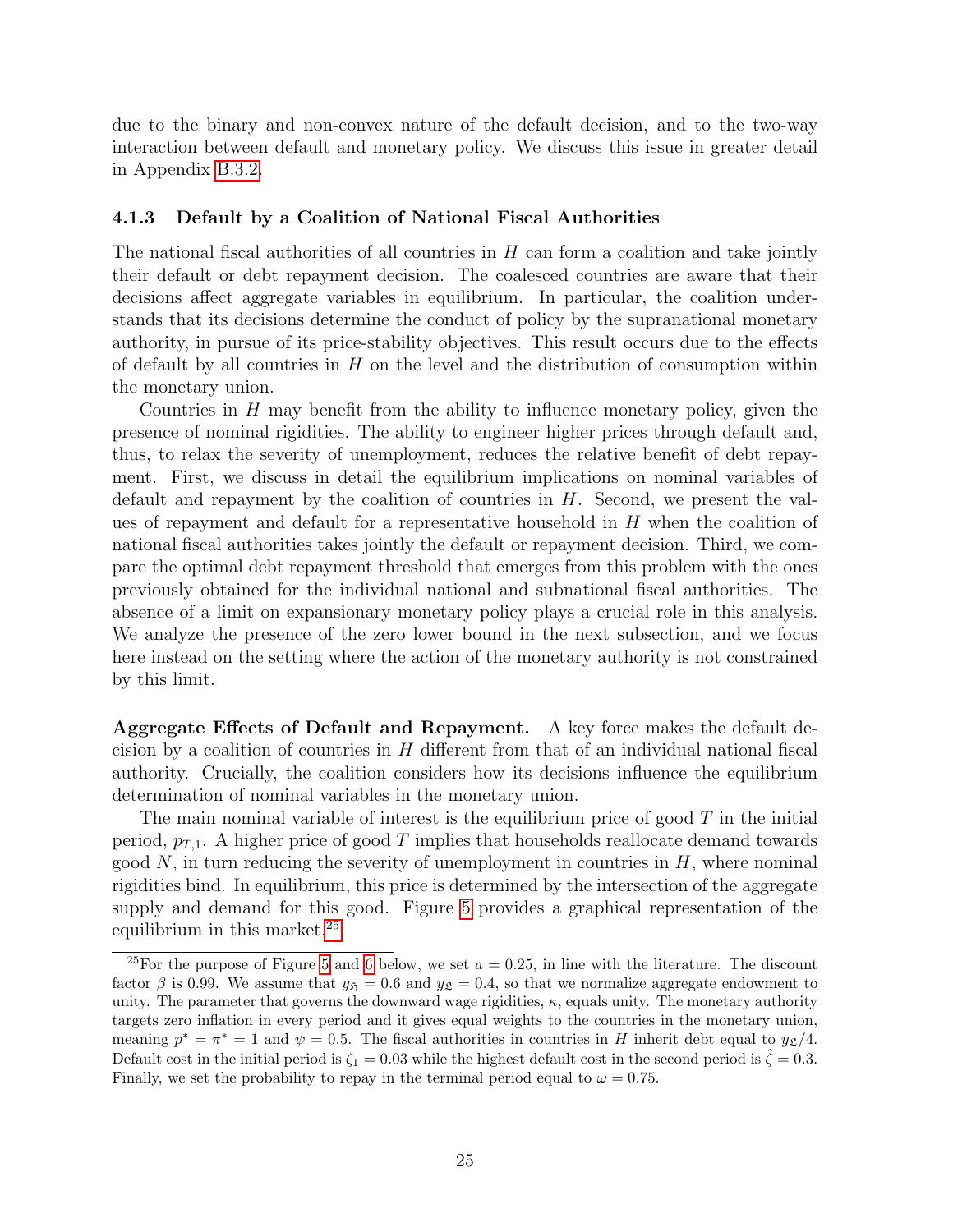<span id="page-26-0"></span>

Figure 5: Equilibrium in the market for good  $T$  in the initial period, under default and repayment, in the absence of the zero-lower bound. Supply is given by the aggregate amount of good-T endowment, net of default costs if countries in  $H$  do not repay debt. Demand is given by the combination of the equilibrium conditions described in Section [3.6,](#page-15-9) with the exception of good-T market clearing. In particular, households' intratemporal consumption allocation, the price stability objective of the monetary authority, and the output of good  $N$  play a key role in determining demnad for good  $T$ .

First, the aggregate supply of good  $T$  is given by the aggregate endowment of this good in all countries of the monetary union, net of default costs if relevant.

Second, the aggregate demand for good  $T$  is the combination of all equilibrium conditions described in Section [3.6,](#page-15-9) except for the T-good market clearing condition [\(32\)](#page-15-4). Three main forces determine the level of aggregate demand for good T: households' intratemporal demand for goods, the objective of the monetary authority, and the aggregate supply of good  $N$ . The combination of the three gives rise to a downward sloping schedule in the  $c_T$ - $p_T$  space. For a given price of good N intratemporal optimality implies that households' desired T-good consumption is decreasing in the price  $p<sub>T</sub>$ . In addition, for the objective of the monetary authority to be satisfied, a high price of good  $T$  must be associated with a low price of good  $N$ . Hence, when the absolute price of good  $T$  is high, its relative price is high, as well, implying a low desired consumption of good T, and contributing to the downward slope of the aggregate demand schedule.

Default and repayment by countries in  $H$  shift the intercept of the aggregate demand. When countries in  $H$  default, they consume in the initial period a higher amount of good  $T$ , for any given price. In addition, the aggregate supply of good  $T$  contracts, as resources are lost to the default cost  $\zeta_1$ . Hence, the upward shift of aggregate demand, in conjunction with the lower aggregate supply of this good upon default, imply that the initial-period equilibrium price of good  $T$  is higher when the countries in  $H$  default on debt.

Values of Default and Repayment. The values associated by the coalition with default and repayment resemble the ones of the subnational fiscal authority [\(40\)](#page-18-2) and [\(41\)](#page-18-3), with two key differences. First, the members of the coalition consider the spillover effect of  $T$ -good consumption on domestic demand for good  $N$ , exactly as the individual national fiscal authorities do. Second, the coalition internalizes the effect of its action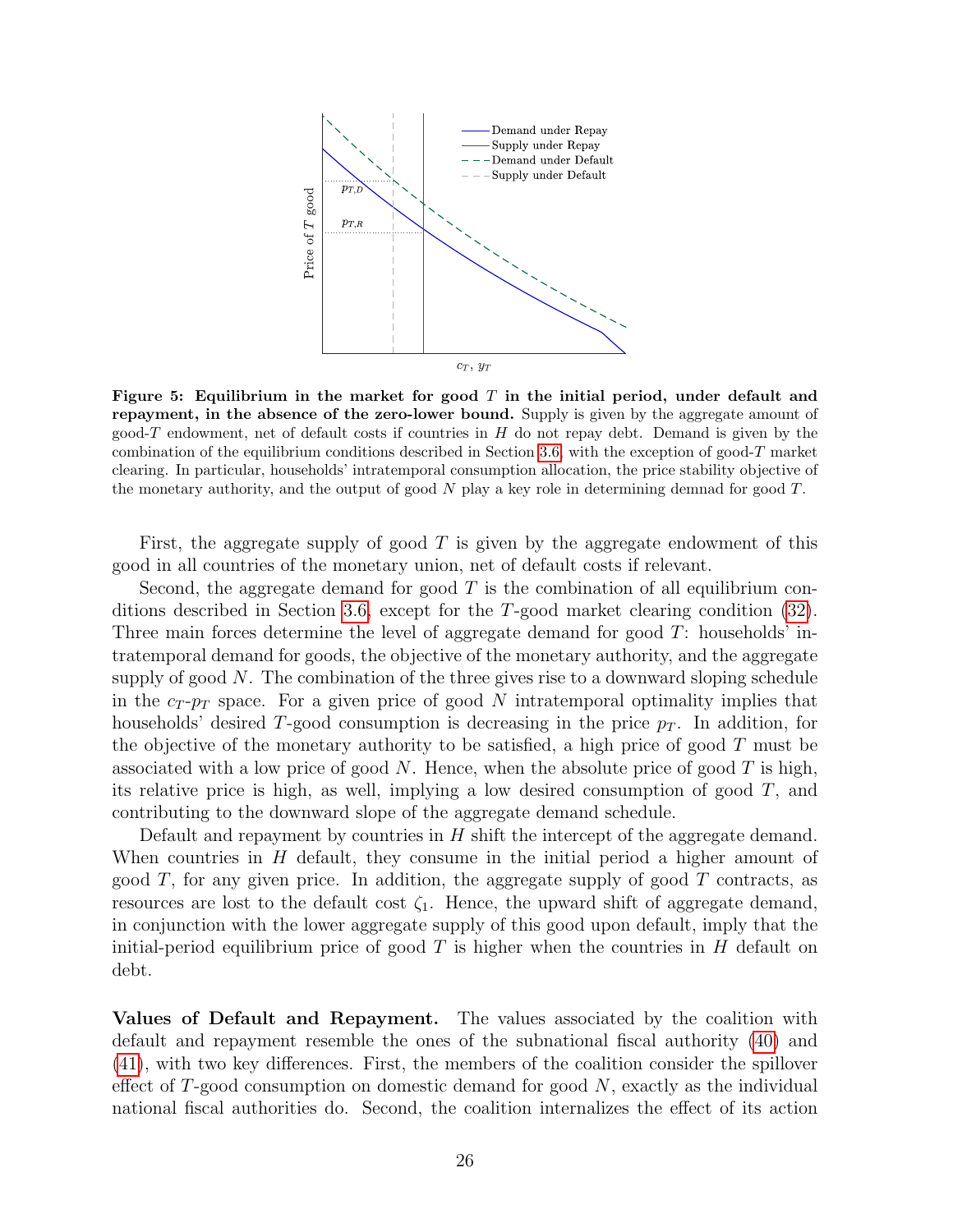on aggregate equilibrium prices in the monetary union. Thus, when nominal rigidities bind for countries in  $H$ , the coalition understands how it would benefit from inducing an expansionary monetary policy. This is the crucial difference between the values of default and repayment for the individual national fiscal authorities and for the coalition of all countries in H.

Formally, the value of default for the coalition of national fiscal authorities can be expressed as follows:<sup>[26](#page-27-0)</sup>

<span id="page-27-1"></span>
$$
V_{\widehat{NF},H}^{D} = \begin{cases} V_{SN,H,FE}^{D} & \text{if } p_1^* \ge p_{1,D}^* \\ V_{SN,H,FE}^{D} + \frac{1-a}{a+\psi(1-a)} \log \left( \frac{p_1^*}{p_{1,D}^*} \right) & \text{otherwise,} \end{cases}
$$
(57)

where  $p_{1,D}^* \equiv \kappa \left( l \frac{a}{1-\alpha} \right)$  $\frac{a}{1-a}$ <sup>a</sup> $(y_5)^{\psi(1-a)}(y_5-\zeta_1)^{-(a+\psi(1-a))}$  is a threshold for the initial-period, price-level target of the monetary authority above which nominal rigidities would not bind in countries in H, conditional on their default. As previously,  $V_{SN,H,FE}^D$  denotes the value to the subnational fiscal authority under default and full employment—i.e. when  $c_{N,H,1} = l$ . If the price-level target of the monetary authority is high enough, nominal rigidities do not bind in  $H$  and the value of default for the coalition is the same as for the subnational fiscal authorities. If, instead, the price target is low enough, countries in H face nominal rigidities and, due to low demand, firms in H produce a low amount of good  $N$ . In this instance, the coalition internalizes how households would benefit from the higher aggregate prices and less severe nominal rigidities that default implies.

Similarly, the value of repayment for the coalition depends on the initial-period price target for the monetary authority, as follows:

<span id="page-27-2"></span>
$$
V_{\widehat{N}F,H}^{R} (b_{H,1}) = \begin{cases} V_{SN,H,FE}^{R} & \text{if } p_1^* \ge p_{1,R}^* (b_{H,1}) \\ V_{SN,H,FE}^{R} + \frac{1-a}{a+\psi(1-a)} \log \left( \frac{p_1^*}{p_{1,R}^* (b_{H,1})} \right) & \text{otherwise,} \end{cases}
$$
(58)

where  $p_{1,R}^*(b_{H,1}) \equiv \kappa \left( l \left(1 + \beta \omega \right) \frac{a}{1 - a} \right)$  $\frac{a}{1-a}$ )<sup>a</sup>  $\frac{(y_{5}+\beta\omega y_{5}-b_{H,1})^{\psi(1-a)}}{(y_{5}+\beta\omega y_{5}+b_{H,1})^{a+\psi(1-a)}}$  $\frac{(y_{\beta}+\beta\omega y_{\beta}-b_{H,1})}{(y_{\beta}+\beta\omega y_{\beta}+b_{H,1})^{a+\psi(1-a)}}$  is again a threshold for the

initial-period, price-level target of the monetary authority. For a price-level target above the threshold, nominal rigidities would not bind in  $H$  upon repayment. The threshold is decreasing in the level of initial-period in assets in  $H$ . When debt is lower (assets are higher), repayment of debt is consistent with a relatively high level of demand in  $H$ , hence a relatively low target of the monetary authority is sufficient to ensure full employment.  $V_{SN,H,FE}^{R}$  is the previously defined value for the subnational fiscal authority under repayment and full employment. The coalition of national fiscal authorities understand that its actions have effects on aggregate prices in the monetary union, as it does under default. In particular, the coalition understands that the severity of nominal rigidities in H depends on the level of initial assets  $b_{H,1}$ , given the implications of this quantity on the level of domestic aggregate demand, as well as on the equilibrium price  $p_{T,1}$  that is determined in the monetary union.

The consideration of the equilibrium determination affects the threshold on initial

<span id="page-27-0"></span> $^{26}$  Appendix [B.4](#page-48-0) provides additional details on the derivation of the expressions in [\(57\)](#page-27-1) and [\(58\)](#page-27-2).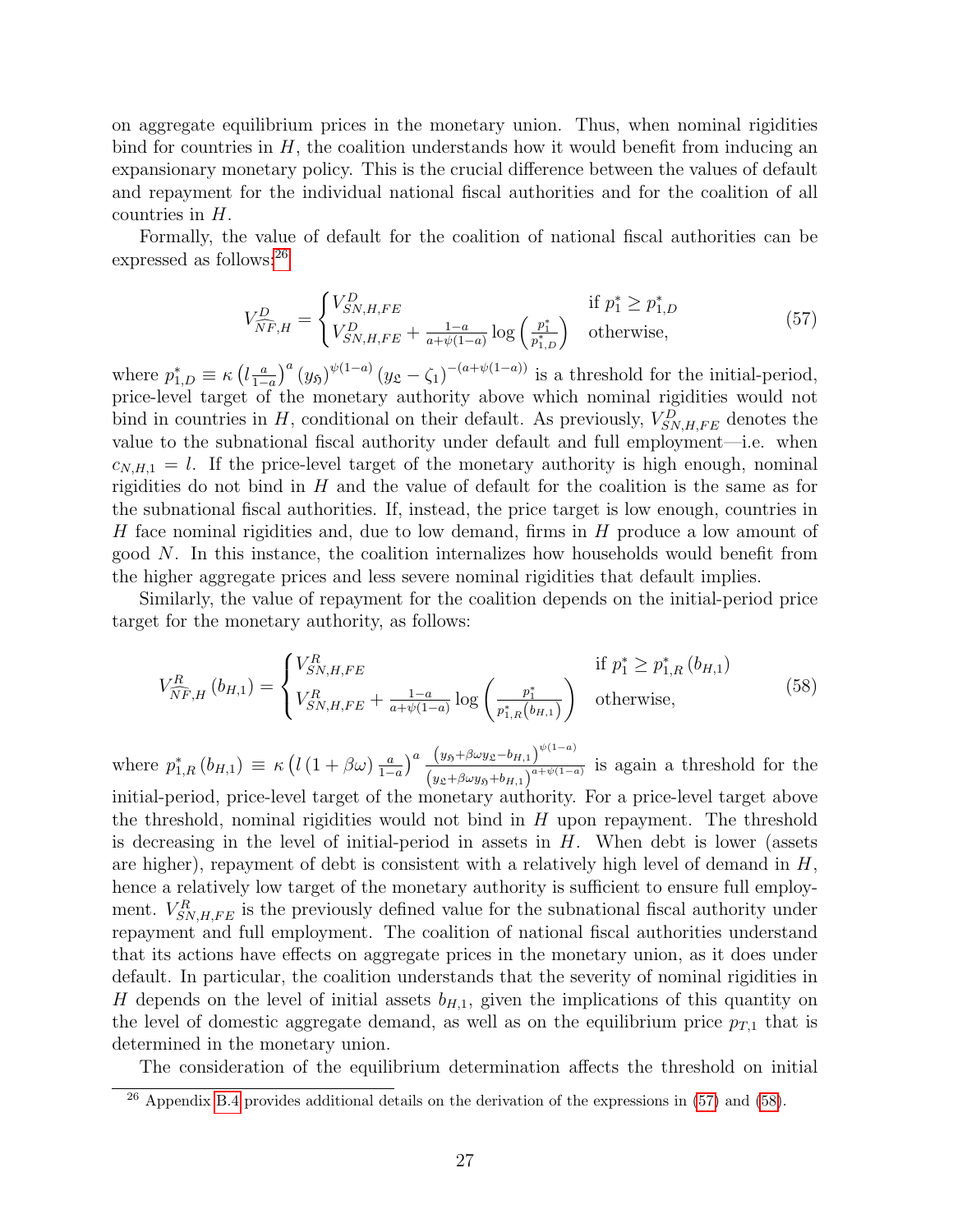assets for which the coalition finds it optimal to default. We now turn to discuss the determination of this threshold.

Default Threshold. The severity of nominal rigidities plays a key role in determining the optimal default threshold of the coalition of countries in  $H$ , as it is the case for the individual national fiscal authorities. We will again consider three different cases, depending on whether the initial-period target of the monetary authority implies that nominal rigidities never bind, bind both upon default or repayment, or upon repayment of debt, only.

First, consider the case when the target of the monetary authority leads to full employment in all countries in  $H$  independently on whether they default or repay debt. This is the case when

<span id="page-28-0"></span>
$$
p_1^* \ge \max\left\{p_{1,D}^*, p_{1,R}^*\left(\overline{b}_{\widehat{NF},FE}\right)\right\},\tag{59}
$$

where  $\bar{b}_{\widehat{N}F,FE}$  denotes the threshold for the coalition of fiscal authorities in this circumstance. Under [\(59\)](#page-28-0), the values to the coalition are again identical to those for the subnational fiscal authority. Hence, the default threshold  $\overline{b}_{\widehat{N}F,FE}$  is again given by [\(39\)](#page-17-2):

$$
\bar{b}_{\widehat{NF},FE} = \bar{b}_{SN}.\tag{60}
$$

As it is the case for the individual national fiscal authority, when nominal rigidities do not bind, the optimal default decision of the subnational fiscal authority also holds for the coalition of national fiscal authorities. Corollary [4.1.1](#page-18-1) implies that  $p_{1,D}^* < p_{1,R}^*(\bar{b}_{\widehat{NF},FE}),$ so that the inequality in [\(59\)](#page-28-0) can be expressed as  $p_1^* \geq p_{1,R}^* \left( \bar{b}_{\widehat{NF},FE} \right)$ .

Second, when the price-level target of the monetary authority is sufficiently low, nominal rigidities bind in  $H$  independently of whether the coalesced fiscal authorities default or repay. Formally, this is the case when:

<span id="page-28-2"></span>
$$
p_1^* < \min\left\{ p_{1,D}^*, p_{1,R}^* \left( \bar{b}_{\widehat{NF},NR} \right) \right\}. \tag{61}
$$

By comparing the two value functions in [\(57\)](#page-27-1) and [\(58\)](#page-27-2) we obtain the optimal default threshold, which can be expressed implicitly as follows:

<span id="page-28-3"></span>
$$
\bar{b}_{\widehat{NF},NR} = (1 + \beta\omega) \left[ (y_{\mathfrak{L}} - \zeta_1) \left( y_{\mathfrak{H}} - \hat{\zeta} \right)^{\beta\omega} \left( \frac{p_{1,R}^* \left( \bar{b}_{\widehat{NF},NR} \right)}{p_{1,D}^*} \right)^{\frac{1-a}{a(\psi_F + a\psi_H)}} \right]_{\qquad (y_{\mathfrak{L}} + \beta\omega y_{\mathfrak{H}}). \tag{62}
$$

The term in the ratio of price-level targets accounts for how the determination of prices in the monetary union equilibrium affects the coalition's default decision. The higher is the ratio  $\frac{p_{1,R}^*}{p_{1,D}^*}$  the stronger is the expansionary effect of default on prices in the monetary union.<sup>[27](#page-28-1)</sup> Hence, default is optimal for the coalition of fiscal authorities for a higher level

<span id="page-28-1"></span> $^{27}$ It can be proven that this ratio is larger than unity, so that the coalition defaults for a higher level of assets than an individual national fiscal authority would. We present the proof in Appendix [B.4,](#page-48-0) along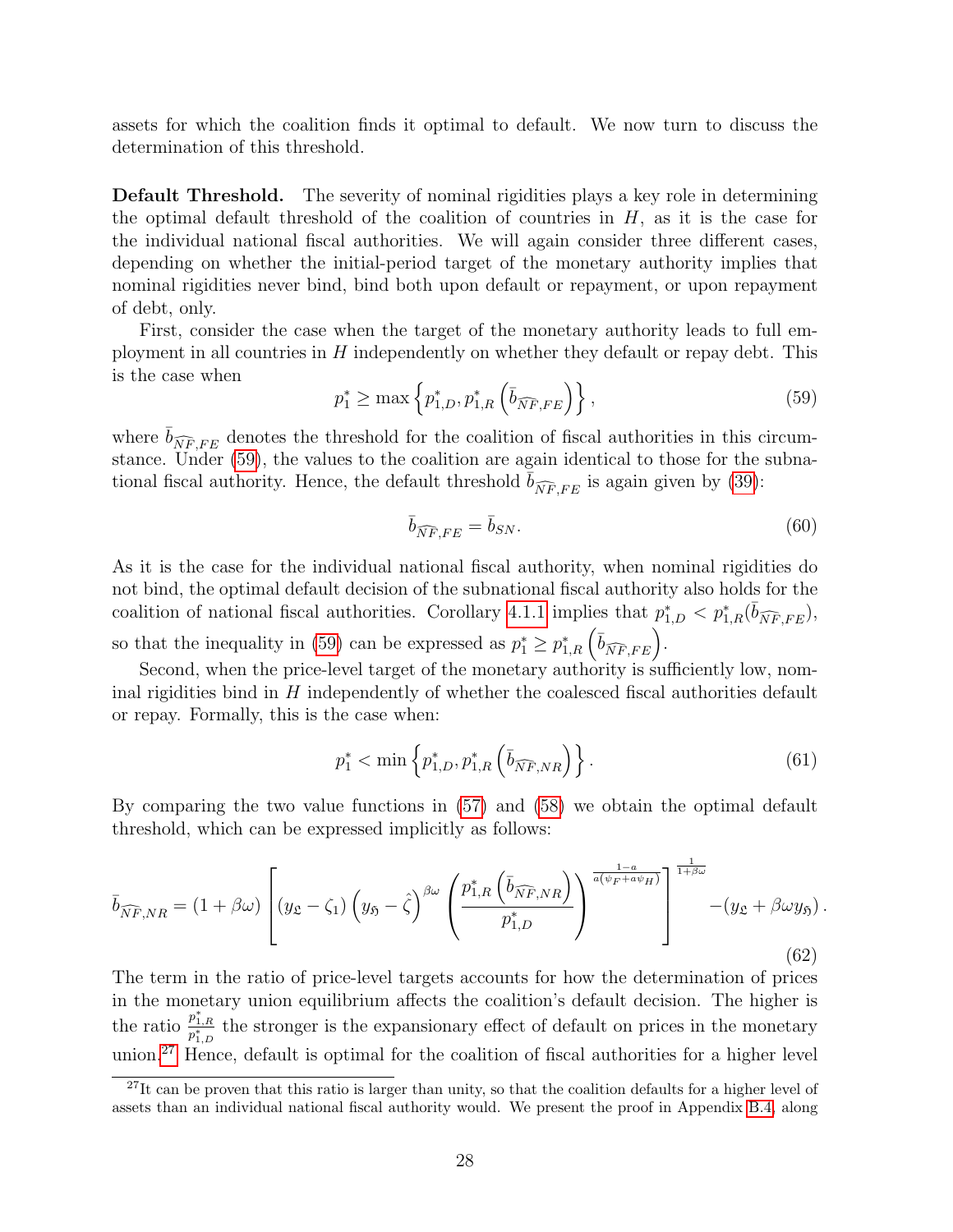of initial assets, or for a lower level of debt. This is the case since the benefit of default rises when the coalition internalizes how its default would lead to higher prices in the monetary union, to less severe nominal rigidities and ultimately to lower unemployment in the countries in  $H$ . At the optimal default threshold, the price-level target that the monetary authority would have to set to guarantee full employment in  $H$  under repayment,  $p_{1,R}^* \left( \bar{b}_{\widehat{NF},NR} \right)$  is larger than the corresponding one under default,  $p_{1,D}^*$ . Hence, the inequality in [\(61\)](#page-28-2) reduces to  $p_1^* < p_{1,D}^*$ .

Third, consider the case where the price-level target of the monetary authority is high enough for nominal rigidities not to bind in  $H$  conditional upon default, but low enough for them to bind upon repayment—i.e.:

$$
p_1^* \in \left[ p_{1,D}^*, p_{1,R}^*(\bar{b}_{\widehat{NF},FE}) \right) \tag{63}
$$

The default threshold is given in this circumstance by:

<span id="page-29-2"></span>
$$
\bar{b}_{\widehat{NF},FE-D} (p_1^*) = (1 + \beta \omega) \left[ (y_{\mathfrak{L}} - \zeta_1) \left( y_{\mathfrak{H}} - \hat{\zeta} \right)^{\beta \omega} \left( \frac{p_{1,R}^* \left( \bar{b}_{\widehat{NF},FE-D} \right)}{p_1^*} \right)^{\frac{1-a}{a(\psi_F + a\psi_H)}} \right]_{\qquad (g_{\mathfrak{L}} + \beta \omega y_{\mathfrak{H}}). \tag{64}
$$

Again, the term in the ratio of price-level targets accounts for the effects of the unionwide equilibrium on the optimal default threshold. In this setting, given the relatively looser stance of monetary policy, the relative gain from defaulting due to the relaxation of nominal rigidities is weaker than in the setting considered in [\(62\)](#page-28-3).

We can now define the optimal default threshold for the coalition of national fiscal authorities, as a function of the monetary authority's initial-period target for the price level.

Proposition 4.3 The default threshold of the coalition of national fiscal authorities, as a function of target for the initial-period price level of the monetary authority is determined as the combination of the three thresholds that depend on the relative severity of nominal rigidities upon default and repayment:

<span id="page-29-1"></span>
$$
\bar{b}_{\widehat{NF}}(p_1^*) = \begin{cases} \bar{b}_{\widehat{NF}, NR} & \text{if } p_1^* < p_{1,D}^* \\ \bar{b}_{\widehat{NF}, FE-D}(p_1^*) & \text{if } p_1^* \in \left[ p_{1,D}^*, p_{1,R}^* \left( \bar{b}_{\widehat{NF}, FE} \right) \right) \\ \bar{b}_{\widehat{NF}, FE} & \text{if } p_1^* \ge p_{1,R}^* \left( \bar{b}_{\widehat{NF}, FE} \right). \end{cases} \tag{65}
$$

Finally, having characterized the default threshold of the coalition of national fiscal authorities, we can show that it is optimal for the coalesced countries to default for lower levels of debt than for the individual national fiscal authorities.

<span id="page-29-0"></span>with the proof of the results in Corollary [4.3.1.](#page-29-0)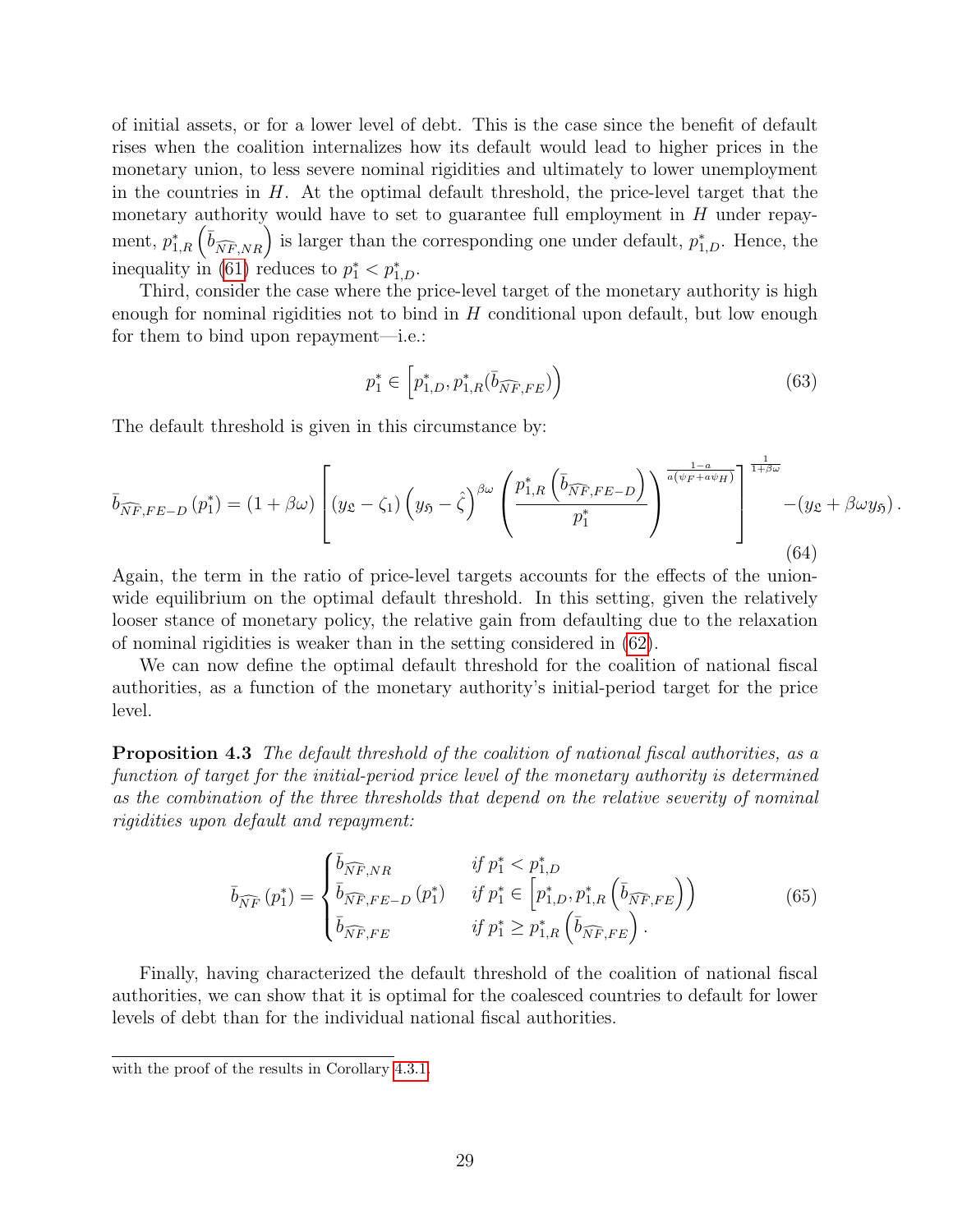Corollary 4.3.1 (Default threshold of the coalition of national fiscal authorities.) The coalition of national fiscal authorities defaults for lower levels of debt than the individual national fiscal authorities, if nominal rigidities bind upon both default and repayment:

$$
\left| \bar{b}_{\widehat{NF},NR} \right| < \left| \bar{b}_{NF,NR} \right| \,. \tag{66}
$$

The default thresholds of the coalition and of the individual national fiscal authorities are identical when nominal rigidities do not bind:

$$
\left| \bar{b}_{\widehat{NF},FE} \right| = \left| \bar{b}_{NF,FE} \right| = \left| \bar{b}_{SN} \right|.
$$
 (67)

The two thresholds are also equal when nominal rigidities would only bind upon repayment and, at the threshold, all countries repay debt:

$$
\left| \overline{b}_{\widehat{N}\widehat{F},FE-D} \left( p_1^* \right) \right| = \left| \overline{b}_{NF,FE-D} \left( p_{T,1,R} \right) \right|, \tag{68}
$$

where  $p_{T,1,R} =$  $\sqrt{ }$  $p_1^*$  $rac{1}{1-a}$   $\left(\frac{1}{a}\right)$  $\left(\frac{1}{\kappa}\right)^{(1-\psi)}\left(\frac{a}{1-a}\right)$  $1-a$  $\frac{l(1+\beta\omega)}{y_{\mathfrak{H}}+\beta\omega y_{\mathfrak{L}}-\overline{b}_{\widehat{NF},FE-D}}$  $\left[\gamma\right]^{\psi\left[\frac{1-a}{\psi+(1-\psi)a}\right.} and p_1^*\in\left[p_{1,D}^*,p_{1,R}^*\left(\bar{b}_{\widehat{NF},FE}\right)\right).$ 

Appendix [B.4](#page-48-0) presents the proof of these results, along with the more detailed expressions for the default thresholds.

#### <span id="page-30-2"></span>4.1.4 Default and Monetary Policy under the Zero Lower Bound

We consider in this subsection the implications for countries' default policy of the zero lower bound on nominal interest rates, which acts as a constraint on the action of monetary policy. We discuss the conditions on parameters of the model economy under which the zero lower bound weakens the incentive to default on debt. We refer to Appendix [A](#page-38-3) for an analysis of the equilibrium determination of the nominal interest rate and of the conditions under which the zero lower bound binds.

We showed in the previous subsection that the incentive to default of countries in H strengthens when they internalize the implications of their action on the conduct of monetary policy. One key feature of the model which leads to this result is the ability of the supranational monetary authority to conduct expansionary monetary policy in response to default by the countries in  $H$ . This result can be overturned when the zero lower bound hinders the ability of the central bank to conduct expansionary monetary policy. Proposition [4.4](#page-30-0) below states our key result on the effect of the zero lower bound on the optimal default policy.

<span id="page-30-0"></span>**Proposition 4.4** The zero lower bound weakens the incentive to default if the fall in Ngood consumption induced in H by the zero lower bound is larger upon default than upon repayment:

<span id="page-30-1"></span>
$$
\frac{c_{N,H,R,Z}(\bar{b}_{\widehat{NF}})}{c_{N,H,R,NZ}(\bar{b}_{\widehat{NF}})} \ge \frac{c_{N,H,D,Z}}{c_{N,H,D,NZ}}.\tag{69}
$$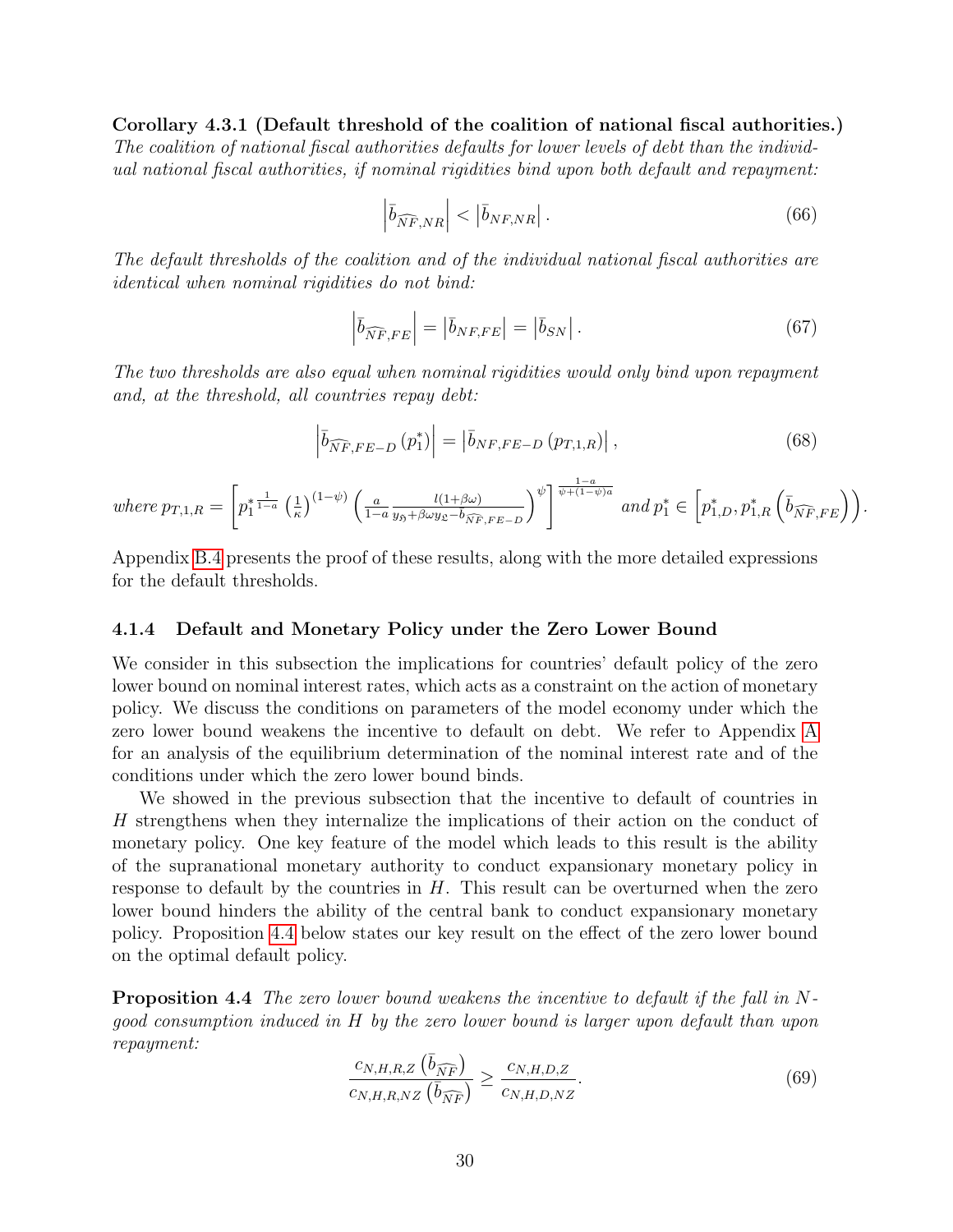We define  $c_{N,H,R,NZ}$   $(\bar{b}_{\widehat{NF}})$  as the consumption of good N in countries in H in the absence of the zero lower bound, when they repay in the initial period an amount of debt equal to the default threshold  $\bar{b}_{\widehat{NF}}$ . We define analogously  $c_{N,H,R,Z}$   $(\bar{b}_{\widehat{NF}})$  as the consumption of good  $N$  in  $H$  in the same circumstance, when the monetary authority is constrained by the zero lower bound. Consistently, we define  $c_{N,H,D,NZ}$  as consumption of good  $N$  in countries in  $H$  in the absence of the zero lower bound, under initial-period default. Finally, we define  $c_{N,H,D,Z}$  as consumption of good N in countries in H in the same circumstance, when the monetary authority is constrained by the zero lower bound.

The result in Proposition [4.4](#page-30-0) follows from multiple steps. First, the presence of the zero lower bound affects welfare in  $H$  only through its implications on initial-period consumption of good  $N^{28}$  $N^{28}$  $N^{28}$ 

Second, suppose that the level of initial assets in  $H$  is equal to the coalition's default threshold  $b_{\widehat{NF}}$  defined in [\(65\)](#page-29-1). This threshold holds in the absence of the zero lower bound: when the monetary authority does not face constraints on its action, the coalition of national fiscal authorities would be indifferent between repayment and default on this amount of initial-period debt .

Third, consider now the presence of the zero lower bound. This constraint, if binding, induces a fall in  $N$ -good consumption in  $H$ , both upon repayment as well as upon default. This is the case since the zero lower bound prevents the monetary authority from reaching its objective for the price level, hence the zero lower bound implies low prices in the union:  $p_{1,Z} \leq p_1^*$ <sup>[29](#page-31-1)</sup> Therefore, the price of good T is also lower than in the absence of the zero lower bound:  $p_{T,1,Z} \leq p_{T,1,NZ}$ . The lower price of good T induces a fall in demand for good  $N$ , tightens the severity of nominal rigidities in  $H$ , and causes a fall in output of good N:  $c_{N,H,D,Z} \leq c_{N,H,D,NZ}$  and  $c_{N,H,R,Z} \leq c_{N,H,R,NZ}$ .

Fourth, to establish our key result, we must compare whether the zero lower bound reduces welfare in  $H$  by more conditional upon default or upon repayment. At the level of assets  $b_{H,1} = b_{\widehat{NE}}$ , the coalition would be indifferent between default and repayment in the absence of the zero lower bound. If the zero lower bound causes a larger fall in welfare upon default, the coalition prefers to repay this amount of debt in the presence of the zero lower bound.

Fifth, we stated that the zero lower bound only affects welfare through initial-period consumption of good  $N$ . Hence, we must simply compare whether the zero lower bound induces a larger fall in consumption of this good upon default or upon repayment. Therefore, if condition [\(69\)](#page-30-1) holds, the zero lower bound causes a larger welfare loss upon default, and the coalition of national fiscal authorities optimally chooses to repay levels of debt where it would instead default in the absence of the zero lower bound. In this sense, the zero lower bound acts as a device that enforces repayment of sovereign debt.

<span id="page-31-0"></span>The condition on relative consumption [\(69\)](#page-30-1) can be expressed as one on the nominal

<sup>&</sup>lt;sup>28</sup>This follows from the fact that the severity of nominal rigidities has no implications for the intertemporal allocation of T-good consumption. In turn, this follows from the assumption of unitary intra-temporal and inter-temporal elasticities of substitution, as discussed in footnote [32.](#page-34-0)

<span id="page-31-1"></span><sup>&</sup>lt;sup>29</sup>We define  $p_{1,Z}$  as the average price level that prevails in the union when the zero lower bound prevents the monetary authority from achieving the objective  $p_1 = p_1^*$ . Analogously, we define  $p_{T,1,Z}$  as the price of good T that prevails in the initial period in this circumstance, and  $p_{T,1,NZ}$  as the one that would arise in the absence of constraints on monetary policy.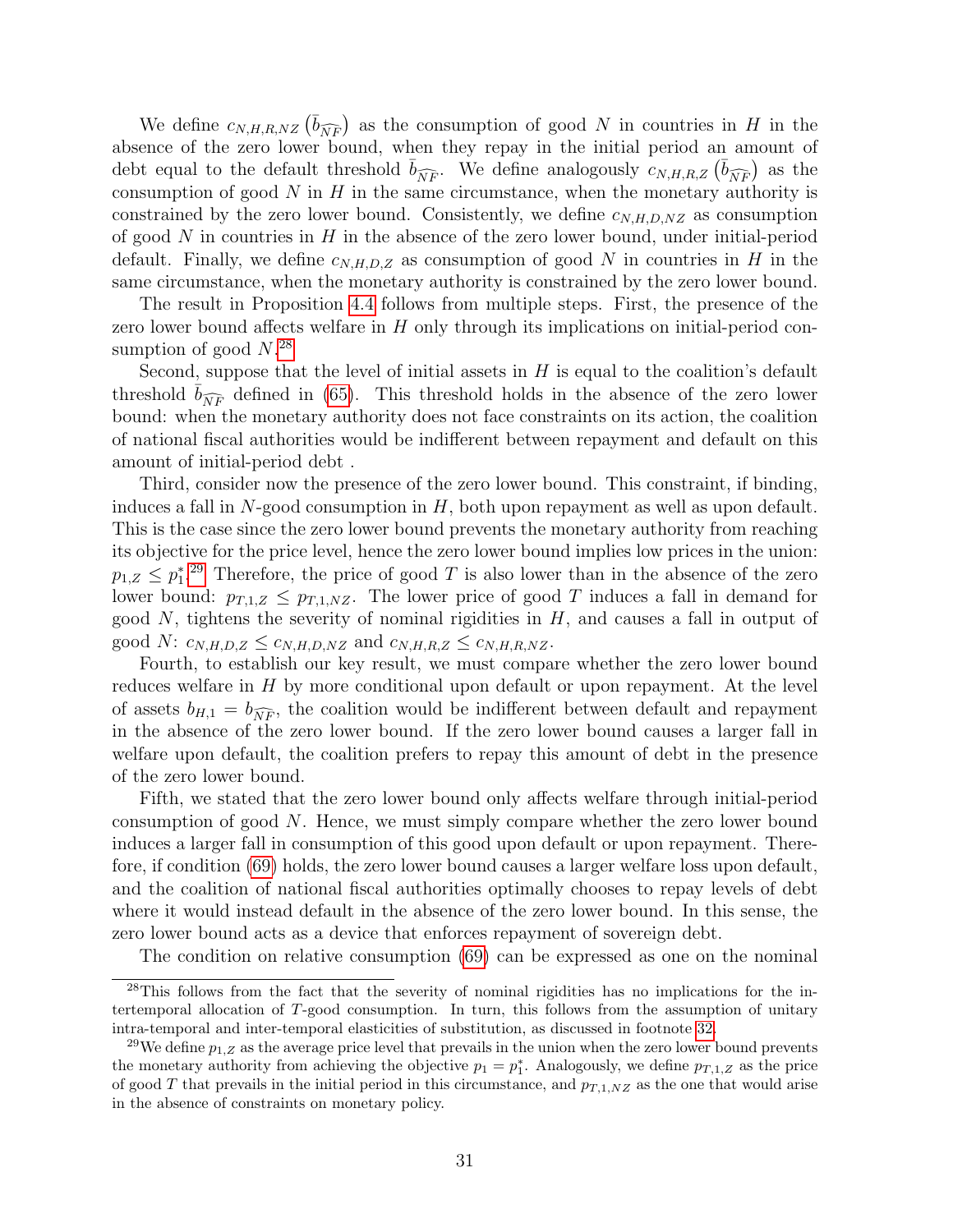<span id="page-32-0"></span>

**Figure 6:** Aggregate demand and supply of good  $T$ , under initial-period default and repayment, considering the presence of the zero lower bound.

interest rate that would arise in the absence of the zero lower bound:<sup>[30](#page-32-1)</sup>

$$
\min\left\{\mathbf{i}_{R,NZ}\left(\overline{b}_{\widehat{NF}}\right),0\right\} \ge \min\left\{\mathbf{i}_{D,NZ},0\right\}.\tag{70}
$$

where  $i_{D,NZ}$  and  $i_{R,NZ}$  ( $\overline{b}_{\widehat{NF}}$ ) are the nominal interest rates that would hold in equilibrium in the absence of the zero lower bound under default and repayment, respectively. Intuitively the more stringent is the zero lower bound as a constraint on nominal interest rate, the more severe are its effects on demand in H. Hence, the stronger are its effects on welfare. If the nominal interest rate would have to be more negative conditional upon default, the zero lower bound acts as a repayment enforcement device.

The nominal interest rates that is consistent with the objective of policy is lower under default if relegation into autarky of countries in H leads to a large fall in the supply of assets in the monetary union. Formally this occurs when the terminal-period probability of repayment is sufficiently high:

$$
\omega \ge \bar{\omega},\tag{71}
$$

where the threshold  $\omega$  is defined in Appendix [A.](#page-38-3) Intuitively, when  $\omega$  is sufficiently high, the risky bonds issued by  $H$  allow  $F$  to effectively transfer resources to the terminal period. Upon default, H contracts the supply of such assets due to autarky, thereby putting downward pressure on interest rates. Hence, in this circumstance, the monetary authority is constrained the most in its action when countries in  $H$  default in the initial period.

We clarify the implications of the zero lower bound on aggregate demand and the equilibrium of the monetary union through the graphical framework that we introduced in Subsection [4.1.3.](#page-25-1) Figure [6](#page-32-0) illustrates the result. The presence of the zero lower bound causes a fall in aggregate demand for good T. The fall in aggregate demand is larger upon default, if condition  $(92)$  holds. Hence, the initial period price of good T decreases by more upon default than upon repayment due to the zero lower bound. This reduction

<span id="page-32-1"></span><sup>&</sup>lt;sup>30</sup>More precisely, this is the case under two additional assumptions that allow for the analytical characterization of this result. These are discussed in Appendix [A.](#page-38-3)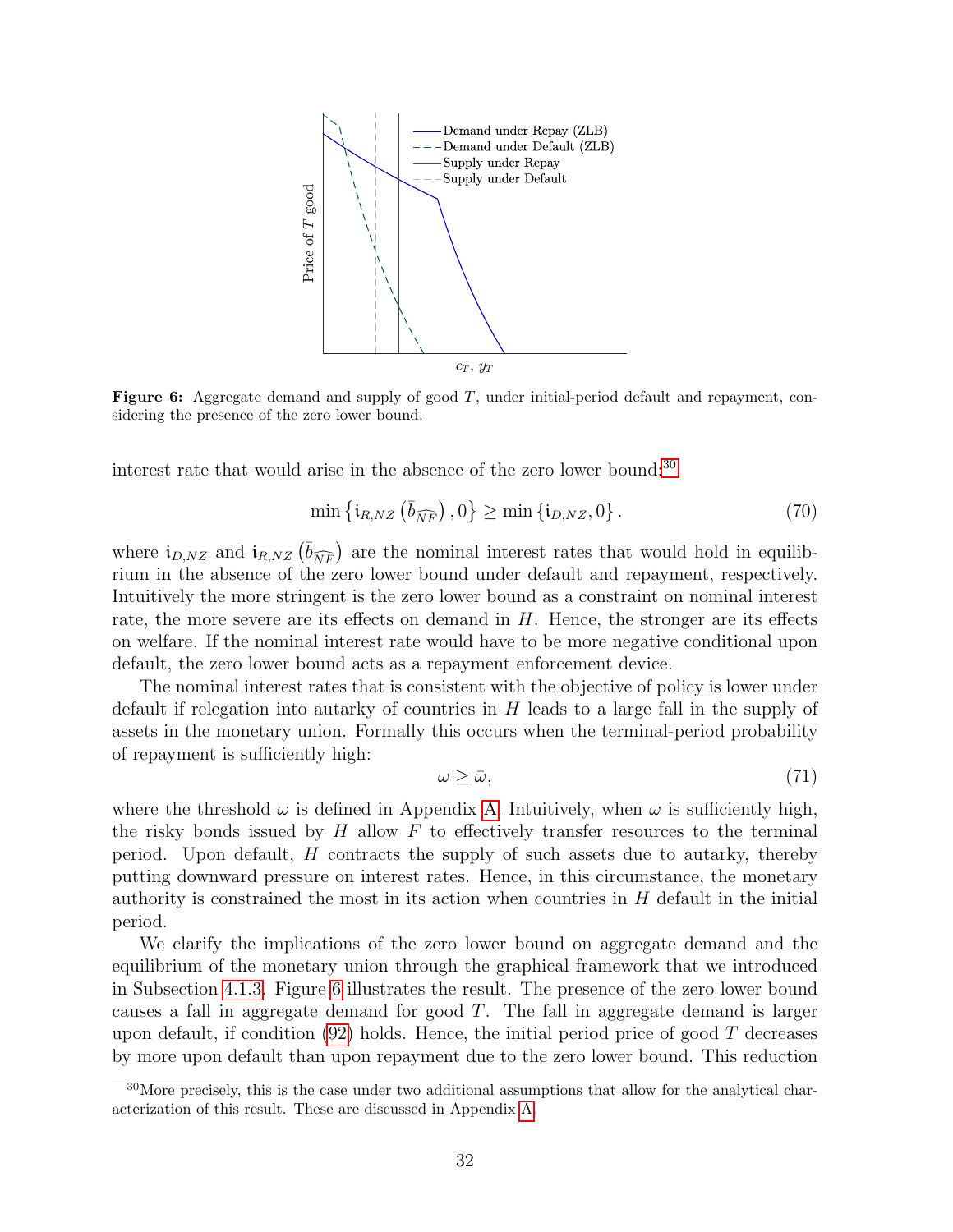in prices causes demand for good  $N$  to fall as the relative price of this good increases. Given the presence of nominal rigidities, this fall in demand is detrimental for welfare. The larger the fall in prices, the larger are the adverse welfare implications of the zero lower bound.

### 4.2 Monetary Policy

Monetary policy has important implications for welfare of households in the monetary union. Two key results emerge. First, savers and borrowers have diametrically opposite desires for how monetary policy should be conducted. Borrowers prefer an expansionary policy, to relax the severity of initial-period nominal rigidities. Savers would like, instead, the monetary authority to keep prices low, in order to allow for higher inflation the future, when their output will be lower. Second, savers also prefer the supranational monetary authority to conduct expansionary policy, if this induces debtors to repay them. We present these results in the next two subsections. Appendix [A](#page-38-3) provides details on the nominal interest rate that the monetary authority sets to implement its price-stability objective, depending on consumption growth and inflation in the equilibrium of the world economy.

#### 4.2.1 Heterogeneous Preferences over Monetary Policy

The two groups of countries have heterogeneous preferences over the conduct of monetary policy. Specifically, countries in  $H$  would prefer monetary policy to be expansionary in the initial period. Conversely, countries in  $F$  would prefer monetary policy to be contractionary in that instance. In other words, countries in  $H$  would like the monetary authority to target a high price level in the initial period, and countries in  $F$  would like it to target a low price level instead.

The driving force behind this result is the unsynchronized business cycle experienced by the two groups of countries: when H is in a bust phase of the cycle,  $F$  is in a boom. A relaxation of monetary policy in the initial period thus only benefits H. However, high prices in the initial period force policy to be tighter in the terminal period, for the monetary authority to achieve the inflation target. In turn, the tightening of future policy is detrimental to countries in  $F$ , who may face binding nominal rigidities in the terminal period.

We present the formal argument in what follows. First, we detail how monetary policy affects welfare in  $H$ . Second, we explain the welfare implications of monetary policy for countries in F.

**Proposition 4.5 (Preferences for expansionary policy in H.)** Welfare in H is weakly increasing in the initial-period price-level target  $p_1^*$ .

<span id="page-33-0"></span>
$$
V_{HH,H}(p_{1,\mathfrak{H}}^{*}) \geq V_{HH,H}(p_{1,\mathfrak{L}}^{*}), \quad \text{where } p_{1,\mathfrak{H}}^{*} > p_{1,\mathfrak{L}}^{*}. \tag{72}
$$

Instead, the conduct of monetary policy in the terminal period is irrelevant for welfare in these countries.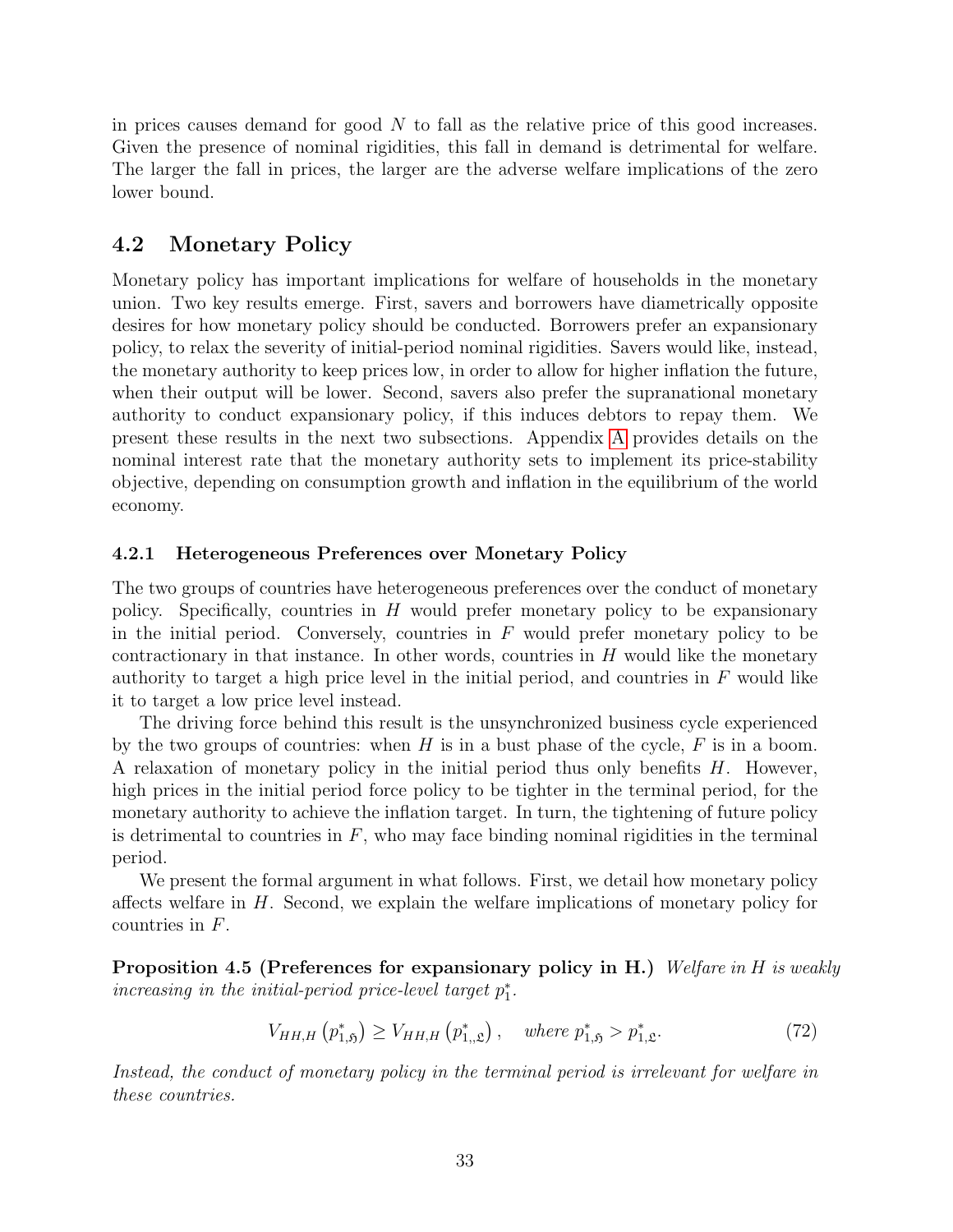Consider the value function of a generic household in a country in  $H$ . This value function can be expressed as follows:

$$
V_{HH,H} = a \log (c_{T,H,1}) + (1 - a) (c_{N,H,1}) + \beta V_{HH,H,2}, \tag{73}
$$

where,  $c_{T,H,1}$  and  $c_{N,H,1}$  denote the equilibrium values of initial-period consumption of the two goods, and  $V_{HH,H,2}$  summarizes expected terminal-period welfare, which is in-dependent of monetary policy.<sup>[31](#page-34-1)</sup> In turn, consumption of good N is given by  $c_{N,H,1}$  =  $\min\left\{\frac{1-a}{a}\right\}$  $p_{T,1}$  $\left\{\frac{T,1}{\kappa}c_{T,H,1}, l\right\}$  depending on whether initial-period nominal rigidities bind in equilibrium or not. In the latter case, monetary policy does not have a direct impact on consumption and, therefore, neither it does on welfare. In the former case, instead, expansionary monetary policy is beneficial for welfare in  $H^{32}$  $H^{32}$  $H^{32}$ . In equilibrium, the price of good T is increasing in the monetary policy target  $p_1^*$ <sup>[33](#page-34-2)</sup>

$$
p_{T,1} = \left[ \left( \frac{1-a}{a} \right)^{(a-1)\psi} \kappa^{(a-1)(1-\psi)} c_{T,F,1}^{(a-1)\psi} p_1^* \right]^{\frac{1}{a+(1-a)\psi}}.
$$
 (74)

Hence, since a higher price-level target  $p_1^*$  gives rise to a higher nominal price of good T, nominal rigidities becomes less severe, since the relative price of good N  $\kappa/p_{T,1}$  falls. Therefore, initial-period consumption of good  $N$  rises in  $H$ , along with welfare.

**Proposition 4.6 (Preferences for contractionary policy in F.)** Welfare in F is weakly decreasing in the initial-period price-level target  $p_1^*$ , conditional on the default-repayment decision in H:

$$
V_{HH,F}\left(p_{1,\mathfrak{H}}^{*}\right) \leq V_{HH,F}\left(p_{1,\mathfrak{L}}^{*}\right), \text{ where } p_{1,\mathfrak{H}}^{*} > p_{1,\mathfrak{L}}^{*} \text{ and } D_{H,1}\left(p_{1,\mathfrak{H}}^{*}\right) = D_{H,1}\left(p_{1,\mathfrak{L}}^{*}\right) \tag{75}
$$

Even if nominal rigidities never bind in the initial period in countries in  $F$ , the conduct of monetary policy in this period affects their welfare nonetheless. Consider the value function of a household in  $F$ :

$$
V_F = a \log (c_{T,F,1}) + (1 - a) \log (l) + \beta E_1 \left[ a \log (c_{T,F,2}) + (1 - a) (c_{N,F,2}) \right] \tag{76}
$$

where, again,  $c_{T,F,t}$  and  $c_{N,F,t}$  denote the equilibrium values of consumption of the two goods at time t, and where we already imposed the equilibrium condition  $c_{N,F,1} = l$ . We

<span id="page-34-1"></span><sup>31</sup>The equilibrium values of consumption may differ depending on what decision-maker chooses the default policy. Hence, the value  $V_{HH,H}$  may correspond alternatively to  $V_{SN,H}$ ,  $V_{NF,H}$  or to  $V_{\widehat{NE}H}$ .

<span id="page-34-0"></span><sup>&</sup>lt;sup>32</sup> Note that the equilibrium amount of  $c_T$  is independent of the equilibrium amount of  $c_N$ , conditional on the debt repayment decision, since both the intra-temporal elasticity of substitution between  $c_T$  and  $c_N$  and the inter-temporal one between  $c_1$  and  $c_2$  equal unity. Hence, the inter-temporal allocation of  $c_T$ is also independent of the stance of monetary policy. This parametrization is similar to the one in [Cole](#page-37-13) [and Obstfeld](#page-37-13) [\(1991\)](#page-37-13).

<span id="page-34-2"></span><sup>&</sup>lt;sup>33</sup>The combination of the intratemporal allocation of consumption in H and F,  $(6)$  and the initialperiod price-level target [\(13\)](#page-9-3) yields this result.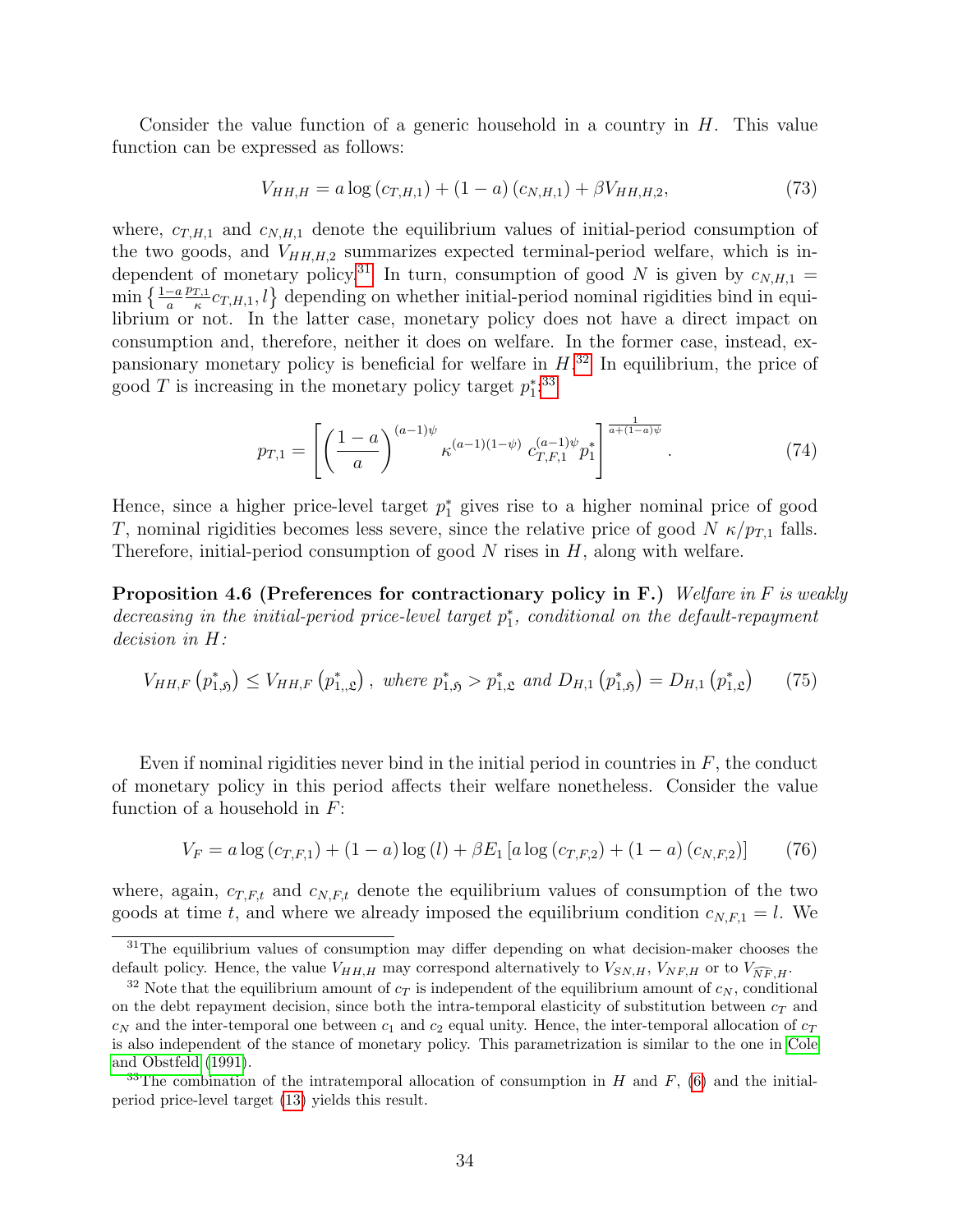focus attention on the case where changes in the price target  $p_1^*$  do not affect the default decision by  $H.^{34}$  $H.^{34}$  $H.^{34}$ 

In the terminal period, if the downward wage rigidities bind, consumption of Ngood in countries in  $F$  is increasing in the good- $T$  price inflation. Intuitively, households demand more of good N if good T becomes relatively more expensive.<sup>[35](#page-35-1)</sup> Indeed,  $c_{N,F,2}$  =  $\min\left\{l,\kappa\pi_{T,2}\frac{c_{T,F,2}}{c_{T,F,1}}\right\}$  $c_{T,F,1}$ \, depending on whether nominal rigidities bind or not. When nominal rigidities bind, output is demand-determined. Hence, the increase in the demand of good N leads to an increase in the production of this good, and it has a beneficial effect on the welfare of households in  $F$ . In equilibrium, inflation in the price of good  $T$  is determined as follows:[36](#page-35-2)

$$
\pi_{T,2} = \left[ \pi_2^* \kappa^{(a-1)(\psi)} \left( \frac{c_{T,H,2}}{c_{T,H,1}} c_{N,H,1} \right)^{(a-1)(1-\psi)} \right]^{\frac{1}{a+(1-a)\psi}}.
$$
\n(77)

For a given inflation target  $\pi_2^*$ , inflation in the price of good T is decreasing in  $c_{N,H,1}$ . In countries in  $H$ , prices adjust sluggishly in the initial period, due to the presence of nominal rigidities. The adjustment falls on the quantities, instead. Hence, an increase in the price target  $p_1^*$  would give rise to a delayed increase in inflation  $\frac{p_{N,H,2}}{p_{N,H,1}}$ , as well as to the increase in  $c_{N,H,1}$ . The increase in inflation would not be consistent with the target of the monetary authority, who thus reacts by tightening T-good inflation  $\pi_{T,2}$ . Hence,  $\pi_{T,2}$  is decreasing in initial-period N-good consumption in  $H$ . Hence,  $c_{N,F,2}$  is weakly decreasing in  $p_1^*$  and an expansionary stance of monetary policy in the initial period is detrimental for welfare in  $F$ .

#### <span id="page-35-3"></span>4.2.2 Default and Monetary Policy Preferences

The presence of sovereign default risk induces countries in  $F$  to support a more expansionary stance of monetary policy, in order to avoid default on their external assets.

Proposition 4.7 (Default broadens support for expansionary monetary policy.) Welfare in F marginally increases in the initial-period price-level target  $p_1^*$ , when the change in the target induces H to repay debt.

$$
V_{HH,F} (p_{1,\mathfrak{H}}^*) > V_{HH,F} (p_{1,\mathfrak{L}}^*) , \quad \text{where } p_{1,\mathfrak{H}}^* > p_{1,\mathfrak{L}}^* \quad \text{and } D_{H,1} (p_{1,\mathfrak{H}}^*) < D_{H,1} (p_{1,\mathfrak{L}}^*) \tag{78}
$$

First, consider the situation where the coalition of fiscal authorities in  $H$  is exactly indifferent between default and repayment, given their external position  $b_{H,1}$  and the monetary authority's target  $p_i^*$ . Given this indifference, it is possible to assume that these countries default on their debt.

<span id="page-35-0"></span><sup>&</sup>lt;sup>34</sup>We analyze below, in Section [4.2.2](#page-35-3) how preferences in F for the conduct of monetary policy can be overturned by the possibility to influence the choice by  $H$  to repay debt.

<span id="page-35-2"></span><span id="page-35-1"></span><sup>&</sup>lt;sup>35</sup>Terminal-period good-T price inflation is intuitively defined as  $\pi_{T,2} = \frac{p_{T,2}}{p_{T,1}}$  $\frac{p_{T,2}}{p_{T,1}}.$ 

<sup>&</sup>lt;sup>36</sup>The combination of the intratemporal allocation of consumption in H and F [\(6\)](#page-7-3) and the terminalperiod inflation level target [\(15\)](#page-9-4) yields this result.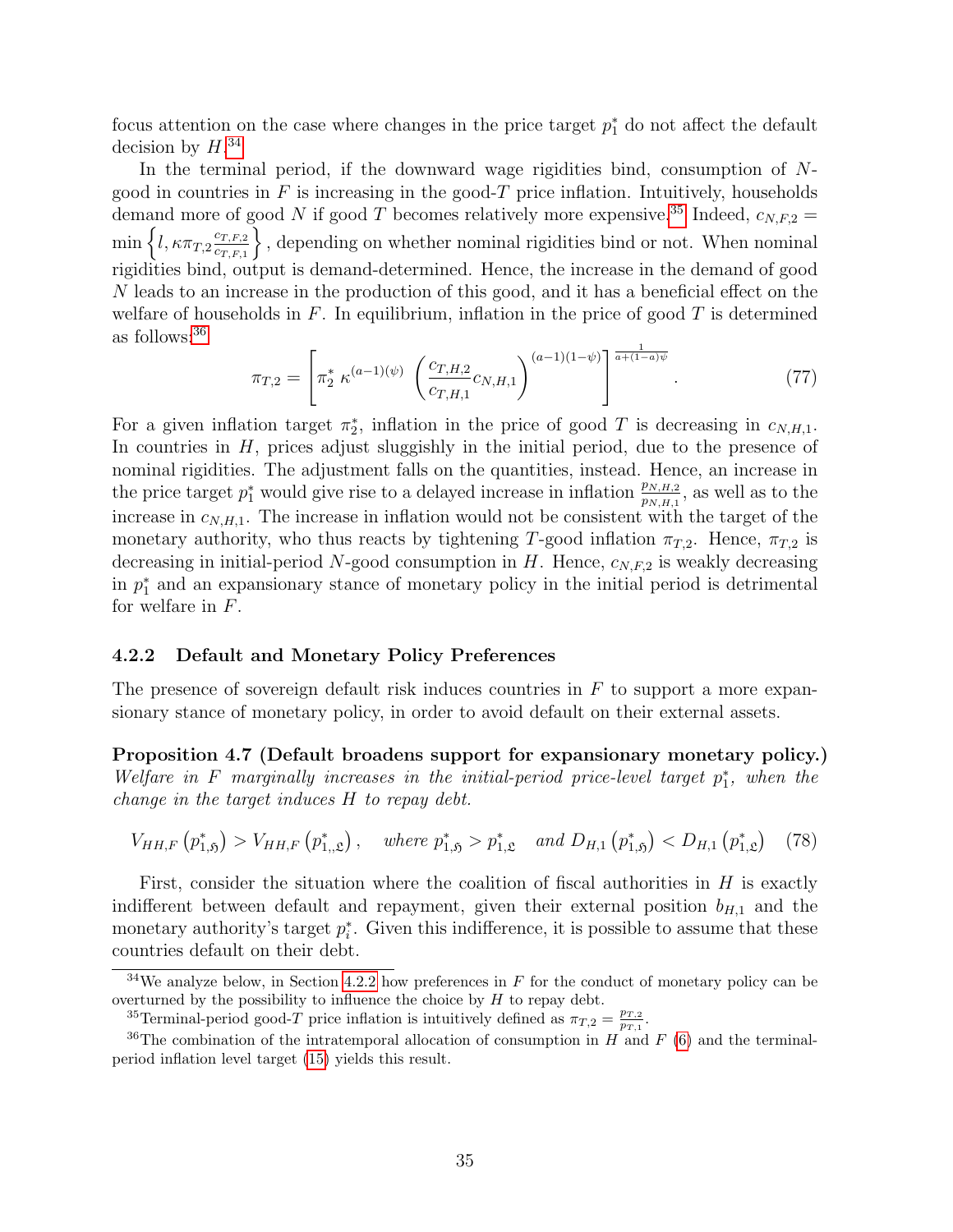Second, consider the intuitive setting where countries in  $F$  are better off when countries in H repay debt, rather than defaulting on it.<sup>[37](#page-36-0)</sup> When countries in H repay, countries in F enjoy higher consumption of good T, as well as higher consumption of good N in the terminal period, if countries in  $H$  then repay debt, as well.

A marginal increase in the nominal target of the monetary authority is beneficial for all countries in the monetary union, in this circumstance. First, consider countries in H. There, expansionary policy in the initial period is welfare-increasing, as stated in Proposition [4.5.](#page-33-0) In addition, the higher target implies that the level of debt falls below the default threshold, and it is then optimal to repay external debt. Second, consider countries in  $F$ . Their welfare would marginally fall due to the expansionary monetary policy. However, the fact that countries in H repay debt generates a discrete rise in welfare in F. The gains from debt repayment by  $H$  thus induce countries in  $F$  to support the marginal change in monetary policy that delivers repayment itself.

# 5 Concluding Remarks

We develop a model of sovereign default in a monetary union composed of heterogeneous countries, which includes savers and borrowers alike.

We show that the borrowers' and savers' shared memebership of the monetary union has important implications for the optimal default decision of the former. In particular, their incentive to default strengthens if, in the union, expansionary monetary policy follows a default episode. Conversely, default risk is reduced when the zero lower bound impedes expansionary monetary policy and when default would lead to a fall in the natural rate of interest. In addition, we find that the possibility to avert default induces savers to support expansionary monetary policy, even if they would otherwise favour a tightening in the nominal objective of monetary policy.

We obtain our results analytically, in a relatively simple model where agents' time horizon is finite and where there is no uncertainty over the path of output.<sup>[38](#page-36-1)</sup> We plan to relax these restrictive assumption in a quantitative model in upcoming work.

<span id="page-36-0"></span><sup>&</sup>lt;sup>37</sup>A relatively high-probability of terminal-period repayment  $\omega$  ensures this result. Appendix [B.5](#page-52-0) formally details this condition.

<span id="page-36-1"></span><sup>38</sup>We allow, however, for stochastic default risk.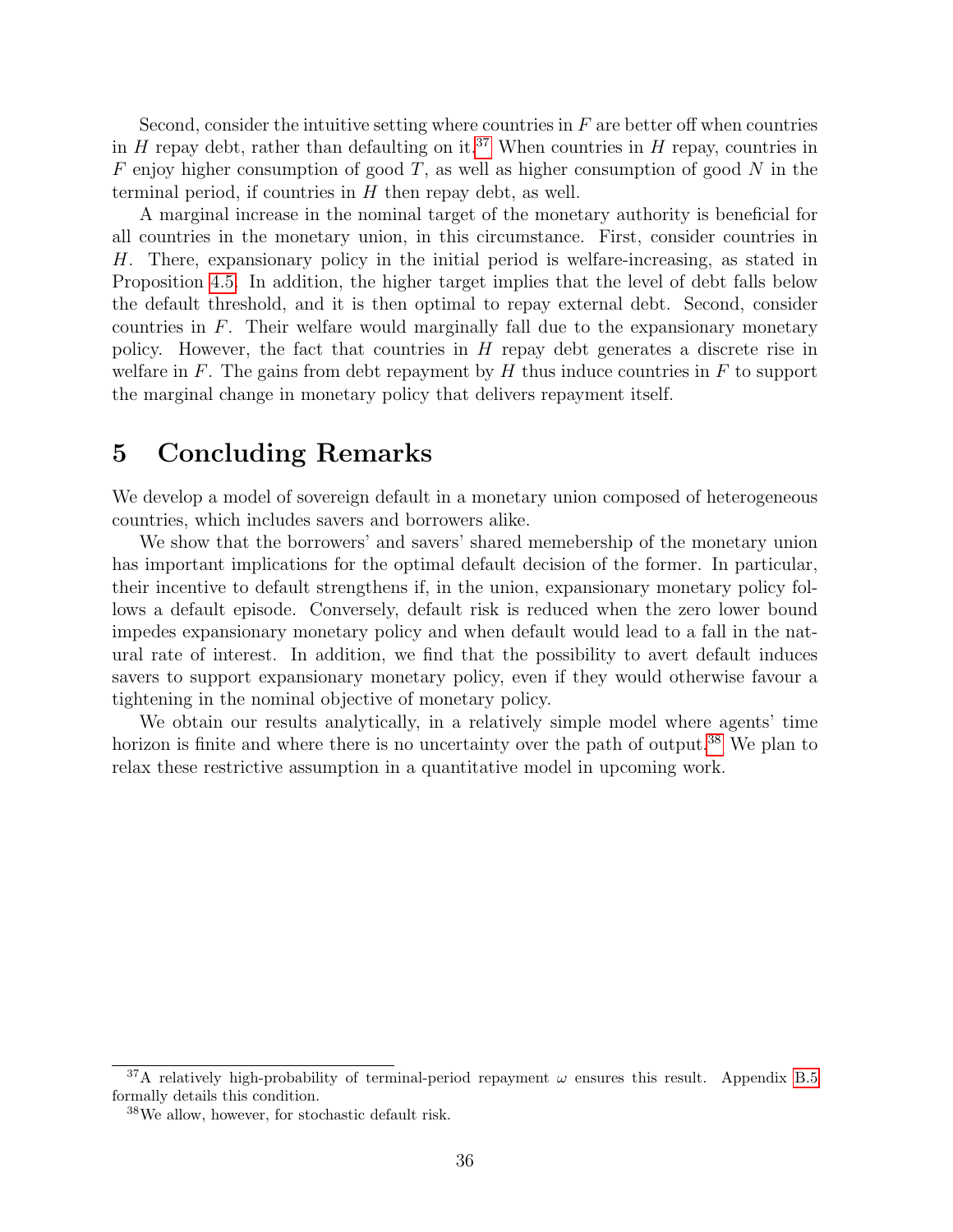# References

- <span id="page-37-11"></span>Mark Aguiar, Manuel Amador, Emmanuel Farhi, and Gita Gopinath. Coordination and crisis in monetary unions. The Quarterly Journal of Economics, 130(4):1727–1779, 2015.
- <span id="page-37-0"></span>Cristina Arellano. Default risk and income fluctuations in emerging economies. American Economic Review, 98(3):690–712, 2008.
- <span id="page-37-5"></span>Gianluca Benigno and Luca Fornaro. Stagnation traps. Review of Economic Studies, forthcoming, 2018.
- <span id="page-37-9"></span>Pierpaolo Benigno and Federica Romei. Debt deleveraging and the exchange rate. Journal of International Economics, 93(1):1–16, 2014.
- <span id="page-37-2"></span>Harold L Cole and Timothy J Kehoe. Self-fulfilling debt crises. The Review of Economic Studies, 67(1):91–116, 2000.
- <span id="page-37-13"></span>Harold L Cole and Maurice Obstfeld. Commodity trade and international risk sharing: How much do financial markets matter? Journal of monetary economics, 28(1):3–24, 1991.
- <span id="page-37-10"></span>Giancarlo Corsetti and Luca Dedola. The mystery of the printing press: Monetary policy and self-fulfilling debt crises. Journal of the European Economic Association, 14(6): 1329–1371, 2016. doi: 10.1111/jeea.12184. URL [+http://dx.doi.org/10.1111/jeea.](+ http://dx.doi.org/10.1111/jeea.12184) [12184](+ http://dx.doi.org/10.1111/jeea.12184).
- <span id="page-37-12"></span>Sergio de Ferra. External imbalances, gross capital flows and sovereign debt crises. mimeo, 2018.
- <span id="page-37-1"></span>Jonathan Eaton and Mark Gersovitz. Debt with potential repudiation: Theoretical and empirical analysis. The Review of Economic Studies, 48(2):289–309, 1981.
- <span id="page-37-4"></span>Gauti B Eggertsson and Paul Krugman. Debt, deleveraging, and the liquidity trap: A fisher-minsky-koo approach. The Quarterly Journal of Economics, 127(3):1469–1513, 2012.
- <span id="page-37-7"></span>Gauti B. Eggertsson and Neil R. Mehrotra. A model of secular stagnation. *NBER Working* Papers 20574, 2014.
- <span id="page-37-3"></span>Gauti B. Eggertsson and Michael Woodford. The Zero Bound on Interest Rates and Optimal Monetary Policy. Brookings Papers on Economic Activity, 34(1):139–235, 2003. URL [https://ideas.repec.org/a/bin/bpeajo/v34y2003i2003-1p139-235.](https://ideas.repec.org/a/bin/bpeajo/v34y2003i2003-1p139-235.html) [html](https://ideas.repec.org/a/bin/bpeajo/v34y2003i2003-1p139-235.html).
- <span id="page-37-6"></span>Gauti B. Eggertsson, Neil R. Mehrotra, and Summers Summers. Secular stagnation in the open economy. American Economic Review, 106, 2016.
- <span id="page-37-8"></span>Emmanuel Farhi and Iván Werning. Fiscal unions. American Economic Review, 107(12): 3788–3834, 2017.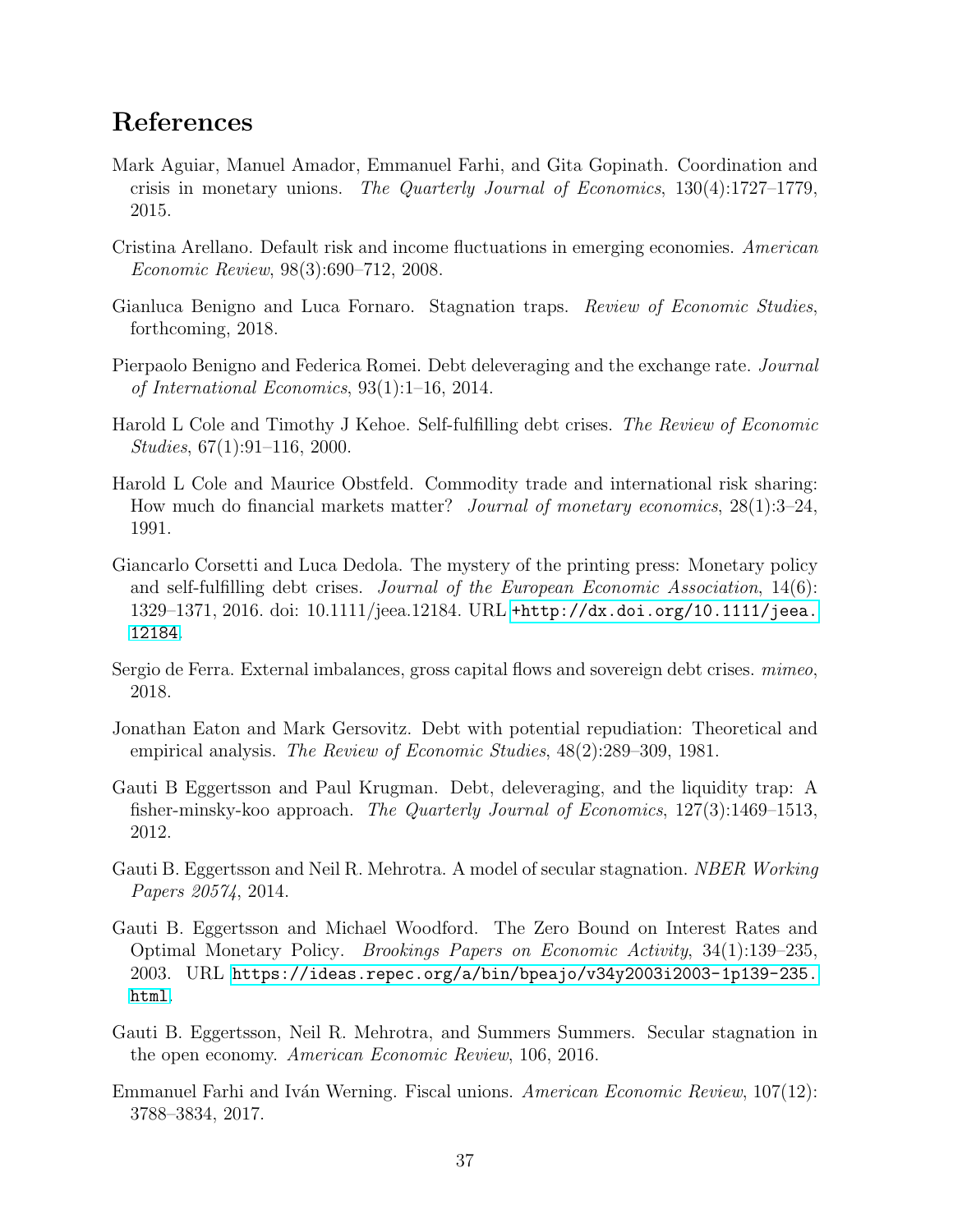- <span id="page-38-1"></span>Luca Fornaro. International debt deleveraging. Journal of the European Economic Association, 2018.
- <span id="page-38-2"></span>Luca Fornaro and Federica Romei. The paradox of global thrifts. CEPR Discussion Papers DP12894, 2018.
- <span id="page-38-0"></span>Seunghoon Na, Stephanie Schmitt-Groh´e, Martin Uribe, and Vivian Zhanwei Yue. The twin ds: Optimal default and devaluation. American Economic Review, forthcoming, 2018.

# <span id="page-38-3"></span>A The Nominal Interest Rate in the Monetary Union

In the first period, the supranational monetary authority can reach its price-stabilization objective if the nominal interest rate consistent with this target is positive. Otherwise, the monetary authority sets the nominal interest rate to zero and it allows prices to adjust accordingly. In this instance, the average price of consumption goods in the union will fall below the target. We study in this appendix the determination of the nominal interest rate in the equilibrium of the monetary union. In addition, we detail the conditions under which the zero lower bound binds and the monetary authority fails to achieve its nominal target for the initial period.

## A.1 The Nominal Interest Rate in the Absence of the Zero Lower Bound

In equilibrium, the interest rate on nominal, risk-free assets is priced according to intertemporal optimization of households in  $F$ ,  $(7)$ :

$$
\frac{1}{(1+i)} = \beta \mathbb{E} \left[ \frac{p_{T,1}}{p_{T,2}} \frac{c_{T,F,1}}{c_{T,F,2}} \right].
$$
\n(79)

Households in H have no role in pricing this key interest rate. These households do not hold nominal assets in the initial period, since they have a desire to borrow due to their back-loaded endowment path.<sup>[39](#page-38-4)</sup> On the other hand, households in  $F$  have a desire to save, and they would be happy to buy nominal assets issued by the monetary authority. Hence, these households are the ones whose inter-temporal consumption pattern determines the interest rate that the monetary authority must set to achieve its objectives.

It is useful to define the implicit, gross real interest rate on risk-free assets as the inverse of  $\beta \mathbb{E} \left[ \frac{c_{T,F,1}}{c_{T,F,2}} \right]$  $c_{T,F,2}$ . Three main forces determine the level of the nominal interest rate: the real interest rate, expected inflation in the price of good  $T$ , and the correlation between the real interest rate and inflation. We analyze below the determination of all three.

<span id="page-38-4"></span> $39$ Note that in the households' problem  $(5)$ , a borrowing constraint prevents households from borrowing by issuing nominal assets, which can only be issued by the monetary authority. In equilibrium, the total supply of these assets is thus equal to zero.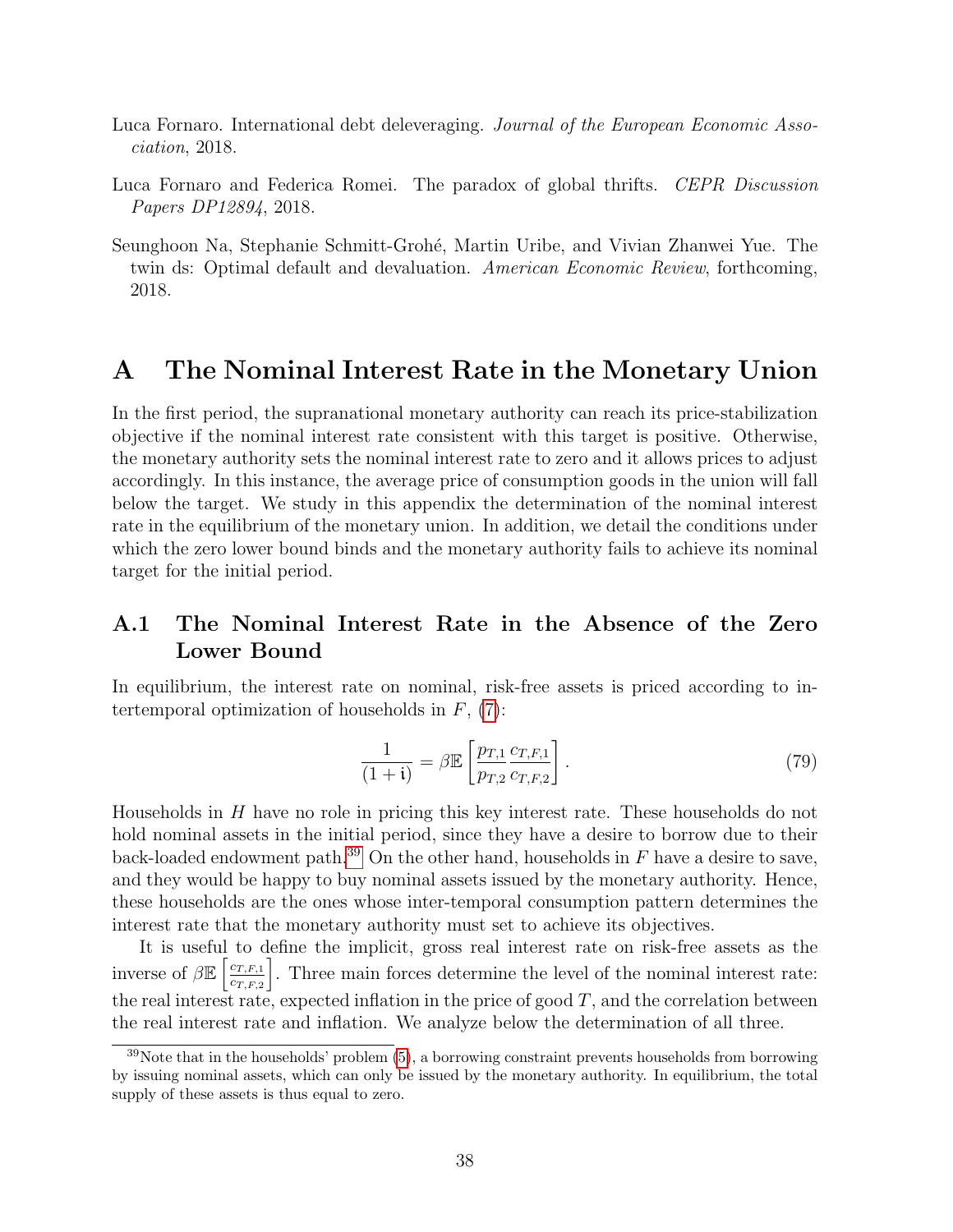First, the real interest rate is low if T-good consumption growth in  $F$  is low. Two key reasons, both related to default, may give rise to low expected consumption growth in F. Initial-period default by countries in  $H$  and a high risk of terminal-period default both cause to negative expected consumption growth. If countries in  $H$  default in the initial period, households in  $F$  lose the ability to save, hence, they are forced into financial autarky. Their consumption path thus equals their endowment path, which is frontloaded:  $\frac{c_{T,F,1}}{c_{T,F,2}} = \frac{y_{\mathfrak{H}}}{y_{\mathfrak{L}}}$  $\frac{y_5}{y_2} > 1$ . If, instead, countries in H repay debt in the initial period, but are unlikely to repay in the terminal one, expected consumption growth in  $F$  is also negative. Households in  $F$  equalize their consumption across the initial period and the terminal-period state of the world where countries in  $H$  repay debt. However, with probability  $(1 - \omega)$  countries in H default on debt in the terminal period. In that state of the world, F-households' consumption falls. Hence, expected consumption growth can be expressed as  $\mathbb{E}\left[\frac{c_{T,F,1}}{c_{T,F,2}}\right]$  $c_{T,F,2}$  $= \frac{1}{\cdots (1-\cdots)}$  $\frac{1}{\omega+(1-\omega)(c_{T,F,1}/y_{\mathfrak{L}})} > 1$ , which is increasing in terminal-period default risk  $(1 - \omega)$ .

Second, inflation in the price of good  $T$  depends on relative consumption growth for goods T and N in all countries, given the inflation target  $\pi^*$ . In equilibrium, given intratemporal optimality in all countries [\(6\)](#page-7-3) and the inflation target [\(15\)](#page-9-4), inflation equals a weighted average of relative consumption growth in all countries, with weights  $\psi$  and  $1-\psi$ as in the monetary policy objective:

<span id="page-39-0"></span>
$$
\pi_{T,2} = \frac{p_{T,2}}{p_{T,1}} = \pi^* \left[ \left( \frac{c_{T,F,1}}{c_{T,F,2}} \frac{c_{N,F,2}}{c_{N,F,1}} \right)^{\psi} \left( \frac{c_{T,H,1}}{c_{T,H,2}} \frac{c_{N,H,2}}{c_{N,H,1}} \right)^{(1-\psi)} \right]^{(1-a)}.
$$
(80)

If good T becomes relatively less abundant over time in the union, on average, its price relative to that of good  $N$  falls over time. Low relative inflation in the price of good  $T$ , in turn, implies that absolute inflation is low, as well. This is the case since the target of the monetary authority pins down the average inflation in the prices of the two goods. The implication of consumption growth on the nominal interest rate through inflation thus depends on the good that is considered. A rise in average consumption growth of good T leads to a fall in inflation and thus to a fall in the nominal interest rate, for a given real interest rate. Conversely, a tightening of initial-period nominal rigidities increases the nominal interest rate and good- $T$  inflation, as it is equivalent to an increase in average consumption growth of good N.

Finally, the correlation between T-good inflation and consumption growth in  $F$  depends crucially on countries' weights in the target of the monetary authority. Suppose that the monetary authority gives a predominant weight to countries in F, i.e.  $\psi \approx 1$ . When this is the case, high growth of good-T consumption in  $F$  induces the monetary authority to engineer low inflation in the price of the same good in the union, according to [\(80\)](#page-39-0). Hence, the correlation between the real interest rate and inflation is positive, leading to a higher nominal interest rate, ceteris paribus. Suppose instead that the monetary authority mostly targets inflation in countries in  $H, \psi \approx 0$ . When this is the case, high consumption growth in F implies low consumption growth in H and, through  $(80)$ , high inflation in the price of good  $T$ . Thus, the correlation between the real interest rate and inflation is negative, causing a lower nominal interest rate. Finally, given continuity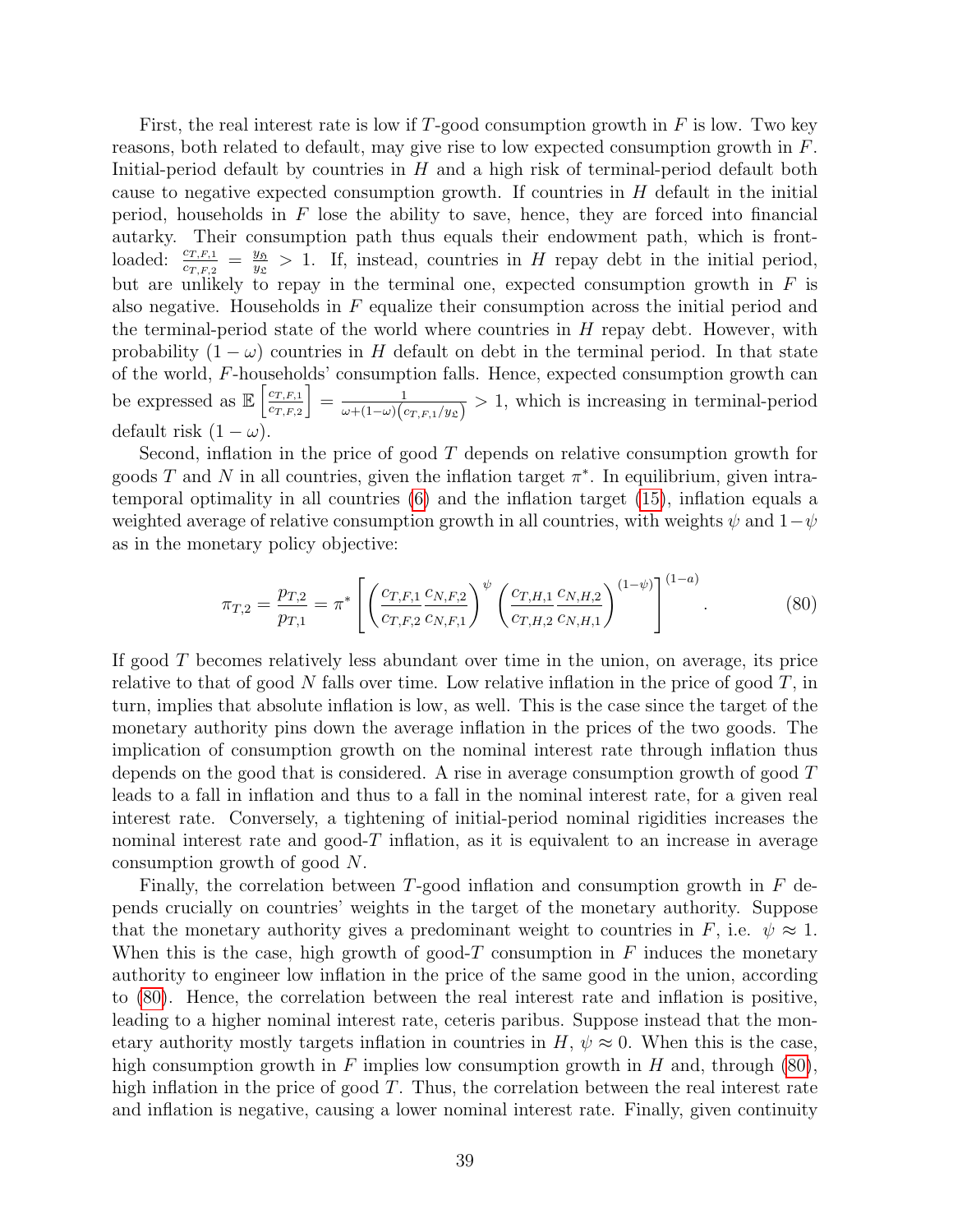in this relationship, there exists a weight  $\tilde{\psi}$  such that this correlation equals zero. We now turn to the analysis of the conditions under which the zero lower bound binds.

### A.2 The Zero Lower Bound as a Constraint on Monetary Policy

We study here under what conditions on endowments, parameters, and policy targets the zero lower bound constrains the action of the monetary policy authority in the monetary union.

The key equation that determines the presence, or absence, of the zero lower bound is the inter-temporal optimality condition for nominal assets in countries in  $F$ :

<span id="page-40-0"></span>
$$
\frac{1}{(1+i)} = \beta E \left( \frac{c_{T,F,1}}{c_{T,F,2}} \frac{p_{T,1}}{p_{T,2}} \right) \lesssim 1.
$$

We study in the rest of the section the sign of the above inequality depending on whether countries in  $H$  default or repay initial-period debt, and on whether nominal rigidities bind or not. We analyze this condition under one additional assumption, which simplifies the characterization of terminal-period prices:

Assumption 1 We restrict our analysis to a setting in which nominal wage rigidities never bind in F in the terminal period.

We consider two different cases, depending on whether countries in  $H$  default or repay debt in the initial period. First, suppose that countries in  $H$  default in the initial period:

Proposition A.1 The zero lower bound on the nominal interest rate binds upon initialperiod default if the inflation target of the monetary authority is below the endogenous threshold  $\bar{\pi}_D^*$ :

$$
\pi^* < \bar{\pi}_D^* \equiv \bar{\pi}_{D,FE}^* \left(\frac{c_{N,H,1}}{l}\right)^{(1-a)(1-\psi)},\tag{81}
$$

where

$$
\bar{\pi}_{D,FE}^* \equiv \beta \left(\frac{y_{\mathfrak{H}}}{y_{\mathfrak{L}}}\right)^{1-(1-a)\psi} \frac{\omega \left(y_{\mathfrak{H}} - \hat{\zeta}\right)^{(1-a)(1-\psi)} + (1-\omega) \left(y_{\mathfrak{H}}\right)^{(1-a)(1-\psi)}}{\left(y_{\mathfrak{L}} - \zeta_1\right)^{(1-a)(1-\psi)}}.
$$
(82)

The threshold for the inflation target under which the zero lower bound binds is the combination of two terms. The first is given by the threshold that would apply in the absence of binding nominal rigidities,  $\bar{\pi}_{D,FE}^*$ . This term depends on the relative endowment growth in  $H$  and  $F$ , as the consumption profiles of the two countries in autarky determine the real interest rate and the expected inflation rate. The second term is a function of the severity of nominal rigidities in  $H$  in the initial period. When nominal rigidities bind in the initial period, the terminal-period T-good price inflation associated with a given target  $\pi^*$  is higher. Hence, the equilibrium nominal interest rate is higher as well. Therefore, even if the zero lower bound binds when nominal rigidities are not present, nominal rigidities may imply that the monetary authority is unconstrained in its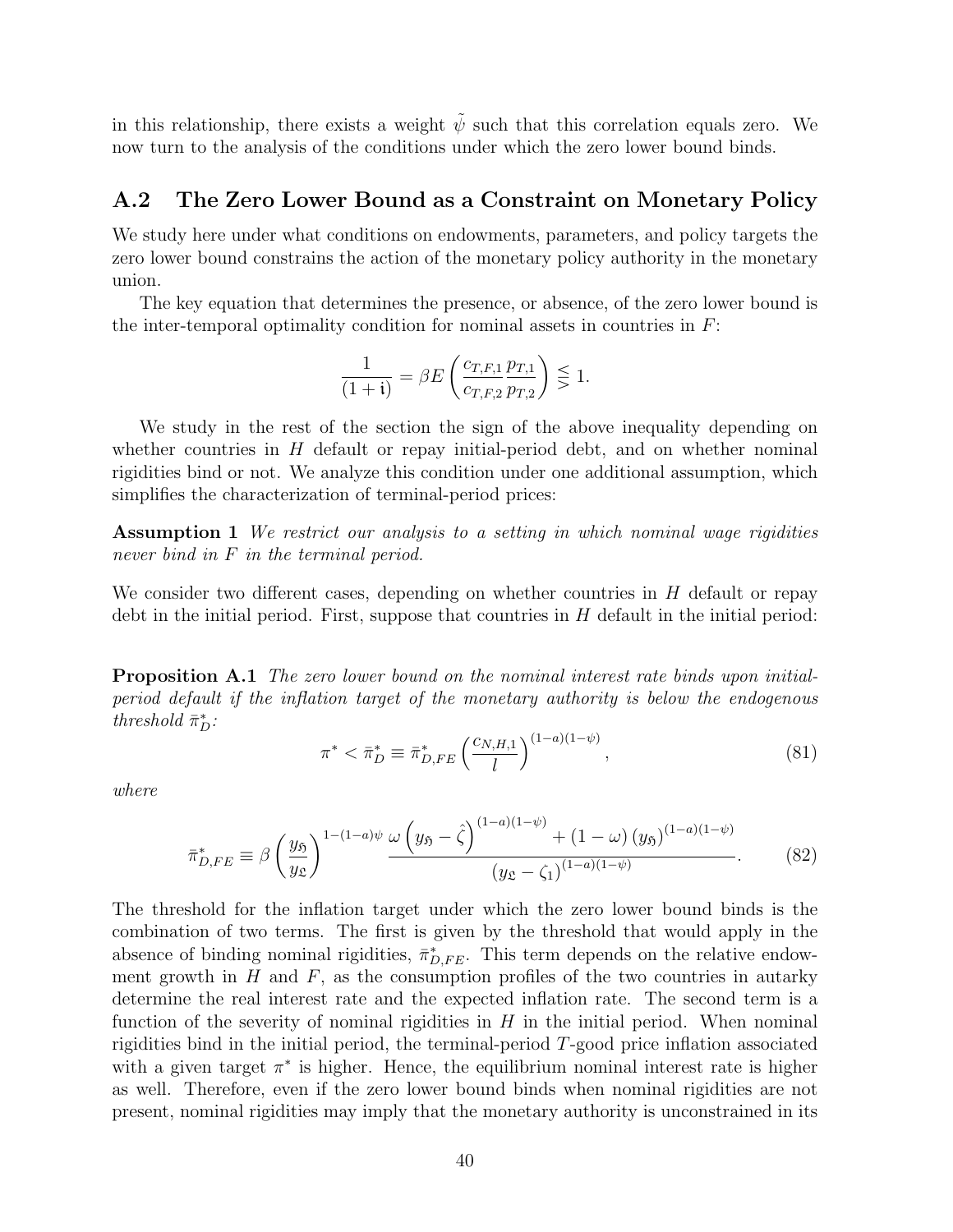action. This is the case since, in equilibrium, a higher T-good price inflation causes an increase in the nominal interest rate consistent with the target of the monetary authority.

Second, consider now the case where countries in  $H$  repay debt in the initial period:

**Proposition A.2** The zero lower bound on the nominal interest rate binds upon initialperiod repayment if the inflation target of the monetary authority is below the endogenous threshold  $\pi_R^*$  ( $b_{H,1}$ ):

$$
\pi^* < \bar{\pi}_R^* \left( b_{H,1} \right) \equiv \bar{\pi}_{R,FE}^* \left( b_{H,1} \right) \left( \frac{c_{N,H,1} \left( b_{H,1} \right)}{y_N} \right)^{(1-a)(1-\psi)},\tag{83}
$$

where

$$
\bar{\pi}_{R,FE}^*(b_{H,1}) = \beta \left[ \omega + (1 - \omega) \left( \frac{y_{\mathfrak{L}}}{c_{T,F,1}(b_{H,1})} \right)^{\psi(1-a)-1} \left( \frac{y_{\mathfrak{H}}}{c_{T,H,1}(b_{H,1})} \right)^{(1-\psi)(1-a)} \right]. \tag{84}
$$

Again, two terms compose the threshold for the inflation target under which the zero lower bound binds. The first term is the relevant threshold in the absence of nominal rigidities,  $\bar{\pi}_{R,FE}^*(b_{H,1})$ . This term depends on the implicit real interest rate on risk-free assets and on expected T-good price inflation in this setting. In turn, the risk-free real interest rate is decreasing in the quantity of terminal-period default risk  $1 - \omega$  and in the severity of such risk, given by the fall in consumption accruing to F,  $c_{T,F,1} (b_{H,1})/y_{\mathcal{L}}$ . Inflation in the price of good T is instead decreasing in average growth of consumption of good T in H and F. The second term is identical to the one already discussed in reference to the setting under initial-period default. The presence of nominal rigidities in the initial period increases the nominal interest rate and thus it relaxes the severity of the zero lower bound as a constraint on the monetary authority.

### A.3 The Zero Lower Bound and Debt Repayment

This appendix clarifies the conditions under which the zero lower bound enforces repayment of sovereign debt in the initial period. Subsection [4.1.4](#page-30-2) presents our main result. Here we show what are the conditions on parameters under which the result holds.

Conditions on the Parameters for the Zero Lower Bound to Enforce Repayment. We introduce one additional assumption that, in conjunction with Assumption [1,](#page-40-0) allows us to describe analytically the conditions on parameters under which equation [\(69\)](#page-30-1) holds.

**Assumption 2** Income growth in  $F$  is negative and sufficiently low:

$$
\left(\frac{y_{\mathfrak{L}}}{y_{\mathfrak{H}}}\right) \le \left(\frac{y_{\mathfrak{H}-\hat{\zeta}}}{y_{\mathfrak{L}}-\zeta_1}\right)^{\frac{(1-a)(1-\psi)}{1-(1-a)\psi}}.\tag{85}
$$

This assumption ensures that consumption growth in  $F$  is relatively low conditional on initial period default, so that the real interest rate on risk-free assets is low as well. In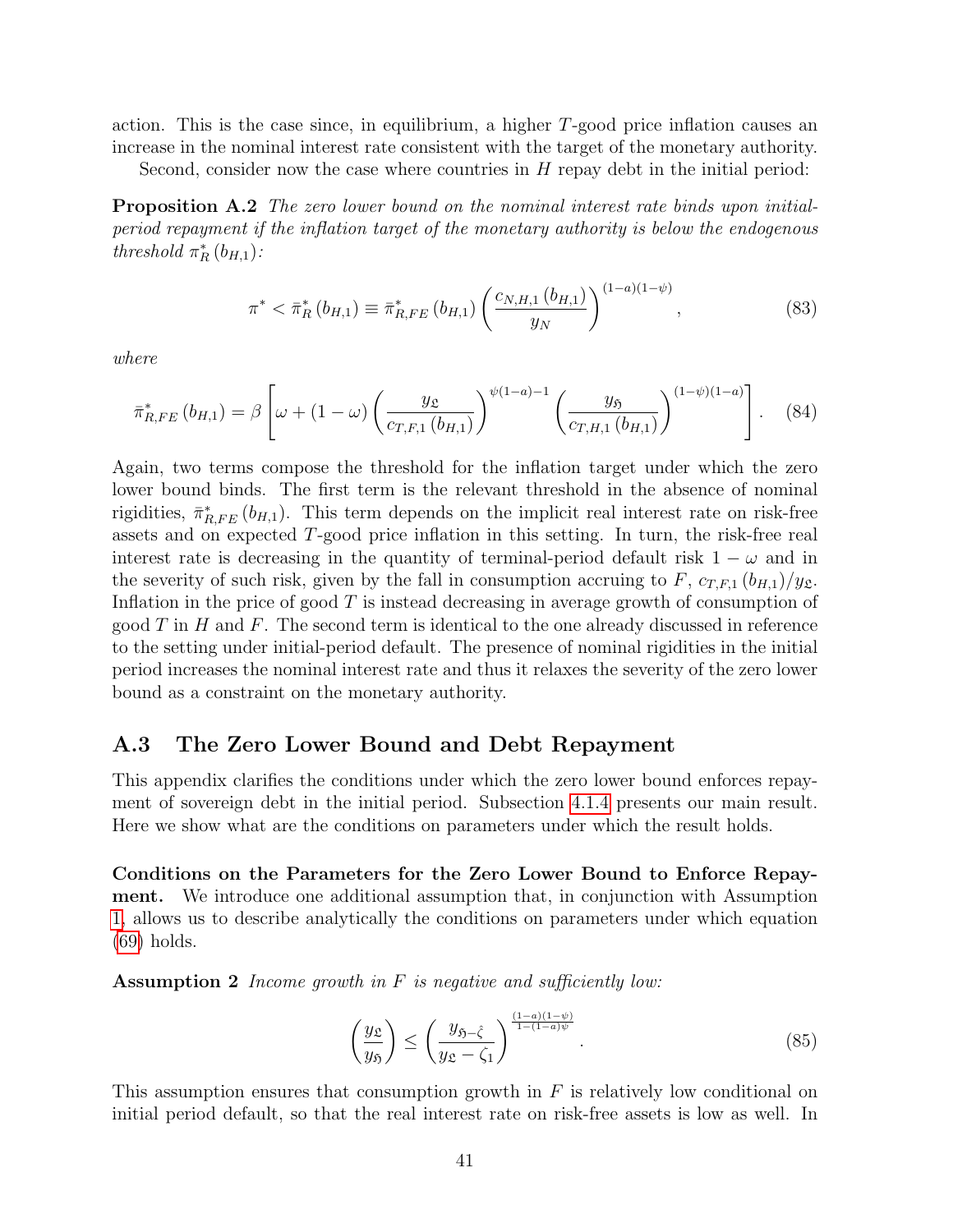addition, Assumption [1](#page-40-0) allows us to conveniently characterize consumption of good  $N$  as a log-linear function of the nominal interest rate.

From the Euler equation for nominal risk-free assets in  $F$ , [\(7\)](#page-8-1), we can derive the loglinear function describing  $N$ -good consumption in H as a function of the nominal interest rate. The expressions are as follows:

$$
c_{N,H,D} = A_D \left( 1 + \mathfrak{i}_D \right)^{-\frac{1}{((1-a)(1-\psi))}}, \tag{86}
$$

$$
c_{N,H,R}\left(\bar{b}_{\widehat{NF}}\right) = A_R\left(\bar{b}_{\widehat{NF}}\right) \left(1 + \mathfrak{i}_R\left(\bar{b}_{\widehat{NF}}\right)\right)^{-\frac{1}{\left(\left(1-a\right)\left(1-\psi\right)\right)}},\tag{87}
$$

where we denote by  $\mathbf{i}_D$  and  $\mathbf{i}_R$  ( $\overline{b}_{\widehat{NF}}$ ) the equilibrium nominal interest rates that hold upon initial period default and repayment, respectively, and

$$
A_D \equiv \frac{y_{\mathfrak{H}} - \hat{\zeta}}{y_{\mathfrak{L} - \zeta_1}} l \left\{ \frac{\beta}{\pi^*} \left( \frac{y_{\mathfrak{H}}}{y_{\mathfrak{L}}} \right)^{1 - (1 - a)\psi} \left[ \omega + (1 - \omega) \left( \frac{y_{\mathfrak{H}}}{y_H - \hat{\zeta}} \right)^{(1 - a)(1 - \psi)} \right] \right\}^{\frac{1}{(1 - a)(1 - \psi)}} \tag{88}
$$

and

$$
A_R\left(\bar{b}_{\widehat{NF}}\right) \equiv l\left(\frac{\beta}{\pi^*}\right)^{\frac{1}{(1-a)(1-\psi)}}
$$

$$
\left[\omega + (1-\omega)\left(\frac{y_{\mathfrak{H}}}{c_{T,H,R,NZ}\left(\bar{b}_{\widehat{NF}}\right)}\right)^{(1-a)(1-\psi)}\left(\frac{c_{T,F,R,NZ}\left(\bar{b}_{\widehat{NF}}\right)}{y_{\mathfrak{H}}}\right)^{1-(1-a)\psi}\right]^{\frac{1}{(1-a)(1-\psi)}}.
$$
(89)

When the zero lower bound binds, the nominal interest rate equals zero. The ratio of consumption of good  $N$  in the presence and in the absence of the zero lower bound can be written as:

$$
\frac{c_{N,H,D,Z}}{c_{N,H,D,NZ}} = \min\left\{ (1 + \mathbf{i}_{D,NZ})^{\frac{1}{(1-a)(1-\psi)}}, 1 \right\},\tag{90}
$$

$$
\frac{c_{N,H,R,Z}(\bar{b}_{\widehat{NF}})}{c_{N,H,R,NZ}(\bar{b}_{\widehat{NF}})} = \min\left\{ \left(1 + \mathfrak{i}_{R,NZ}(\bar{b}_{\widehat{NF}})\right)^{\frac{1}{(1-a)(1-\psi)}}, 1 \right\},\tag{91}
$$

where  $i_{D,NZ}$  and  $i_{R,NZ}$   $(\bar{b}_{\widehat{NF}})$  are the nominal interest rates that would hold in equilibrium in the absence of the zero lower bound. Hence, condition [\(69\)](#page-30-1) can be expressed as a condition on nominal interest rates in the absence of the zero lower bound:

<span id="page-42-0"></span>
$$
\min\left\{\mathfrak{i}_{R,NZ}\left(\overline{b}_{\widehat{NF}}\right),0\right\} \geq \min\left\{\mathfrak{i}_{D,NZ},0\right\}.\tag{92}
$$

To express the condition on the nominal interest rates as one on parameters of the model economy, it is convenient to define the following combinations of equilibrium quan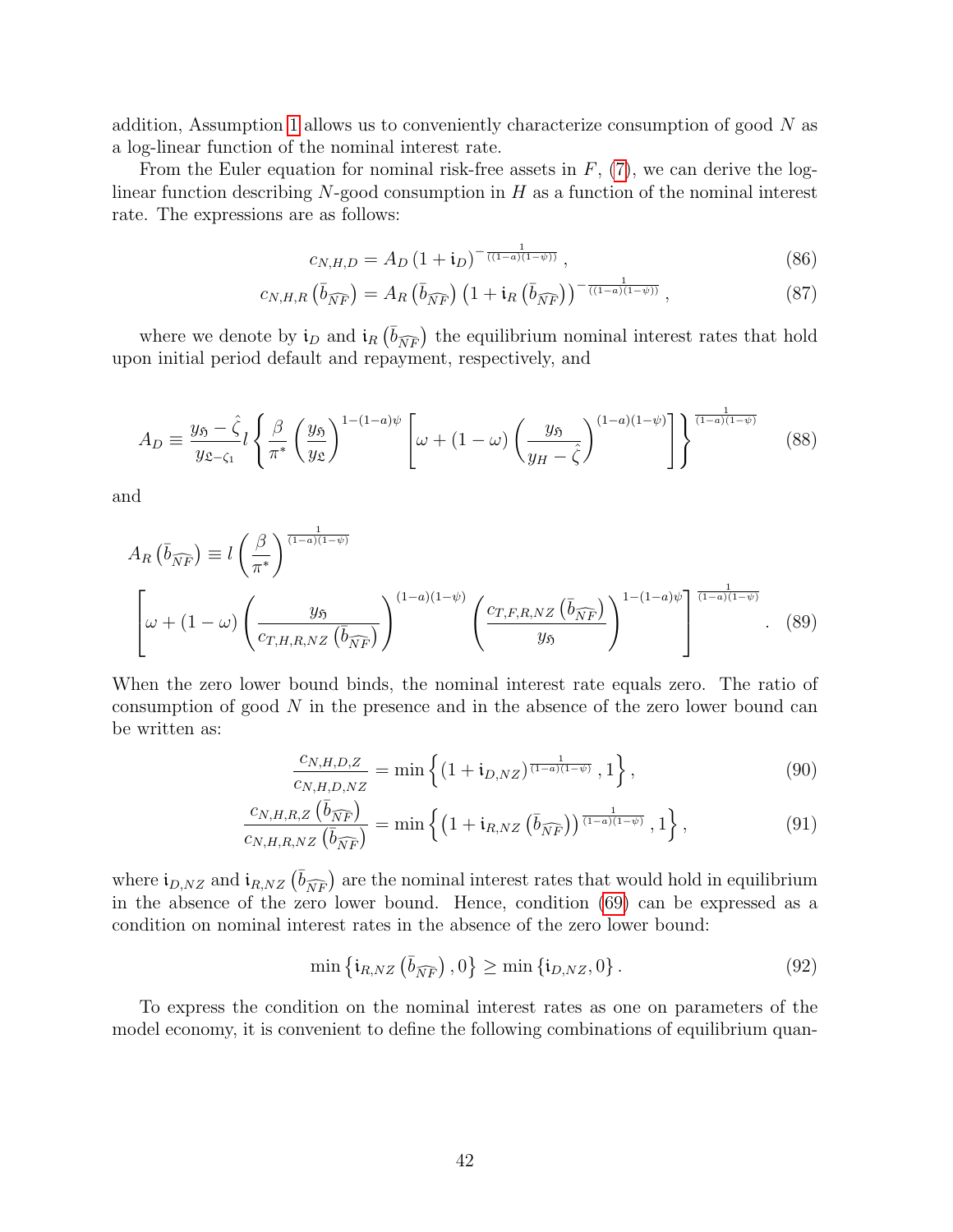tities and parameters:

$$
\tilde{\alpha} \equiv \left(\frac{c_{N,R,NLZB} \left(\bar{b}_{\widehat{NF}}\right)}{c_{N,D,NZLB}}\right)^{(1-a)(1-\psi)} \left(\frac{y_{\mathfrak{L}}}{y_{\mathfrak{H}}}\right)^{1-(1-a)\psi} \left(\frac{y_{\mathfrak{L}} - \zeta_1}{y_{\mathfrak{H}} - \hat{\zeta}}\right)^{(1-a)(1-\psi)} < 1\tag{93}
$$

$$
\tilde{\beta} \equiv \left(\frac{c_{T,F,R,NZ} \left(\bar{b}_{\widehat{NF}}\right)}{y_{\mathfrak{L}}}\right)^{1-(1-a)\psi} \left(\frac{y_{\mathfrak{H}}}{c_{T,H,R,NZ} \left(\bar{b}_{\widehat{NF}}\right)}\right)^{(1-a)(1-\psi)} \tag{94}
$$

$$
\tilde{\gamma} \equiv \left(\frac{y_{\mathfrak{H}}}{y_{\mathfrak{H}} - \hat{\zeta}}\right)^{(1-a)(1-\psi)}\tag{95}
$$

Condition [\(92\)](#page-42-0) is satisfied when the terminal period repayment probability  $\omega$  is sufficiently high:

$$
\omega \ge \bar{\omega} \equiv \frac{\tilde{\alpha}\tilde{\beta} - \tilde{\gamma}}{\tilde{\alpha}\tilde{\beta} - \tilde{\gamma} + 1 - \tilde{\alpha}},\tag{96}
$$

where  $\tilde{\alpha}\tilde{\beta} - \tilde{\gamma} > 0$  and  $\tilde{\alpha} < 1$ , meaning that  $\bar{\omega} \in (0, 1)$ .<sup>[40](#page-43-2)</sup>

# B Appendix on Optimal Sovereign Default

### <span id="page-43-0"></span>B.1 Terminal-Period Default Problem

The terminal-period default decision of the subnational fiscal authorities is formally defined as follows:

<span id="page-43-1"></span>
$$
\max_{D_2} c_{T,i,j,2} = y_{T,i,2} - [D_2\zeta_2 - (1 - D_2)b_{i,j,2}] + \frac{1}{p_{T,2}}(b_{M,i,j,2} + w_{i,2}l_{i,2} + p_{N,i,2}c_{N,i,j,2}),
$$
(99)

<span id="page-43-2"></span><sup>40</sup>It is possible to show that  $\tilde{\alpha}\tilde{\beta} - \tilde{\gamma} > 0$ . This combination of parameters can be expressed as follows:

$$
\tilde{\alpha}\tilde{\beta} - \tilde{\gamma} = \left(\frac{y_{\mathfrak{H}}}{y_{\mathfrak{H}} - \hat{\zeta}}\right)^{(1-a)(1-\psi)} \left(\frac{y_{\mathfrak{L}-\zeta_1}}{c_{N,H,D,NZ}}\right)^{(1-a)(1-\psi)} \left(\frac{y_{\mathfrak{L}-\zeta_1}}{c_{T,H,R,NZ}(\bar{b}_{\widehat{NF}})}\right)^{(1-a)(1-\psi)} \left(\frac{c_{T,F,R,NZ}(\bar{b}_{\widehat{NF}})}{y_{\mathfrak{H}}}\right)^{1-(1-a)\psi} - 1\right].
$$
\n(97)

The sign of this expression depends exclusively on the sign of the term in the square parentheses. This term equals:

$$
\begin{cases}\n\left[\left(\frac{y_{\mathfrak{L}-\zeta_{1}}}{c_{T,H,R,NZ}(\overline{b}_{\widehat{NF}})}\right)^{(1-a)(1-\psi)}\left(\frac{c_{T,F,R,NZ}(\overline{b}_{\widehat{NF}})}{y_{\mathfrak{H}}}\right)^{1-(1-a)\psi}-1\right] > 0 & \text{if nominal rigidities never bind,} \\
\left(\frac{c_{T,F,R,NZ}(\overline{b}_{\widehat{NF}})}{y_{\mathfrak{H}}}\right)^{\frac{a}{(1-a)(1-\psi)}}-1 > 0 & \text{if they bind under default and repayment,} \\
\left(\frac{p_{N,D}}{\kappa}\right)^{\frac{(1-a)(1-\psi)}{a+(1-a)\psi}}\left(\frac{c_{T,F,R,NZ}(\overline{b}_{\widehat{NF}})}{y_{\mathfrak{H}}}\right)^{\frac{a}{(1-a)\psi+a}}-1 > 0 & \text{otherwise.} \n\end{cases}\n\tag{98}
$$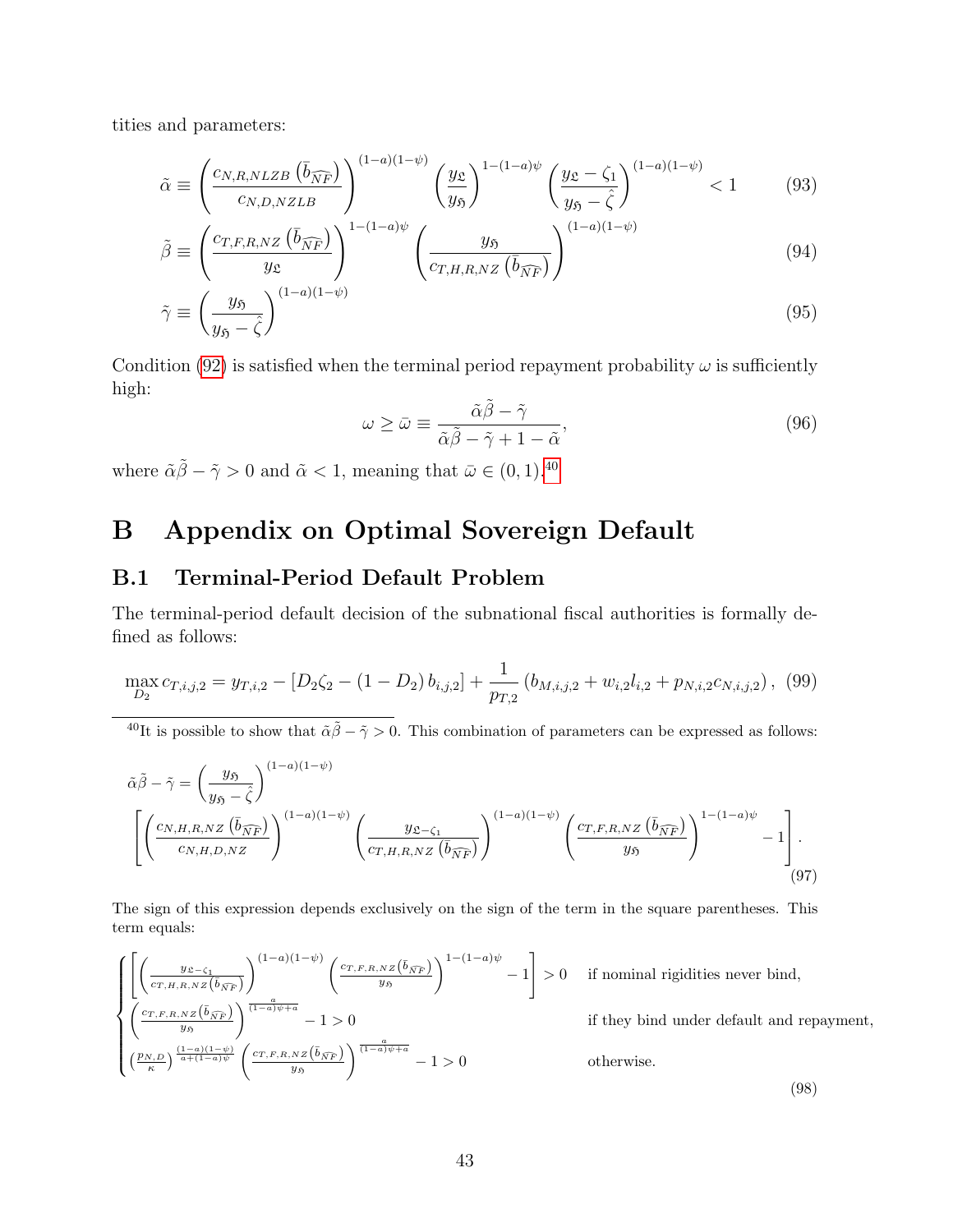where  $D_2$  is an indicator policy that takes the value of unity in the event of default.

The default policy function associated with this problem is formally defined as follows:

$$
D_2 = \begin{cases} 1 \text{ if } \zeta_2 < -b_{i,j,2}, \\ 0 \text{ otherwise.} \end{cases}
$$
 (100)

The subnational fiscal authority finds it optimal to default when debt is higher than the output cost of default.

Given the process for default costs [\(18\)](#page-10-3), default occurs with certainty if debt issued is above the highest possible realization of the process:  $b_{i,j,2} < -\hat{\zeta}$ . Only if the subnational fiscal authority carries positive assets  $b_{i,j,2} \geq 0$  into the terminal period, default never occurs. For debt in the range  $b_{i,j,2} \in \left[-\hat{\zeta},0\right)$  default occurs with probability  $1-\omega$  in the terminal period, when default costs are low:  $\zeta_2 = 0$ .

The interest rate associated with debt issued by the subnational fiscal authority in the initial period compensates lenders in  $F$  for default risk. The interest rate is determined as follows

$$
\frac{1}{1 + \mathfrak{r}(b_{i,j,2})} = \begin{cases} 0 & \text{if } b_{i,j,2} < -\hat{\zeta} \\ \beta \omega \frac{c_{T,F,1}}{c_{T,F,2,\hat{\zeta}}} & \text{if } b_{i,j,2} \in \left[ -\hat{\zeta}, 0 \right) \\ \beta \left[ \omega \frac{c_{T,F,1}}{c_{T,F,2,\hat{\zeta}}} + (1 - \omega) \frac{c_{T,F,1}}{c_{T,F,2,0}} \right] & \text{if } b_{i,j,2} \ge 0 \end{cases}
$$
(101)

where  $c_{T,F,2,\hat{\zeta}}$  and  $c_{T,F,2,0}$  denote consumption of good T in countries in F in the two states of the world where default costs equal  $\hat{\zeta}$  or 0, respectively. In equilibrium,  $c_{T,F,2,\hat{\zeta}} = c_{T,F,1}$ and  $c_{T,F,2,0} = y_{\mathfrak{L}}$  so that  $\frac{1}{1+\mathfrak{r}(b_{i,j,2})} = \beta\omega$  when  $b_{i,j,2} \in [-\hat{\zeta},0]$ .

### <span id="page-44-0"></span>B.2 Subnational Fiscal Authority

Default Threshold of Subnational Fiscal Authority. The comparison of the two values in [\(40\)](#page-18-2) and [\(41\)](#page-18-3) implies that the default thresholdof the subnational fiscal authority is implicitly defined as follows:

<span id="page-44-1"></span>
$$
(1 + \beta\omega)\log\left(\frac{y_{\mathfrak{L}} + \beta\omega y_{\mathfrak{H}} + \bar{b}_{SN}}{1 + \beta\omega}\right) = \log\left(y_{\mathfrak{L}} - \zeta_1\right) + \beta\omega\log\left(y_{\mathfrak{H}} - \hat{\zeta}\right) \tag{102}
$$

The expression in [\(102\)](#page-44-1) yields the threshold [\(39\)](#page-17-2) of Proposition [4.1.](#page-17-1)

In addition, this expression implies that T-good consumption under repayment is equal to the geometric average of consumption under default, when the subnational fiscal authority is indifferent between default and repayment:

$$
c_{T,H,R} = \frac{y_{\mathfrak{L}} + \beta \omega y_{\mathfrak{H}} + \bar{b}_{SN}}{1 + \beta \omega} = (y_{\mathfrak{L}} - \zeta_1)^{\frac{1}{1 + \beta \omega}} \left( y_{\mathfrak{H}} - \hat{\zeta} \right)^{\frac{\beta \omega}{1 + \beta \omega}}
$$
(103)

Note that terminal-period consumption of  $T$  good in the low default-cost state can be ignored, as consumption in that state is identical independently of whether initial period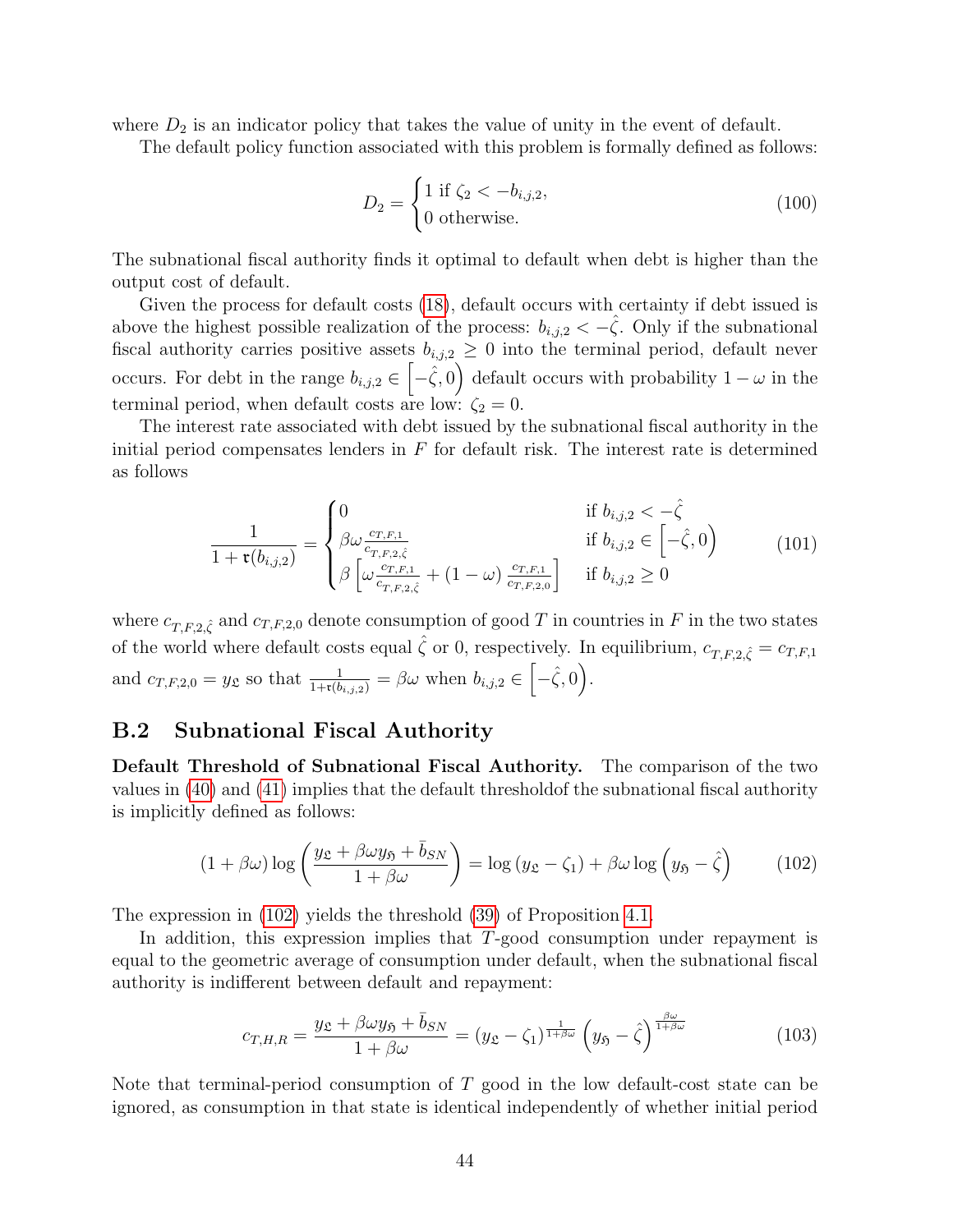debt is repaid or defaulted upon. In the former case, default occurs in the terminal period in that state. In the latter case, households suffer from the zero default cost because of the initial-period default.

#### B.3 National Fiscal Authority

#### <span id="page-45-0"></span>B.3.1 Values and Default Threshold

Values of Default and Repayment. The value associated with default by the national fiscal authority in  $H$ , [\(26\)](#page-13-3), can be expressed as follows, after imposing that consumption of good  $T$  equals endowments net of default costs  $(32)$ , the intratemporal choice by households  $(6)$ , and equilibrium in the market for good N in both periods  $(33)$ :

$$
V_{NF,H}^{D} = a \left[ \log (y_{\mathfrak{L}} - \zeta_1) + \beta \omega \log (y_{\mathfrak{H}} - \hat{\zeta}) + \beta (1 - \omega) \log (y_{\mathfrak{H}}) \right] +
$$
  
\n
$$
(1 - a) \left[ \log (c_{N,H,1}) + \beta \log (c_{N,H,2}) \right]
$$
  
\ns.t.  $c_{N,H,1} = \min \left\{ \frac{1 - a}{a} \frac{p_{T,1}}{\kappa} (y_{\mathfrak{L}} - \zeta_1), l \right\},$   
\n $c_{N,H,2} = y_{N,H,2} = l.$  (104)

Nominal rigidities never bind in  $H$  in the terminal period. In the initial period, they bind when the price of good T is low, so that demand for good N is also low:  $p_{T,1} < \tilde{p}_{T,D}$ l  $y_{\mathfrak{L}}-\zeta_1$ a  $\frac{a}{1-a}$ κ. When this is the case, the value of default can be expressed as follows:

$$
V_{NF,H}^{D} = \log (y_{\mathfrak{L}} - \zeta_1) + a \left[ \beta \omega \log (y_{\mathfrak{H}} - \hat{\zeta}) + \beta (1 - \omega) \log (y_{\mathfrak{H}}) \right] +
$$
  

$$
(1 - a) \left[ \log \left( \frac{1 - a}{a} \frac{p_{T,1}}{\kappa} \right) + \beta \log (l) \right].
$$
 (105)

When nominal rigidities do not bind in H upon default, i.e. when  $p_{T,1} \geq \tilde{p}_{T,D}$ , the value of default is:

$$
V_{NF,H}^{D} = a \left[ \log \left( y_{\mathfrak{L}} - \zeta_{1} \right) + \beta \omega \log \left( y_{\mathfrak{H}} - \hat{\zeta} \right) + \beta \left( 1 - \omega \right) \log \left( y_{\mathfrak{H}} \right) \right] + \tag{106}
$$
\n
$$
(1 - a) \left( 1 + \beta \right) \log \left( l \right).
$$

This value is identical to the one for the subnational fiscal authority under full employment,  $V_{SN,FE}^D$ , which follows from [\(40\)](#page-18-2) after imposing  $l_{H,1} = l_{H,2} = l$ . Given this value, it is easy to derive the expression in [\(47\)](#page-21-2).

The value associated with repayment by the national fiscal authority defined in [\(27\)](#page-13-4) can also be expressed as a function of equilibrium quantities and prices after imposing that consumption of good  $T$  follows from the intertemporal allocation  $(22)$ , optimal terminalperiod default and, again, the intratemporal choice by households [\(6\)](#page-7-3), and equilibrium in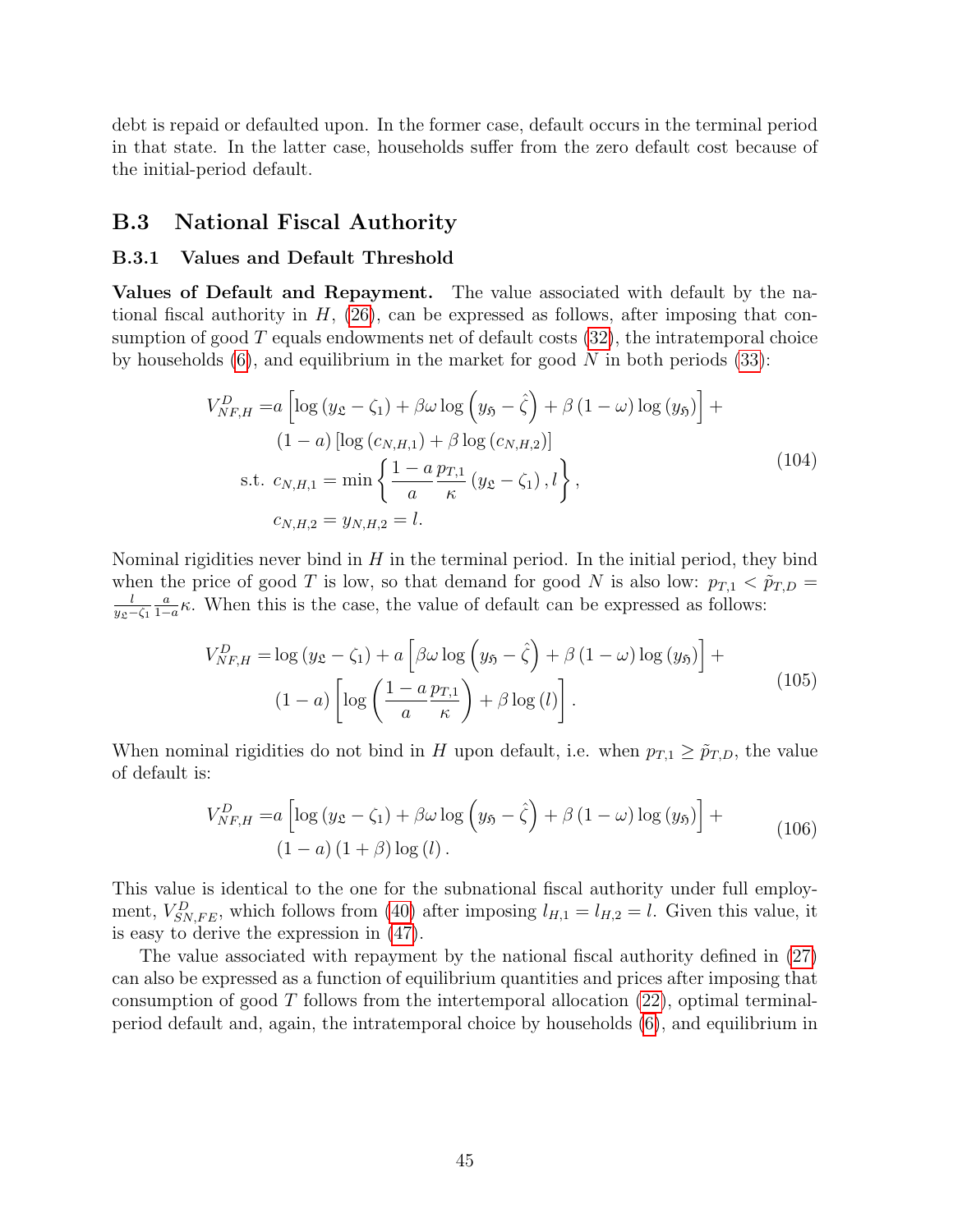the market for good  $N$  in both periods  $(33)$ :

$$
V_{NF,H}^{R} = a \left[ (1 + \beta \omega) \log \left( \frac{y_{\mathfrak{L}} + \beta \omega y_{\mathfrak{H}} - b_{H,1}}{1 + \beta \omega} \right) + \beta (1 - \omega) \log (y_{\mathfrak{H}}) \right] +
$$
  
\n
$$
(1 - a) \left[ \log (c_{N,H,1}) + \beta \log (c_{N,H,2}) \right]
$$
  
\ns.t.  $c_{N,H,1} = \min \left\{ \frac{1 - a}{a} \frac{p_{T,1}}{\kappa} \frac{y_{\mathfrak{L}} + \beta \omega y_{\mathfrak{H}} - b_{H,1}}{1 + \beta \omega}, l \right\},$   
\n $c_{N,H,2} = y_{N,H,2} = l.$  (107)

When nominal rigidities do not bind— i.e. when  $p_{T,1} \geq \tilde{p}_{T,R}(b_{H,1})$ , the economy is at full employment,  $c_{N,H,1} = l$  and the value is identical to the of the subnational fiscal authority  $V_{SN,FE}^R(b_{H,1})$ , after imposing  $l_{H,1} = l_{H,2} = l$ . Otherwise, when  $p_{T,1} < \tilde{p}_{T,R}(b_{H,1})$ , the ratio of  $c_{N,H,1}$  to l can be expressed as the ratio  $p_{T,1}/\tilde{p}_{T,R}$  ( $b_{H,1}$ ). From these results, it is again easy to derive the expression for the value of repayment [\(48\)](#page-22-1).

Default Threshold of National Fiscal Authority. The default threshold for the national fiscal authority when nominal rigidities bind both under default and under repayment [\(52\)](#page-23-0) can be expressed explicitly as:

<span id="page-46-1"></span>
$$
\bar{b}_{NF,NR} = (1 + \beta \omega) \left[ (y_{\mathfrak{L}} - \zeta_1)^{\frac{1}{1 + a\beta\omega}} \left( y_{\mathfrak{H}} - \hat{\zeta} \right)^{\frac{a\beta\omega}{1 + a\beta\omega}} \right] - (y_{\mathfrak{L}} + \beta \omega y_{\mathfrak{H}}). \tag{108}
$$

This expression follows from [\(52\)](#page-23-0) after imposing the definition of  $\tilde{p}_{T,R}$  ( $\bar{b}_{NF,NR}$ ) and  $\tilde{p}_{T,D}$ . The key difference between this default threshold and the one for the subnational fiscal authority [\(39\)](#page-17-2) lies in the weights in the geometric average term in square brackets. In this instance, the national fiscal authority places a higher weight on initial-period consumption. This is the case because consumption of good  $T$  not only delivers welfare directly, but also by expanding demand for good  $N$  and, in the presence of nominal rigidities, its production. Given the assumption in [\(23\)](#page-12-2), at this threshold, initial-period consumption upon repayment is lower than upon default, as Corollary [4.1.1](#page-18-1) states for the subnational fiscal authority. Hence,  $\tilde{p}_{T,R}(\bar{b}_{NF,NR}) > \tilde{p}_{T,D}$  follows, and  $\bar{b}_{NF,NR} > \bar{b}_{SN}$ .

When nominal rigidities only bind upon repayment, the default threshold [\(109\)](#page-46-0) can be expressed explicitly as follows, after imposing the definition of  $\tilde{p}_{T,R}(\bar{b}_{NF,FE-D})$ :

<span id="page-46-0"></span>
$$
\bar{b}_{NF,FE-D}(p_{T,1}) = (1+\beta\omega) \left[ (y_{\mathfrak{L}} - \zeta_1)^{\frac{a}{1+a\beta\omega}} \left( \frac{a}{1-a} \frac{\kappa l}{p_{T,1}} \right)^{\frac{1-a}{1+a\beta\omega}} \left( y_{\mathfrak{H}} - \hat{\zeta} \right)^{\frac{a\beta\omega}{1+a\beta\omega}} \right] - (y_{\mathfrak{L}} + \beta\omega y_{\mathfrak{H}}).
$$
\n(109)

The second term in the geometric average shows that the relative value of default is decreasing in the price of good T. The higher this price, the lower is the severity of nominal rigidities that bind under repayment. Hence, the lower is the additional gain from defaulting that comes from relaxing nominal rigidities. Finally, given the assumption in [\(23\)](#page-12-2) and given  $p_{T,1} < \tilde{p}_{T,D}$ , default takes place at lower levels of debt than for the subnational fiscal authority:  $\bar{b}_{NF, FE-D} (p_{T,1}) > \bar{b}_{SN}$ .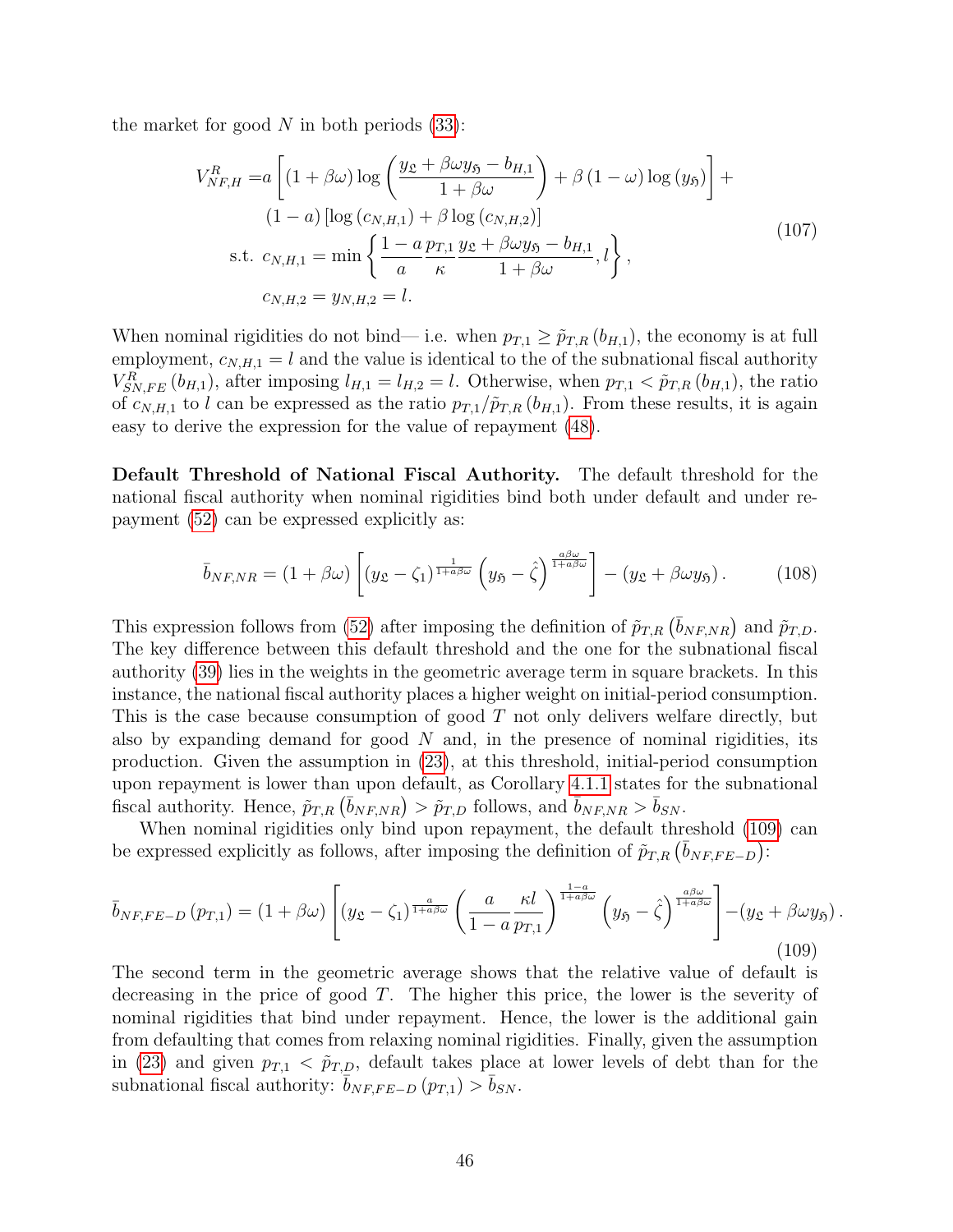#### <span id="page-47-0"></span>B.3.2 Multiplicity and Absence of Equilibria

When the national fiscal authorities of the countries in  $H$  take the decision to default or repay external debt, multiple equilibria or no equilibria may arise for some levels of initial assets, in certain regions of the parameter space. Two key forces lie behind the result. First, the binary nature of the default-repayment decision implies that the equilibrium price of good  $T$  may differ depending on whether countries in  $H$  default or repay, given the objective of the monetary authority. Second, the decision to default or to repay of national fiscal authorities depends on the price of good  $T$  in the initial period. In turn this price depends on the action of the other countries in  $H$ , giving rise to the possibility of multiple equilibria in the presence of strategic complementarity, and of absence of equilibria if the actions of the countries in H are strategic substitutes.

First, we analyze the implications of default and repayment on the equilibrium price of good T. We focus attention on the setting where nominal rigidities would bind in  $H$  upon repayment of debt, but not upon default. In addition, we will consider two extreme cases for the objective of monetary policy. First, suppose that the monetary policy authority only cares about prices in countries in H in its objective—i.e.  $\psi = 0$ . When this is the case, the equilibrium price of good T in the initial period is higher when countries in  $H$ repay debt than when they default, for a given target  $p_1^*$ . To see this, note that when  $\psi = 0$ :

$$
p_1^* = p_{T,1}^a p_{NH,1}^{1-a} \tag{110}
$$

and that upon default  $p_{NH,1} > \kappa$ , while  $p_{NH,1} = \kappa$ , upon repayment. Second, suppose instead that he monetary policy authority only cares about prices in countries in  $F$  in its objective—i.e.  $\psi = 1$ . In this instance the equilibrium price of good T in the initial period is higher when countries in  $H$  default on debt, for a given target  $p_1^*$ . The objective of monetary policy reduces to

$$
p_1^* = p_{T,1} \left(\frac{1 - a c_{TF,1}}{a} \right)^{1 - a} \tag{111}
$$

Since default by countries in H reduces T-good consumption in  $F$ , the monetary authority implements a higher price of good  $T$  to achieve its objective.

Second, consider the interaction between the implications of default on prices and the optimal decision to default by an individual country in  $H$ . Consider first the case where  $\psi = 1$ . Suppose H-countries' assets  $b_{H,1}$  are such that they are indifferent between default and repayment, given the target of monetary policy  $p_1^*$ , and given the price of T good that would arise if they all defaulted. Formally:

$$
b_{H,1} = \bar{b}_{NF,FE-D} (p_{T,1,D}) \text{ and } p_{T,1,D} = p_1^* \left(\frac{1-a}{a} \frac{y_5}{l}\right)^{-(1-a)} \tag{112}
$$

Suppose now that one individual country's assets were just above this threshold. Given the target of monetary policy, if all other countries defaulted, it would be optimal for this country to repay. If all countries had this level of assets, they would thus all repay debt. However, the price of good T would be lower than  $p_{T,1,D}$  and it would no longer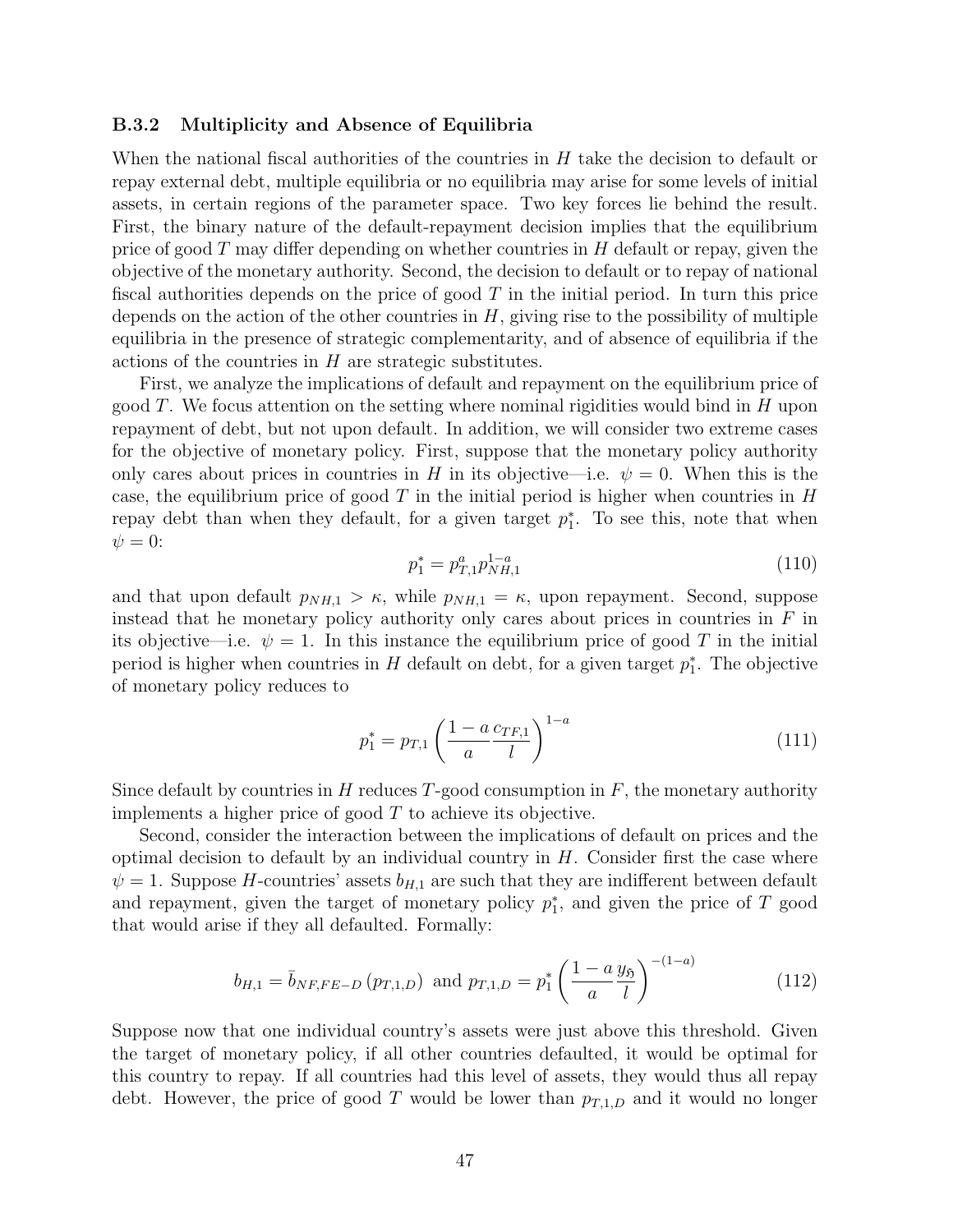be optimal to repay. Countries would thus default instead. Given the monetary policy objective, the actions of the identical countries in  $H$  are strategic substitutes, and given the binary nature of the default decision, no equilibrium exists in a region of initial-period asset levels.

Consider now the case where the monetary policy authority only cares about countries in H,  $\psi = 0$ , and again, H-countries' assets  $b_{H,1}$  are such that they are indifferent between default and repayment, given the target of monetary policy  $p_1^*$ , and given the price of T good that would arise if they all defaulted. Again,  $b_{H,1} = \bar{b}_{NF, FE-D} (p_{T,1,D})$ , but

$$
p_{T,1,D} = p_1^* \left( \frac{1 - a}{a} \frac{y_{\mathfrak{L} - \zeta_1}}{l} \right)^{-(1 - a)}.
$$
 (113)

Suppose that one individual country's assets were just below the threshold  $\overline{b}_{NF, FE-D}$  ( $p_{T,1,D}$ ). Given the target of monetary policy, if all other countries defaulted, it would be optimal for this country to default as well. However, if all other countries repaid debt instead, the price of good  $T$  would be higher, and it would be optimal for this country to repay as well. Given the monetary policy objective, the actions of the identical countries in H are strategic complements, and multiple equilibria exist in a region of initial-period asset levels.

The region of asset levels where multiple or no equilibria arise depends on the weight  $\psi$  in the monetary policy objective. Whenever this weight  $\psi$  implies that the price of good  $T$  differs depending on default or repayment by countries in  $H$ , no equilibria or multiple equilibria can emerge, depending on whether the price of good  $T$  is higher upon default or repayment, respectively. This is only the case when prices imply that nominal rigidities bind in H upon repayment but not upon default. When nominal rigidities bind in both cases, or in neither cases, a unique equilibrium emerges.

### <span id="page-48-0"></span>B.4 Coalition of National Fiscal Authorities

#### B.4.1 Values of Default and Repayment

We evaluate the value associated with default by the coalition of national fiscal authorities [\(30\)](#page-14-2) after imposing, crucially, the equilibrium determination of prices given the monetary authority objective  $(13)$  and market clearing for good T,  $(32)$ , i.e. that consumption of good T equals endowments net of default costs, the intratemporal choice by households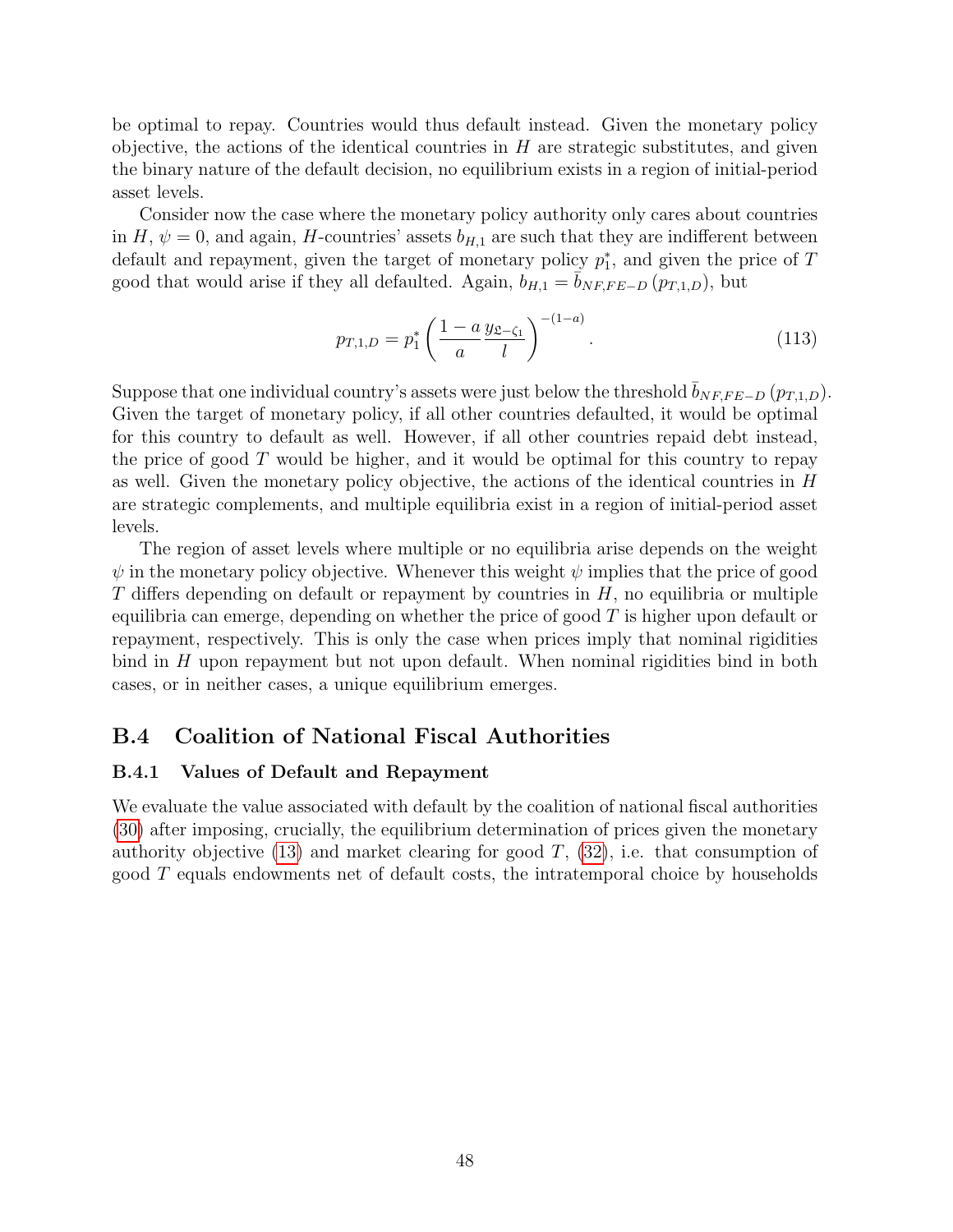$(6)$ , and equilibrium in the market for good N  $(33)$  in both periods:

$$
V_{\widehat{NF},H}^{D} = a \left[ \log (y_{\mathfrak{L}} - \zeta_{1}) + \beta \omega \log (y_{\mathfrak{H}} - \hat{\zeta}) + \beta (1 - \omega) \log (y_{\mathfrak{H}}) \right] + (1 - a) \left[ \log (c_{N,H,1}) + \beta \log (c_{N,H,2}) \right]
$$
  
s.t.  $c_{N,H,1} = \min \left\{ \frac{1 - a}{a} \frac{p_{T,1}}{\kappa} (y_{\mathfrak{L}} - \zeta_{1}), l \right\},$   

$$
c_{N,H,2} = y_{N,H,2} = l,
$$
  

$$
p_{T,1} = \left[ p_{1}^{*} \left( \frac{1}{\kappa} \right)^{(1 - \psi)(1 - a)} \left( \frac{a}{1 - a} \frac{l}{c_{T,F,1}} \right)^{\psi(1 - a)} \right]^{\frac{1}{a + \psi(1 - a)}},
$$
  

$$
c_{T,F,1} = y_{\mathfrak{H}}.
$$
 (114)

Nominal rigidities bind in  $H$  when the monetary authority targets a low average price in the monetary union:  $p_1^* < p_{1,D}^*$ . When this is the case, the value of default can be expressed as follows:

$$
V_{\widehat{N}F,H}^{D} = \log (y_{\mathfrak{L}} - \zeta_{1}) + a \left[ \beta \omega \log \left( y_{\mathfrak{H}} - \hat{\zeta} \right) + \beta \left( 1 - \omega \right) \log \left( y_{\mathfrak{H}} \right) \right] +
$$
  
\n
$$
(1 - a) \left[ \log \left( \frac{1 - a}{a} \frac{p_{T,1}}{\kappa} \right) + \beta \log \left( l \right) \right]
$$
  
\ns.t.  $p_{T,1} = \left[ p_{1}^{*} \left( \frac{1}{\kappa} \right)^{(1 - \psi)(1 - a)} \left( \frac{a}{1 - a} \frac{l}{y_{\mathfrak{H}}} \right)^{\psi(1 - a)} \right]^{\frac{1}{a + \psi(1 - a)}}$ . (115)

When nominal rigidities do not bind and the coalition of national fiscal authorities defaults on debt, the value is given by  $V_{SN,FE}^D$ . Given these results, we can easily derive the expression in [\(58\)](#page-27-2).

We can also express the value of repayment for the coalition of national fiscal authorities [\(29\)](#page-14-3) as a function of equilibrium quantities and prices after imposing the equilibrium determination of prices given T-good market clearing [\(32\)](#page-15-4), that consumption of good T follows from the intertemporal allocation [\(22\)](#page-11-5), optimal terminal-period default [\(99\)](#page-43-1), the intratemporal choice by households  $(6)$ , and equilibrium in the market for good N in both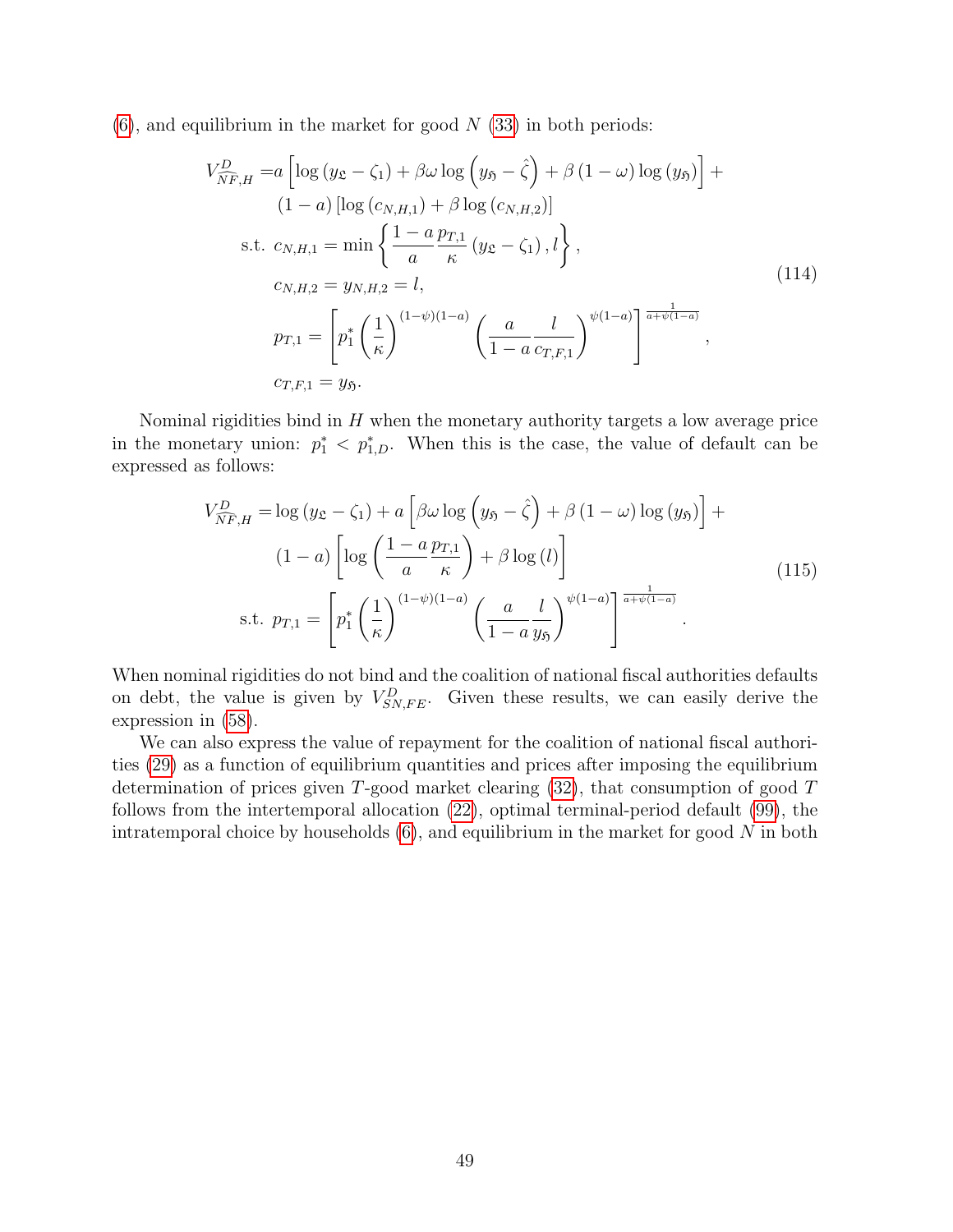periods [\(33\)](#page-15-3)

$$
V_{\widehat{NF},H}^{R} = a \left[ (1 + \beta \omega) \log \left( \frac{y_{\mathfrak{L}} + \beta \omega y_{\mathfrak{H}} + b_{H,1}}{1 + \beta \omega} \right) + \beta (1 - \omega) \log (y_{\mathfrak{H}}) \right] +
$$
  
\n
$$
(1 - a) \left[ \log (c_{N,H,1}) + \beta \log (c_{N,H,2}) \right]
$$
  
\ns.t.  $c_{N,H,1} = \min \left\{ \frac{1 - a}{a} \frac{p_{T,1}}{\kappa} \frac{y_{\mathfrak{L}} + \beta \omega y_{\mathfrak{H}} + b_{H,1}}{1 + \beta \omega}, l \right\},$   
\n $c_{N,H,2} = y_{N,H,2} = l,$   
\n
$$
p_{T,1} = \left[ p_1^* \left( \frac{1}{\kappa} \right)^{(1 - \psi)(1 - a)} \left( \frac{a}{1 - a} \frac{l}{c_{T,F,1}} \right)^{\psi(1 - a)} \right]^{\frac{1}{a + \psi(1 - a)}},
$$
  
\n $c_{T,F,1} = \frac{y_{\mathfrak{H}} + \beta \omega y_{\mathfrak{L}} - b_{H,1}}{1 + \beta \omega}.$   
\n(116)

Nominal rigidities do not bind in  $H$ , conditionally on repayment of debt, when the pricelevel target of the monetary authority is sufficiently high:  $p_1^* > p_{1,R}^*(b_{H,1})$ . In this instance, the value of repayment to the coalition is given by the value for the subnational fiscal authority at full employment,  $V_{SN,FE}^{R}$ . Otherwise, when nominal rigidities bind in H, the value of repayment can be expressed as:

$$
V_{\widehat{NF},H}^{R} = (1 + a\beta\omega) \log \left(\frac{y_{\mathfrak{L}} + \beta\omega y_{\mathfrak{H}} + b_{H,1}}{1 + \beta\omega}\right) + a\beta (1 - \omega) \log (y_{\mathfrak{H}}) +
$$
  
\n
$$
(1 - a) \left[ \log \left(\frac{1 - a p_{T,1}}{a \kappa}\right) + \beta \log (l) \right]
$$
  
\ns.t.  $p_{T,1} = \left[ p_1^* \left(\frac{1}{\kappa}\right)^{(1 - \psi)(1 - a)} \left(\frac{a}{1 - a y_{\mathfrak{H}} + \beta\omega y_{\mathfrak{L}} - b_{H,1}} \right)^{\psi(1 - a)} \right]^{\frac{1}{a + \psi(1 - a)}}$  (117)

Hence, given these results, we derive the expression in [\(58\)](#page-27-2).

#### B.4.2 Default Threshold of Coalition of National Fiscal Authorities

When nominal rigidities bind both under repayment and under default, the optimal default decision of the coalition follows from the comparison of the values of default and repayment [\(57\)](#page-27-1) and [\(58\)](#page-27-2), respectively. The threshold that summarizes this default decision is given by [\(62\)](#page-28-3), and it can alternatively be expressed as:

<span id="page-50-0"></span>
$$
\overline{b}_{\widehat{N}\widehat{F},NR} = (1 + \beta\omega) \left[ (y_{\mathfrak{L}} - \zeta_1) \left( y_{\mathfrak{H}} - \hat{\zeta} \right)^{a\beta\omega} \left( \frac{y_{\mathfrak{H}} + \beta\omega y_{\mathfrak{L}} - \overline{b}_{\widehat{N}\widehat{F},NR}}{y_{\mathfrak{H}} \left( 1 + \beta\omega \right)} \right)^{\frac{\psi(1-a)^2}{a+\psi(1-a)}} \right]^{\frac{1}{1+a\beta\omega}}
$$
\n
$$
- (y_{\mathfrak{L}} + \beta\omega y_{\mathfrak{H}}).
$$
\n(118)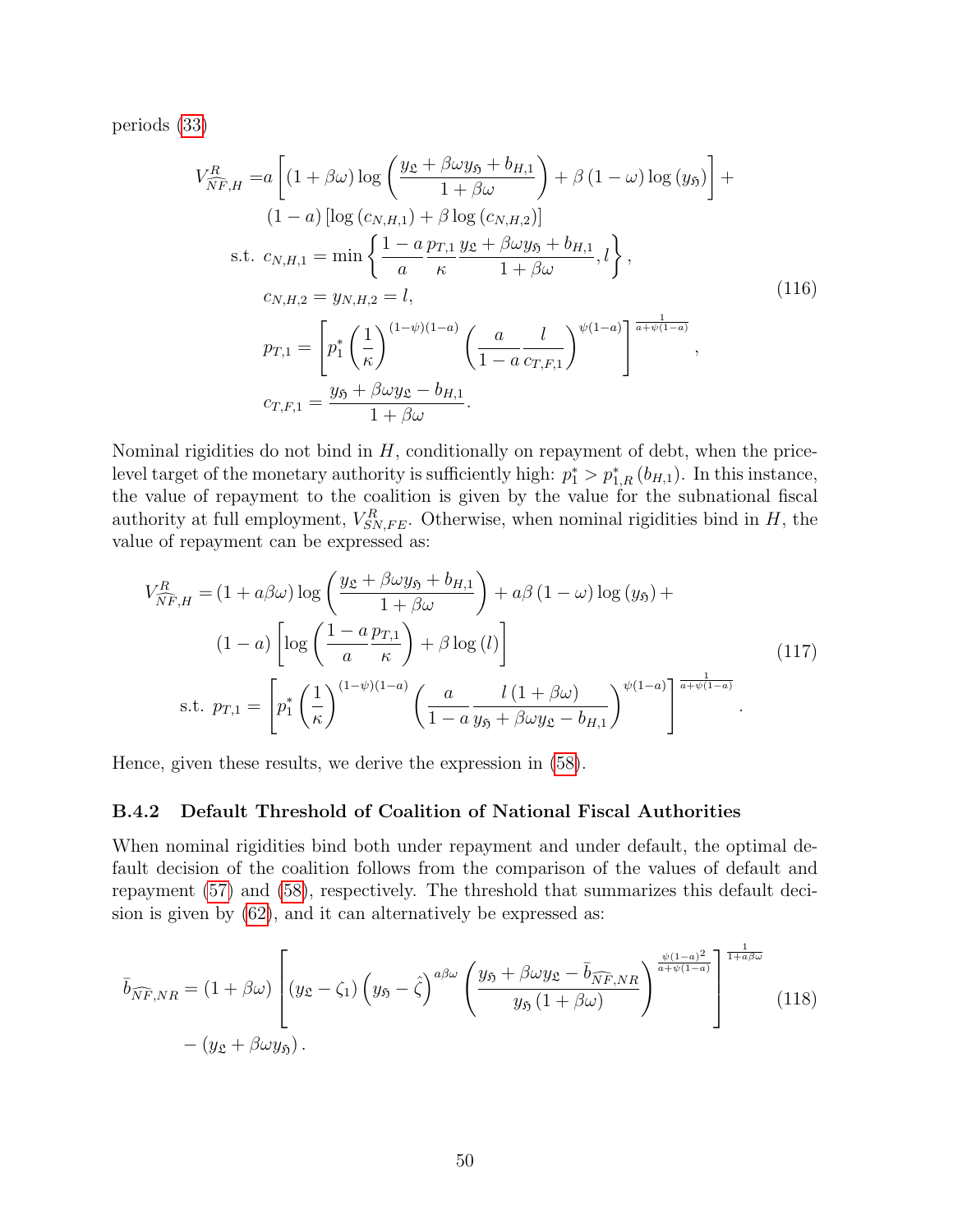The term  $\left(\frac{y_{5j} + \beta \omega y_{\mathfrak{L}} - \bar{b}_{\widehat{N}\widehat{F},NR}}{y_{5j}(1+\beta \omega)}\right)$ is the ratio of consumption of good T in F across the two cases of repayment and default by the countries in  $H$ , respectively. The term enters the definition of the default threshold due to its effects on the nominal price of good  $T$  in the world economy. Consumption in  $F$  is higher under repayment, so that this ratio is larger than unity.<sup>[41](#page-51-0)</sup> Hence, when H defaults it engineers a fall in consumption in the countries in  $F$ , where nominal rigidities do not bind. This consumption fall is deflationary, and it induces the monetary authority to aim for a higher price of good  $T$  to achieve its pricelevel target. In turn, the higher price of good  $T$  is beneficial for countries in  $H$ , as it helps relaxing nominal rigidities. Hence, when countries in  $H$  take the reaction of monetary policy into account, they perceive default to be relatively more attractive, because of its beneficial expansionary effect on monetary policy. Note that for monetary policy to be able to have an expansionary reaction to default, it must be the case that the monetary authority is not constrained by limits to its action such as the zero lower bound.

We prove here that the threshold  $b_{\widehat{N}F,NR}$  defined by [\(118\)](#page-50-0) is lareger (lower in absolute value) than the one of the individual national fiscal authority,  $\bar{b}_{NF,NR}$ , defined by [\(108\)](#page-46-1). From comparing the two definitions, the following relationship holds:

$$
\bar{b}_{\widehat{NF}, NR} > \bar{b}_{NF, NR} \leftrightarrow \frac{y_{\mathfrak{H}} + \beta \omega y_{\mathfrak{L}} - \bar{b}_{\widehat{NF}, NR}}{(1 + \beta \omega)} > y_{\mathfrak{H}}.
$$
\n(119)

The condition  $\frac{y_{\mathfrak{H}}+\beta\omega y_{\mathfrak{L}}-\bar{b}_{\widehat{N}F,NR}}{(1+\beta\omega)} > y_{\mathfrak{H}}$  implies that T-good consumption in F would be higher if countries in  $H$  repaid debt at the threshold rather than if they defaulted. Hence, it implies that implies that consumption in H would be lower than the endowment  $y<sub>\mathcal{L}</sub>$  if these countries repaid debt:

<span id="page-51-1"></span>
$$
\frac{y_{\mathfrak{L}} + \beta \omega y_{\mathfrak{H}} + \bar{b}_{\widehat{N}\widehat{F}, NR}}{(1 + \beta \omega)} < y_{\mathfrak{L}} \tag{120}
$$

We prove that [\(120\)](#page-51-1) holds by contradiction. Suppose that the condition does not hold. The assumption in [\(23\)](#page-12-2) implies that  $(y_{\mathfrak{L}} - \zeta_1)^{\frac{1}{1 + a\beta\omega}} \left( y_{\mathfrak{H}} - \hat{\zeta} \right)^{\frac{a\beta\omega}{1 + a\beta\omega}} < y_{\mathfrak{L}}$ . Hence, if [\(120\)](#page-51-1) is violated, it must be the case that  $\left(\frac{y_{5}+\beta\omega y_{\mathcal{L}}-\bar{b}_{\widehat{NF},NR}}{y_{5}(1+\beta\omega)}\right)$  $> 1$ . But this is only the case if [\(120\)](#page-51-1) holds, which is a contradiction. Hence,  $\overline{b}_{\widehat{N}F,NR} > b_{NF,NR}$ .

Finally, consider the case where nominal rigidities only bind under repayment. In this setting, the default threshold is given by [\(64\)](#page-29-2) and it can alternatively be expressed as

<span id="page-51-0"></span> $41$ <sup>41</sup>The assumption in [\(23\)](#page-12-2) ensures this result, as stated in Corollary [4.1.1.](#page-18-1)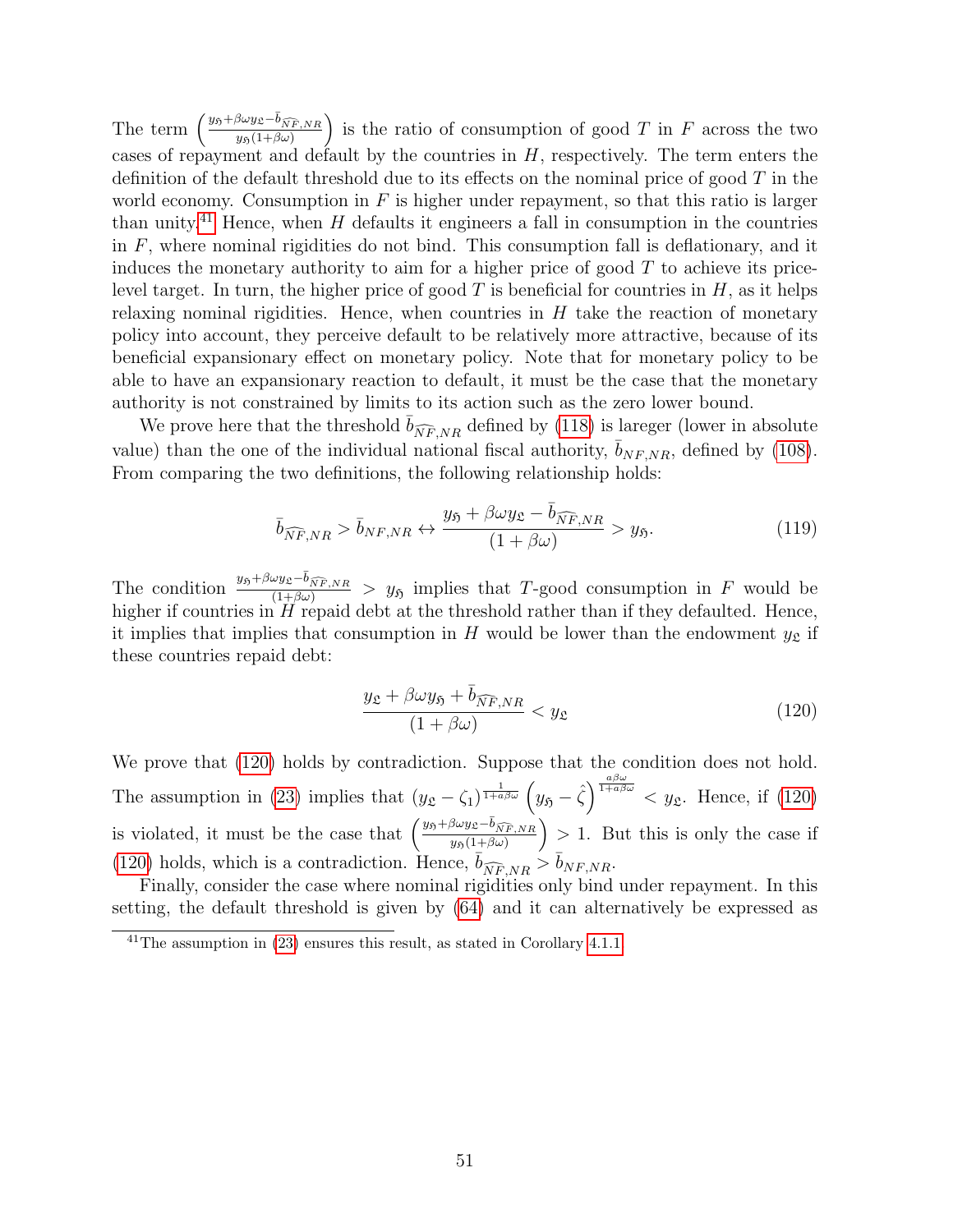follows:

<span id="page-52-1"></span>
$$
\overline{b}_{\widehat{N}\widehat{F},FE-D} = (1+\beta\omega) \cdot \left[ (y_{\mathfrak{L}} - \zeta_1)^a \left( y_{\mathfrak{H}} - \hat{\zeta} \right)^{a\beta\omega} \left( l \frac{a}{1-a} \frac{\kappa}{p_{T,1,R}} \right)^{1-a} \right]^{\frac{1}{1+a\beta\omega}}
$$

$$
- (y_{\mathfrak{L}} + \beta\omega y_{\mathfrak{H}}),
$$
  
where  $p_{T,1,R} = \left[ p_1^* \left( \frac{1}{\kappa} \right)^{(1-\psi)(1-a)} \left( \frac{a}{1-a} \frac{l(1+\beta\omega)}{y_{\mathfrak{H}} + \beta\omega y_{\mathfrak{L}} - \bar{b}_{\widehat{N}\widehat{F},FE-D}} \right)^{\psi(1-a)} \right]^{\frac{1}{a+\psi(1-a)}}$ . (121)

The price  $p_{T,1,R}$  is defined as the price that arises in equilibrium when all countries in H repay debt  $\left|\overline{b}_{\widehat{N}\widehat{F},FE-D}\right|$  in the initial period, and the target of the monetary authority is given by  $p_1^*$ . This threshold is analogous to the one under always binding nominal rigidities, [\(118\)](#page-50-0) with the key difference that the benefits from reducing consumption in  $F$  to inflate the price of good  $T$  are limited when nominal rigidities do not bind upon default. Hence, default occurs for a higher level of debt in this instance. It is easy to show that this threshold is identical to the one that holds for the individual national fiscal authority when nominal rigidities only bind upon repayment, [\(109\)](#page-46-0). When all countries in H repay debt  $\left|\overline{b}_{\widehat{N}F,FE-D}\right|$ , the price  $p_{T,1}$  in [\(109\)](#page-46-0) is given by  $p_{T,1,R}$  in [\(121\)](#page-52-1). Hence, the thresholds of individual and coalesced national fiscal authorities are equal.

### <span id="page-52-0"></span>B.5 Welfare in  $F$  under Repayment and Default

This appendix details the conditions on parameters under which countries in F prefer H to repay debt rather than default on it, in the initial period. While it may seem intuitive that F prefers H to repay, this may not the case when repayment by H in the initial period, followed by default in the terminal period generates detrimental inflation dynamics that lead to a large fall in  $N$ -good consumption in  $F$ . We can thus show that a relatively high probability of terminal-period repayment  $\omega$  ensures that welfare of F is higher under repayment by H.

We compare welfare in  $F$  across the two situations where  $H$  defaults or repays in the initial period. Initial-period consumption of good  $N$  and terminal period, low-defaultcost consumption of good  $T$  are identical across the two cases. For simplicity, we consider welfare for a given target  $p_1^*$ . Welfare in either case would be negligibly lower for a marginally higher price target.

Upon default by  $H$ , consumption of good  $T$  in the initial period and terminal-period, high-default cost state are given by the endowments  $y_{\mathfrak{L}}$  and  $y_{\mathfrak{H}}$ , respectively. Upon repayment, they are instead equal, and given by  $c_{F,R}$ , which depends on the amount of assets held by  $F$ .

Consider a setting where nominal rigidities are always binding in  $F$  in the terminal period. Consumption of good  $N$  in the terminal period crucially depends on the dynamics